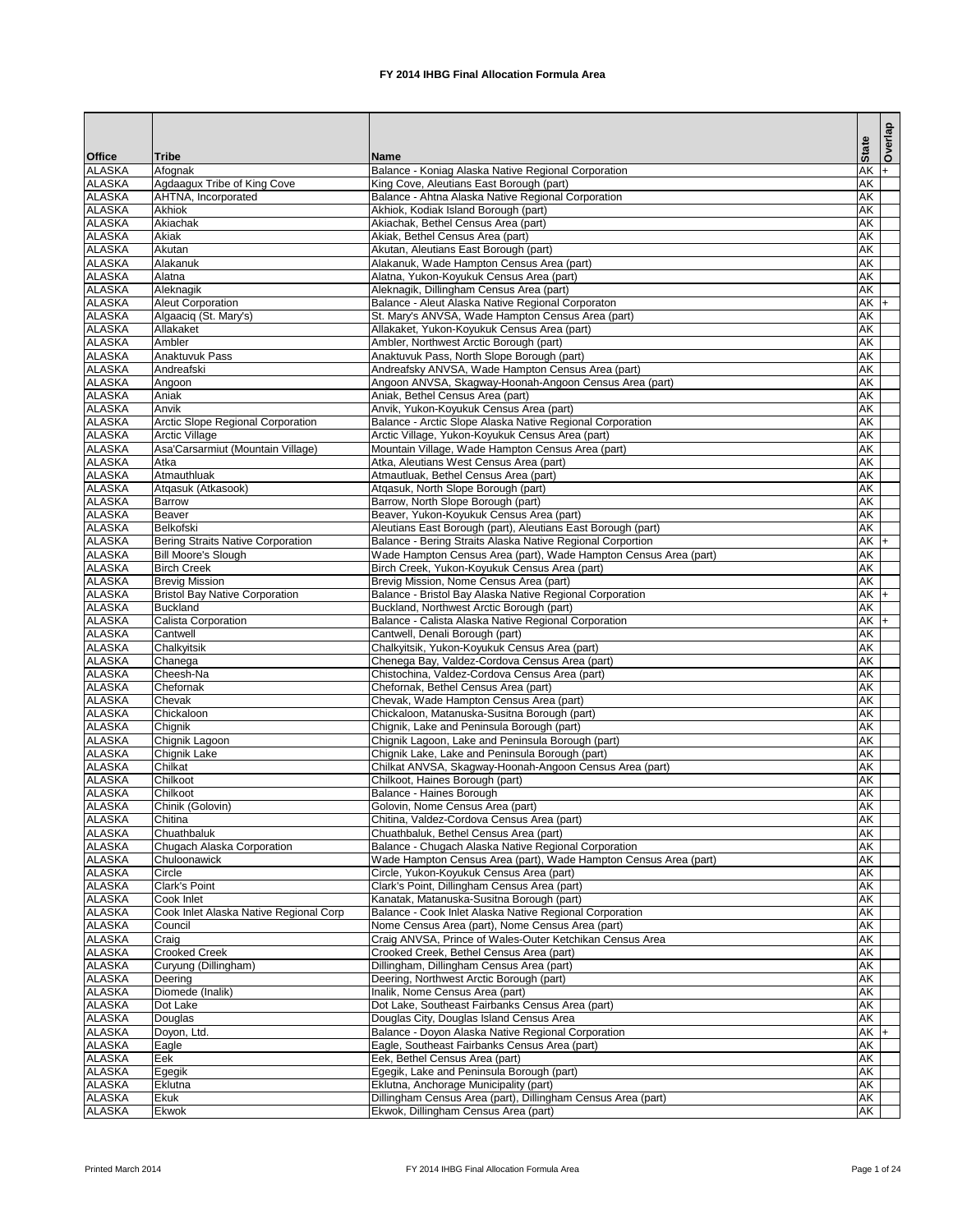|                                |                                     |                                                                                                       |                        | Overlap |
|--------------------------------|-------------------------------------|-------------------------------------------------------------------------------------------------------|------------------------|---------|
| <b>Office</b>                  | <b>Tribe</b>                        | <b>Name</b>                                                                                           | <b>State</b>           |         |
| <b>ALASKA</b>                  | Elim                                | Balance - Nome Census Area                                                                            | $AK +$                 |         |
| <b>ALASKA</b>                  | Emmonak                             | Emmonak, Wade Hampton Census Area (part)                                                              | AK                     |         |
| <b>ALASKA</b>                  | Evansville (Bettles Field)          | Evansville, Yukon-Koyukuk Census Area (part)                                                          | AK                     |         |
| <b>ALASKA</b>                  | Eyak                                | City of Cordova, City of Cordova                                                                      | <b>AK</b>              |         |
| <b>ALASKA</b><br><b>ALASKA</b> | Eyak<br><b>False Pass</b>           | Eyak ANVSA, Valdez-Cordova Census Area (part)<br>False Pass, Aleutians East Borough (part)            | <b>AK</b><br>AK        |         |
| <b>ALASKA</b>                  | Fort Yukon                          | Fort Yukon, Yukon-Koyukuk Census Area (part)                                                          | <b>AK</b>              |         |
| <b>ALASKA</b>                  | Gakona                              | Gakona ANVSA, Valdez-Cordova Census Area (part)                                                       | <b>AK</b>              |         |
| <b>ALASKA</b>                  | Galena (Louden Village)             | Galena, Yukon-Koyukuk Census Area (part)                                                              | AK                     |         |
| <b>ALASKA</b>                  | Gambell                             | Gambell, Nome Census Area (part)                                                                      | AK                     |         |
| <b>ALASKA</b>                  | Georgetown                          | Georgetown, Bethel Census Area (part)                                                                 | <b>AK</b>              |         |
| <b>ALASKA</b><br><b>ALASKA</b> | Goodnews Bay<br>Grayling            | Goodnews Bay, Bethel Census Area (part)<br>Grayling, Yukon-Koyukuk Census Area (part)                 | <b>AK</b><br><b>AK</b> |         |
| <b>ALASKA</b>                  | Gulkana                             | Gulkana, Valdez-Cordova Census Area (part)                                                            | <b>AK</b>              |         |
| <b>ALASKA</b>                  | <b>Hamilton</b>                     | Wade Hampton Census Area (part), Wade Hampton Census Area (part)                                      | <b>AK</b>              |         |
| <b>ALASKA</b>                  | <b>Healy Lake</b>                   | Healy Lake, Southeast Fairbanks Census Area (part)                                                    | AK                     |         |
| <b>ALASKA</b>                  | <b>Holy Cross</b>                   | Holy Cross, Yukon-Koyukuk Census Area (part)                                                          | <b>AK</b>              |         |
| <b>ALASKA</b>                  | Hoonah                              | Hoonah, Skagway-Hoonah-Angoon Census Area (part)                                                      | <b>AK</b>              |         |
| <b>ALASKA</b>                  | <b>Hooper Bay</b>                   | Hooper Bay, Wade Hampton Census Area (part)                                                           | <b>AK</b><br><b>AK</b> |         |
| <b>ALASKA</b><br><b>ALASKA</b> | <b>Hughes</b><br><b>Huslia</b>      | Hughes, Yukon-Koyukuk Census Area (part)<br>Huslia, Yukon-Koyukuk Census Area (part)                  | AK                     |         |
| <b>ALASKA</b>                  | Hydaburg                            | Hydaburg, Prince of Wales-Outer Ketchikan Census Area                                                 | <b>AK</b>              |         |
| <b>ALASKA</b>                  | Igiugig                             | Igiugig, Lake and Peninsula Borough (part)                                                            | <b>AK</b>              |         |
| <b>ALASKA</b>                  | Iliamna                             | Iliamna, Lake and Peninsula Borough (part)                                                            | <b>AK</b>              |         |
| <b>ALASKA</b>                  | lqurmuit                            | Russian Mission, Wade Hampton Census Area (part)                                                      | <b>AK</b>              |         |
| <b>ALASKA</b>                  | <b>Ivanof Bay</b>                   | Ivanof Bay, Lake and Peninsula Borough (part)                                                         | <b>AK</b>              |         |
| <b>ALASKA</b><br><b>ALASKA</b> | Kaguyak<br>Kake                     | Balance - Koniag Alaska Native Regional Corporation                                                   | $AK$ +<br><b>AK</b>    |         |
| <b>ALASKA</b>                  | Kaktovik                            | Kake ANVSA, Wrangell-Petersburg Census Area (part)<br>Kaktovik, North Slope Borough (part)            | <b>AK</b>              |         |
| <b>ALASKA</b>                  | Kalskag                             | Kalskag, Bethel Census Area (part)                                                                    | <b>AK</b>              |         |
| <b>ALASKA</b>                  | Kaltag                              | Kaltag, Yukon-Koyukuk Census Area (part)                                                              | <b>AK</b>              |         |
| <b>ALASKA</b>                  | Kanatak                             | <b>Minimum Needs</b>                                                                                  | AK                     |         |
| <b>ALASKA</b>                  | Karluk                              | Karluk, Kodiak Island Borough (part)                                                                  | AK                     |         |
| <b>ALASKA</b>                  | Kasigluk                            | Kasigluk, Bethel Census Area (part)                                                                   | AK                     |         |
| <b>ALASKA</b><br><b>ALASKA</b> | Kassan<br>Kenaitze                  | Kasaan ANVSA, Prince of Wales-Outer Ketchikan Census Area<br>Kenaitze, Kenai Peninsula Borough (part) | AK<br>AK               |         |
| <b>ALASKA</b>                  | Ketchikan                           | Balance - Ketchikan Gateway Borough                                                                   | <b>AK</b>              |         |
| <b>ALASKA</b>                  | Kiana                               | Kiana, Northwest Arctic Borough (part)                                                                | AK                     |         |
| <b>ALASKA</b>                  | King Island                         | Balance - Nome Census Area                                                                            | $AK +$                 |         |
| <b>ALASKA</b>                  | King Salmon                         | Balance - Bristol Bay Alaska Native Regional Corporation                                              | $AK$ +                 |         |
| <b>ALASKA</b><br><b>ALASKA</b> | Kipnuk<br>Kivalina                  | Kipnuk, Bethel Census Area (part)<br>Kivalina, Northwest Arctic Borough (part)                        | <b>AK</b><br><b>AK</b> |         |
| <b>ALASKA</b>                  | Klawock                             | Klawock ANVSA, Prince of Wales-Outer Ketchikan Census Area                                            | <b>AK</b>              |         |
| <b>ALASKA</b>                  | Kluti Kaah (Copper Center)          | Copper Center, Valdez-Cordova Census Area (part)                                                      | AK                     |         |
| <b>ALASKA</b>                  | Knik                                | Knik ANVSA, Matanuska-Susitna Borough (part)                                                          | <b>AK</b>              |         |
| <b>ALASKA</b>                  | Kobuk                               | Kobuk, Northwest Arctic Borough (part)                                                                | AK                     |         |
| <b>ALASKA</b>                  | Kokhanok                            | Kokhanok, Lake and Peninsula Borough (part)                                                           | AK                     |         |
| <b>ALASKA</b>                  | Kongiganak                          | Kongiganak, Bethel Census Area (part)                                                                 | AK                     |         |
| <b>ALASKA</b><br><b>ALASKA</b> | Koniag, Incorporated<br>Kotlik      | Balance - Koniag Alaska Native Regional Corporation<br>Kotlik, Wade Hampton Census Area (part)        | $AK +$<br>AK           |         |
| <b>ALASKA</b>                  | Kotzebue                            | Kotzebue, Northwest Arctic Borough (part)                                                             | AK                     |         |
| <b>ALASKA</b>                  | Koyuk                               | Koyuk, Nome Census Area (part)                                                                        | <b>AK</b>              |         |
| <b>ALASKA</b>                  | Koyukuk                             | Koyukuk, Yukon-Koyukuk Census Area (part)                                                             | <b>AK</b>              |         |
| <b>ALASKA</b>                  | <b>Kwethluk</b>                     | Kwethluk, Bethel Census Area (part)                                                                   | <b>AK</b>              |         |
| <b>ALASKA</b>                  | Kwigillingok                        | Kwigillingok, Bethel Census Area (part)                                                               | AK                     |         |
| <b>ALASKA</b><br><b>ALASKA</b> | Kwinhagak (Quinhagak)<br>Larsen Bay | Kwinhagak, Bethel Census Area (part)<br>Larsen Bay, Kodiak Island Borough (part)                      | <b>AK</b><br>AK        |         |
| <b>ALASKA</b>                  | Lesnoi (Woody Island)               | Balance - Koniag Alaska Native Regional Corporation                                                   | $AK$ +                 |         |
| <b>ALASKA</b>                  | Levelock                            | evelock, Lake and Peninsula Borough (part)                                                            | <b>AK</b>              |         |
| <b>ALASKA</b>                  | Lime Village                        | Bethel Census Area (part), Bethel Census Area (part)                                                  | <b>AK</b>              |         |
| <b>ALASKA</b>                  | Lower.Kalskag                       | Lower Kalskag, Bethel Census Area (part)                                                              | AK                     |         |
| <b>ALASKA</b>                  | <b>Manley Hot Springs</b>           | Manley Hot Springs, Yukon-Koyukuk Census Area (part)                                                  | <b>AK</b>              |         |
| <b>ALASKA</b><br><b>ALASKA</b> | Manokotak<br>Marshall               | Manokotak, Dillingham Census Area (part)<br>Marshall, Wade Hampton Census Area (part)                 | <b>AK</b><br><b>AK</b> |         |
| <b>ALASKA</b>                  | Mary's Igloo                        | Nome Census Area (part), Nome Census Area (part)                                                      | AK                     |         |
| <b>ALASKA</b>                  | <b>McGrath</b>                      | McGrath, Yukon-Koyukuk Census Area (part)                                                             | AK                     |         |
| <b>ALASKA</b>                  | Mekoryuk                            | Mekoryuk, Bethel Census Area (part)                                                                   | AK                     |         |
| <b>ALASKA</b>                  | Mentasta                            | Mentasta Lake, Valdez-Cordova Census Area (part)                                                      | AK                     |         |
| <b>ALASKA</b>                  | Metlakatla (Annette Island)         | Annette Island Reserve, Ketchikan Gateway Borough (part)                                              | <b>AK</b>              |         |
| <b>ALASKA</b>                  | IMetlakatla (Annette Island)        | Annette Island Reserve, Prince of Wales-Outer Ketchikan Census Area                                   | AK                     |         |
| <b>ALASKA</b><br><b>ALASKA</b> | Minto<br>Naknek                     | Minto, Yukon-Koyukuk Census Area (part)<br>Naknek, Bristol Bay Borough (part)                         | <b>AK</b><br>AK        |         |
|                                |                                     |                                                                                                       |                        |         |

Printed March 2014 **FX 2014 IHBG Final Allocation Formula Area** Page 2 of 24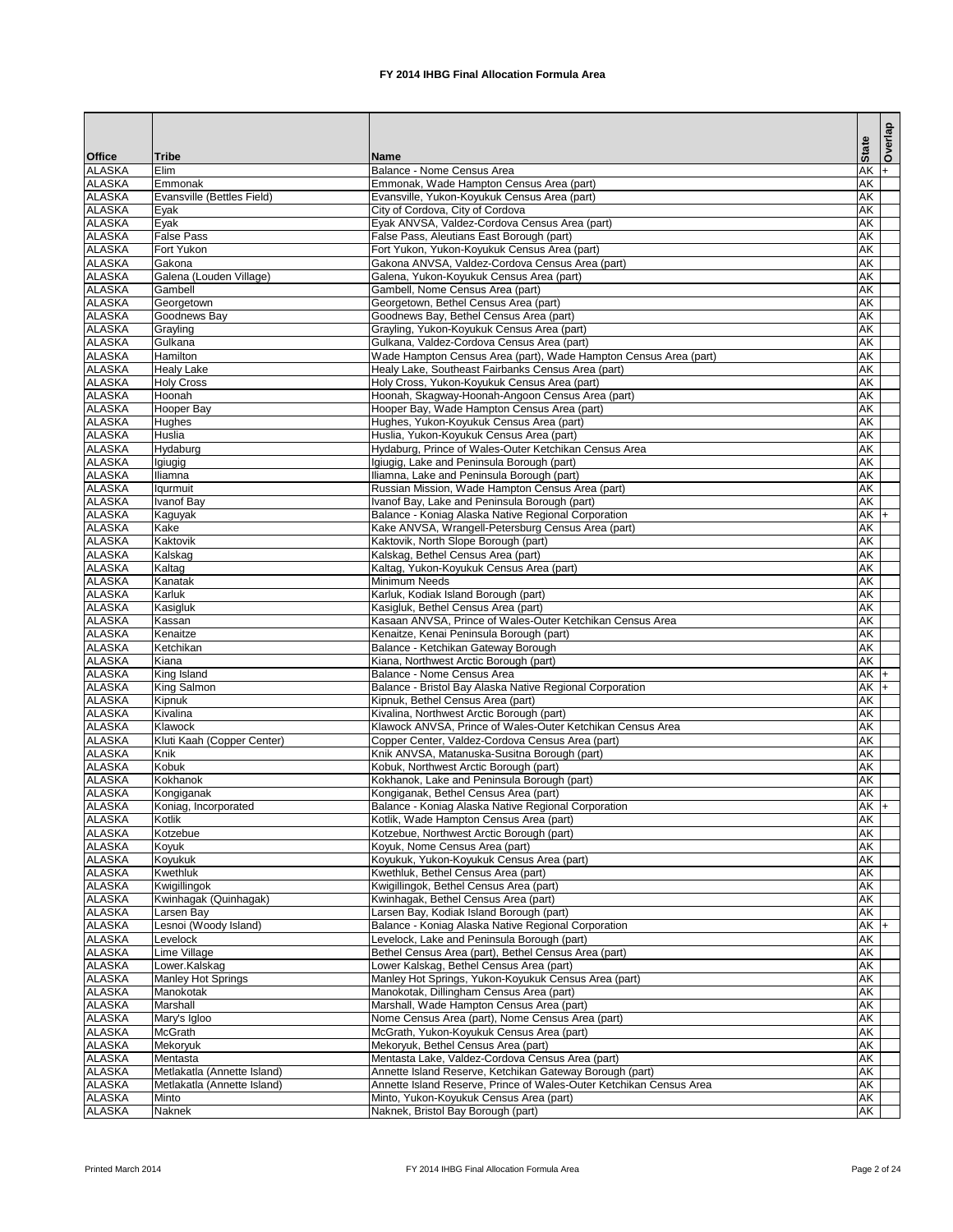|                                |                                  |                                                                                                            |                                                      | <b>Overlap</b> |
|--------------------------------|----------------------------------|------------------------------------------------------------------------------------------------------------|------------------------------------------------------|----------------|
| <b>Office</b>                  | Tribe                            | <b>Name</b>                                                                                                | <b>State</b>                                         |                |
| <b>ALASKA</b>                  | <b>NANA Corporation</b>          | Balance - NANA Alaska Native Regional Corporation                                                          | <b>AK</b>                                            |                |
| <b>ALASKA</b>                  | Nanwelek (English Bay)           | Nanwalek, Kenai Peninsula Borough (part)                                                                   | <b>AK</b>                                            |                |
| <b>ALASKA</b><br><b>ALASKA</b> | Napaimute<br>Napakiak            | Bethel Census Area (part), Bethel Census Area (part)<br>Napakiak, Bethel Census Area (part)                | $\overline{\mathsf{AK}}$<br>$\overline{\mathsf{AK}}$ |                |
| <b>ALASKA</b>                  | Napaskiak                        | Napaskiak, Bethel Census Area (part)                                                                       | $\overline{\mathsf{AK}}$                             |                |
| <b>ALASKA</b>                  | Nelson Lagoon                    | Nelson Lagoon, Aleutians East Borough (part)                                                               | <b>AK</b>                                            |                |
| <b>ALASKA</b>                  | Nenana                           | Nenana, Yukon-Koyukuk Census Area (part)                                                                   | <b>AK</b>                                            |                |
| <b>ALASKA</b>                  | <b>New Koliganek</b>             | New Koliganek, Dillingham Census Area (part)                                                               | <b>AK</b>                                            |                |
| <b>ALASKA</b>                  | New Stuyahok                     | New Stuyahok, Dillingham Census Area (part)                                                                | <b>AK</b>                                            |                |
| <b>ALASKA</b><br><b>ALASKA</b> | Newhalen<br><b>Newtok</b>        | Newhalen, Lake and Peninsula Borough (part)<br>Newtok, Bethel Census Area (part)                           | $\overline{\mathsf{AK}}$<br>$\overline{\mathsf{AK}}$ |                |
| <b>ALASKA</b>                  | Nightmute                        | Nightmute, Bethel Census Area (part)                                                                       | AK                                                   |                |
| <b>ALASKA</b>                  | Nikolai                          | Nikolai, Yukon-Koyukuk Census Area (part)                                                                  | $\overline{\mathsf{AK}}$                             |                |
| <b>ALASKA</b>                  | Nikolski                         | Nikolski, Aleutians West Census Area (part)                                                                | $\overline{\mathsf{AK}}$                             |                |
| <b>ALASKA</b>                  | <b>Ninilchik</b>                 | Ninilchik, Kenai Peninsula Borough (part)                                                                  | AK                                                   |                |
| <b>ALASKA</b>                  | <b>Noatak</b>                    | Noatak, Northwest Arctic Borough (part)                                                                    | <b>AK</b>                                            |                |
| <b>ALASKA</b>                  | Nome                             | Balance - Nome Census Area                                                                                 | $AK +$                                               |                |
| <b>ALASKA</b><br><b>ALASKA</b> | Nondalton<br>Noorvik             | Nondalton, Lake and Peninsula Borough (part)<br>Noorvik, Northwest Arctic Borough (part)                   | <b>AK</b><br><b>AK</b>                               |                |
| <b>ALASKA</b>                  | Northway                         | Balance - Doyon Alaska Native Regional Corporation                                                         | $AK +$                                               |                |
| <b>ALASKA</b>                  | Northway                         | Northway, Southeast Fairbanks Census Area (part)                                                           | AK                                                   |                |
| <b>ALASKA</b>                  | Nuiqsut                          | Nuiqsut, North Slope Borough (part)                                                                        | $\overline{\mathsf{AK}}$                             |                |
| <b>ALASKA</b>                  | <b>Nulato</b>                    | Nulato, Yukon-Koyukuk Census Area (part)                                                                   | <b>AK</b>                                            |                |
| <b>ALASKA</b>                  | Nunakauyarmiut (Toksook Bay)     | Toksook Bay, Bethel Census Area (part)                                                                     | <b>AK</b>                                            |                |
| <b>ALASKA</b>                  | Nunam Iqua (Sheldon's Point)     | Nunam Iqua, Wade Hampton Census Area (part)                                                                | AK                                                   |                |
| <b>ALASKA</b><br><b>ALASKA</b> | Nunapitchuk<br>Ohogamiut         | Nunapitchuk, Bethel Census Area (part)<br>Wade Hampton Census Area (part), Wade Hampton Census Area (part) | $\overline{\mathsf{AK}}$<br>$\overline{\mathsf{AK}}$ |                |
| <b>ALASKA</b>                  | Old Harbor                       | Old Harbor, Kodiak Island Borough (part)                                                                   | $\overline{\mathsf{AK}}$                             |                |
| <b>ALASKA</b>                  | Orutsararmuit (Bethel)           | Bethel, Bethel Census Area (part)                                                                          | AK                                                   |                |
| <b>ALASKA</b>                  | Oscarville                       | Oscarville, Bethel Census Area (part)                                                                      | $\overline{\mathsf{AK}}$                             |                |
| <b>ALASKA</b>                  | Ouzinkie                         | Ouzinkie, Kodiak Island Borough (part)                                                                     | AK                                                   |                |
| <b>ALASKA</b>                  | Paimiut                          | Wade Hampton Census Area (part), Wade Hampton Census Area (part)                                           | AK                                                   |                |
| <b>ALASKA</b>                  | Pauloff Harbor Village           | Balance - Aleut Alaska Native Regional Corporation                                                         | $AK +$                                               |                |
| <b>ALASKA</b><br><b>ALASKA</b> | Pedro Bay<br>Perryville          | Pedro Bay, Lake and Peninsula Borough (part)<br>Perryville, Lake and Peninsula Borough (part)              | <b>AK</b><br>AK                                      |                |
| <b>ALASKA</b>                  | Petersburg                       | Petersburg Census Area, Wrangell-Petersburg Census Area (part)                                             | <b>AK</b>                                            |                |
| <b>ALASKA</b>                  | <b>Pilot Point</b>               | Pilot Point ANVSA, Lake and Peninsula Borough (part)                                                       | AK                                                   |                |
| <b>ALASKA</b>                  | <b>Pilot Station</b>             | Pilot Station, Wade Hampton Census Area (part)                                                             | $\overline{\mathsf{AK}}$                             |                |
| <b>ALASKA</b>                  | Pitka's Point                    | Pitkas Point, Wade Hampton Census Area (part)                                                              | AK                                                   |                |
| <b>ALASKA</b>                  | Platinum                         | Platinum, Bethel Census Area (part)                                                                        | <b>AK</b>                                            |                |
| <b>ALASKA</b>                  | Point Hope                       | Point Hope, North Slope Borough (part)                                                                     | <b>AK</b>                                            |                |
| <b>ALASKA</b><br><b>ALASKA</b> | Point Lay<br>Port Graham         | Point Lay, North Slope Borough (part)<br>Port Graham, Kenai Peninsula Borough (part)                       | AK<br><b>AK</b>                                      |                |
| <b>ALASKA</b>                  | Port Heiden                      | Port Heiden, Lake and Peninsula Borough (part)                                                             | $\overline{\mathsf{AK}}$                             |                |
| <b>ALASKA</b>                  | Port Lions                       | Port Lions, Kodiak Island Borough (part)                                                                   | $\overline{\mathsf{AK}}$                             |                |
| <b>ALASKA</b>                  | Portage Creek                    | Portage Creek, Dillingham Census Area (part)                                                               | AK                                                   |                |
| <b>ALASKA</b>                  | Qagan Tayagungin (Sand Point)    | Sand Point, Aleutians East Borough (part)                                                                  | $\overline{\mathsf{AK}}$                             |                |
| <b>ALASKA</b>                  | Qawalangin (Unalaska)            | Unalaska, Aleutians West Census Area (part)                                                                | AK                                                   |                |
| <b>ALASKA</b>                  | Rampart                          | Rampart, Yukon-Koyukuk Census Area (part)                                                                  | <b>AK</b>                                            |                |
| <b>ALASKA</b><br><b>ALASKA</b> | <b>Red Devil</b><br>Ruby         | Red Devil, Bethel Census Area (part)<br>Ruby, Yukon-Koyukuk Census Area (part)                             | <b>AK</b><br><b>AK</b>                               |                |
| <b>ALASKA</b>                  | Saint George                     | St. George, Aleutians West Census Area (part)                                                              | <b>AK</b>                                            |                |
| <b>ALASKA</b>                  | Saint Michael                    | St. Michael, Nome Census Area (part)                                                                       | <b>AK</b>                                            |                |
| <b>ALASKA</b>                  | Saint Paul                       | St. Paul ANVSA, Aleutians West Census Area (part)                                                          | $\overline{\mathsf{AK}}$                             |                |
| <b>ALASKA</b>                  | Salamatoff                       | Salamatof, Kenai Peninsula Borough (part)                                                                  | $\overline{\mathsf{AK}}$                             |                |
| <b>ALASKA</b>                  | Savoonga                         | Savoonga, Nome Census Area (part)                                                                          | $\overline{\mathsf{AK}}$                             |                |
| <b>ALASKA</b>                  | Saxman                           | Saxman, Ketchikan Gateway Borough (part)                                                                   | <b>AK</b>                                            |                |
| <b>ALASKA</b><br><b>ALASKA</b> | <b>Scammon Bay</b><br>Selawik    | Scammon Bay, Wade Hampton Census Area (part)<br>Selawik, Northwest Arctic Borough (part)                   | <b>AK</b><br><b>AK</b>                               |                |
| <b>ALASKA</b>                  | Seldovia                         | Seldovia, Kenai Peninsula Borough (part)                                                                   | $\overline{\mathsf{AK}}$                             |                |
| <b>ALASKA</b>                  | Shageluk                         | Shageluk, Yukon-Koyukuk Census Area (part)                                                                 | AK                                                   |                |
| <b>ALASKA</b>                  | Shaktoolik                       | Shaktoolik, Nome Census Area (part)                                                                        | AK                                                   |                |
| <b>ALASKA</b>                  | Shishmaref                       | Shishmaref, Nome Census Area (part)                                                                        | AK                                                   |                |
| <b>ALASKA</b>                  | Shungnak                         | Shungnak, Northwest Arctic Borough (part)                                                                  | AK                                                   |                |
| <b>ALASKA</b>                  | Sitka Tribe (was Baranof Island) | Balance - Sitka City and Borough                                                                           | AK                                                   |                |
| <b>ALASKA</b><br><b>ALASKA</b> | Skagway<br>Sleetmute             | Balance - Skagway-Hoonah-Angoon Census Area<br>Sleetmute, Bethel Census Area (part)                        | $\overline{\mathsf{AK}}$<br>AK                       |                |
| <b>ALASKA</b>                  | Solomon                          | Solomon, Nome Census Area (part)                                                                           | $\overline{\mathsf{AK}}$                             |                |
| <b>ALASKA</b>                  | South Naknek                     | South Naknek, Bristol Bay Borough (part)                                                                   | AK                                                   |                |
| <b>ALASKA</b>                  | <b>Stebbins</b>                  | Stebbins, Nome Census Area (part)                                                                          | AK                                                   |                |
| <b>ALASKA</b>                  | <b>Stevens Village</b>           | Stevens Village, Yukon-Koyukuk Census Area (part)                                                          | <b>AK</b>                                            |                |
| <b>ALASKA</b>                  | <b>Stony River</b>               | Stony River, Bethel Census Area (part)                                                                     | AK                                                   |                |

Printed March 2014 **FX 2014 IHBG Final Allocation Formula Area** Page 3 of 24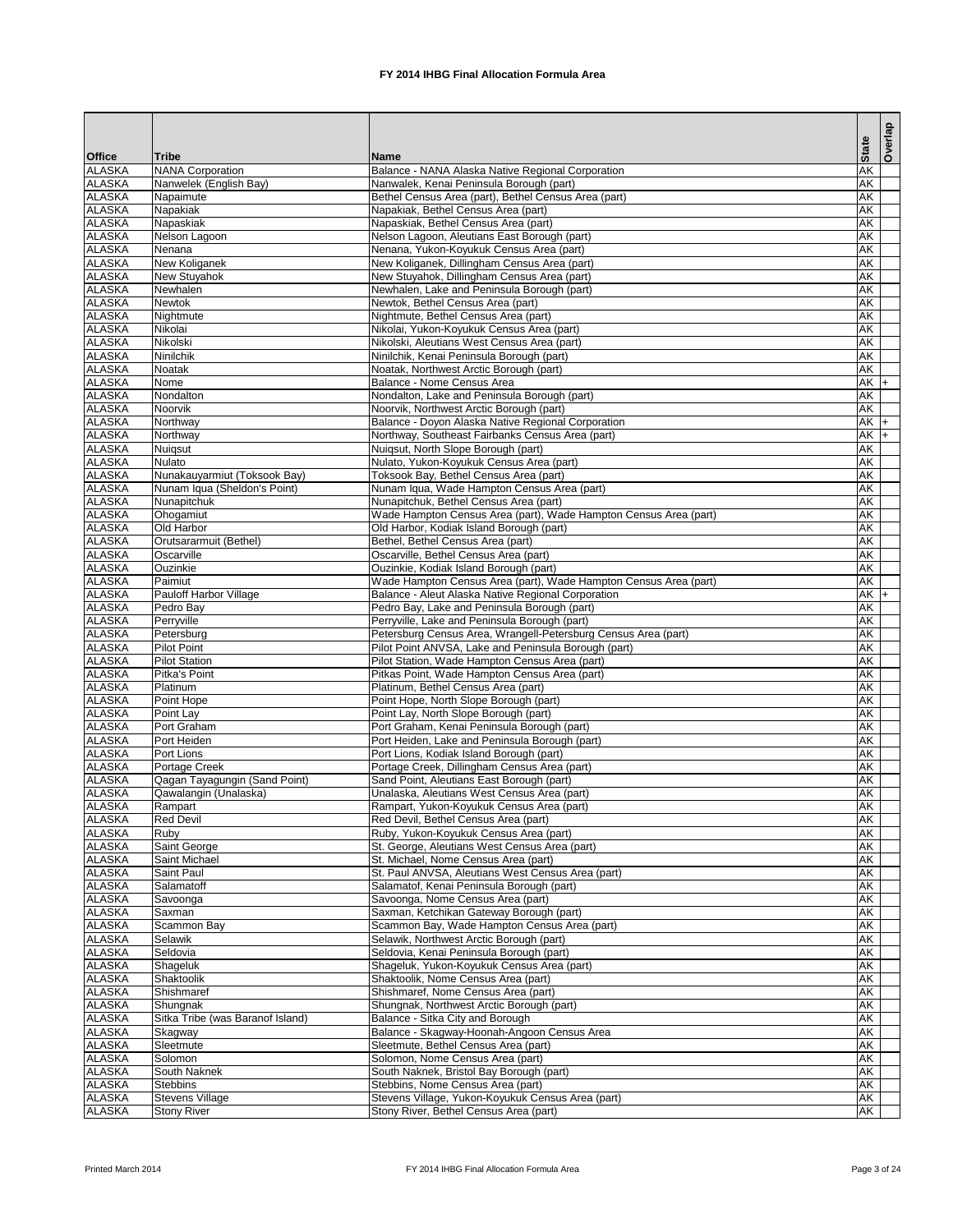|               |                                      |                                                              | <b>State</b>             | Overlap |
|---------------|--------------------------------------|--------------------------------------------------------------|--------------------------|---------|
| <b>Office</b> | <b>Tribe</b>                         | <b>Name</b>                                                  |                          |         |
| <b>ALASKA</b> | Sun'aq Tribe of Kodiak               | Balance - Koniag Alaska Native Regional Corporation          | <b>AK</b>                |         |
| <b>ALASKA</b> | Takotna                              | Takotna, Yukon-Koyukuk Census Area (part)                    | <b>AK</b>                |         |
| <b>ALASKA</b> | <b>Tanacross</b>                     | Tanacross, Southeast Fairbanks Census Area (part)            | <b>AK</b>                |         |
| <b>ALASKA</b> | Tanana                               | Tanana, Yukon-Koyukuk Census Area (part)                     | <b>AK</b>                |         |
| <b>ALASKA</b> | <b>Tatitlek</b>                      | Tatitlek, Valdez-Cordova Census Area (part)                  | <b>AK</b>                |         |
| <b>ALASKA</b> | Tazlina                              | Tazlina, Valdez-Cordova Census Area (part)                   | <b>AK</b>                |         |
| <b>ALASKA</b> | Telida                               | Telida, Yukon-Koyukuk Census Area (part)                     | AK                       |         |
| <b>ALASKA</b> | Teller                               | Teller, Nome Census Area (part)                              | <b>AK</b>                |         |
| <b>ALASKA</b> | Tetlin                               | Tetlin, Southeast Fairbanks Census Area (part)               | <b>AK</b>                |         |
| <b>ALASKA</b> | <b>Tlingit-Haida Central Council</b> | Balance - Sealaska Alaska Native Regional Corporation        | <b>AK</b>                |         |
| <b>ALASKA</b> | Togiak                               | Togiak, Dillingham Census Area (part)                        | $\overline{\mathsf{AK}}$ |         |
| <b>ALASKA</b> | <b>Tuluksak</b>                      | Tuluksak, Bethel Census Area (part)                          | AK                       |         |
| <b>ALASKA</b> | Tuntutuliak                          | Tuntutuliak, Bethel Census Area (part)                       | <b>AK</b>                |         |
| <b>ALASKA</b> | Tununak                              | Tununak, Bethel Census Area (part)                           | AK                       |         |
| <b>ALASKA</b> | <b>Twin Hills</b>                    | Twin Hills, Dillingham Census Area (part)                    | <b>AK</b>                |         |
| <b>ALASKA</b> | Tyonek                               | Tyonek, Kenai Peninsula Borough (part)                       | <b>AK</b>                |         |
| <b>ALASKA</b> | Ugashik                              | Ugashik, Lake and Peninsula Borough (part)                   | <b>AK</b>                |         |
| <b>ALASKA</b> | Umkumiute                            | Balance - Calista Alaska Native Regional Corporation         | $AK +$                   |         |
| <b>ALASKA</b> | Unalakleet                           | Unalakleet, Nome Census Area (part)                          | <b>AK</b>                |         |
| <b>ALASKA</b> | Unga                                 | Balance - Aleut Alaska Native Regional Corporation           | $AK$ +                   |         |
| <b>ALASKA</b> | Venetie                              | Balance Doyon Alaska Native Regional Corporation             | <b>AK</b>                |         |
| <b>ALASKA</b> | Wainwright                           | Wainwright, North Slope Borough (part)                       | <b>AK</b>                |         |
| <b>ALASKA</b> | Wales                                | Wales, Nome Census Area (part)                               | <b>AK</b>                |         |
| <b>ALASKA</b> | <b>White Mountain</b>                | White Mountain, Nome Census Area (part)                      | <b>AK</b>                |         |
| <b>ALASKA</b> | Wrangell                             | Wrangell Census Area, Wrangell-Petersburg Census Area (part) | <b>AK</b>                |         |
| <b>ALASKA</b> | Yakutat                              | Yakutat ANVSA, Yakutat City and Borough (part)               | AK                       |         |

Printed March 2014 **FX 2014 IHBG Final Allocation Formula Area** Page 4 of 24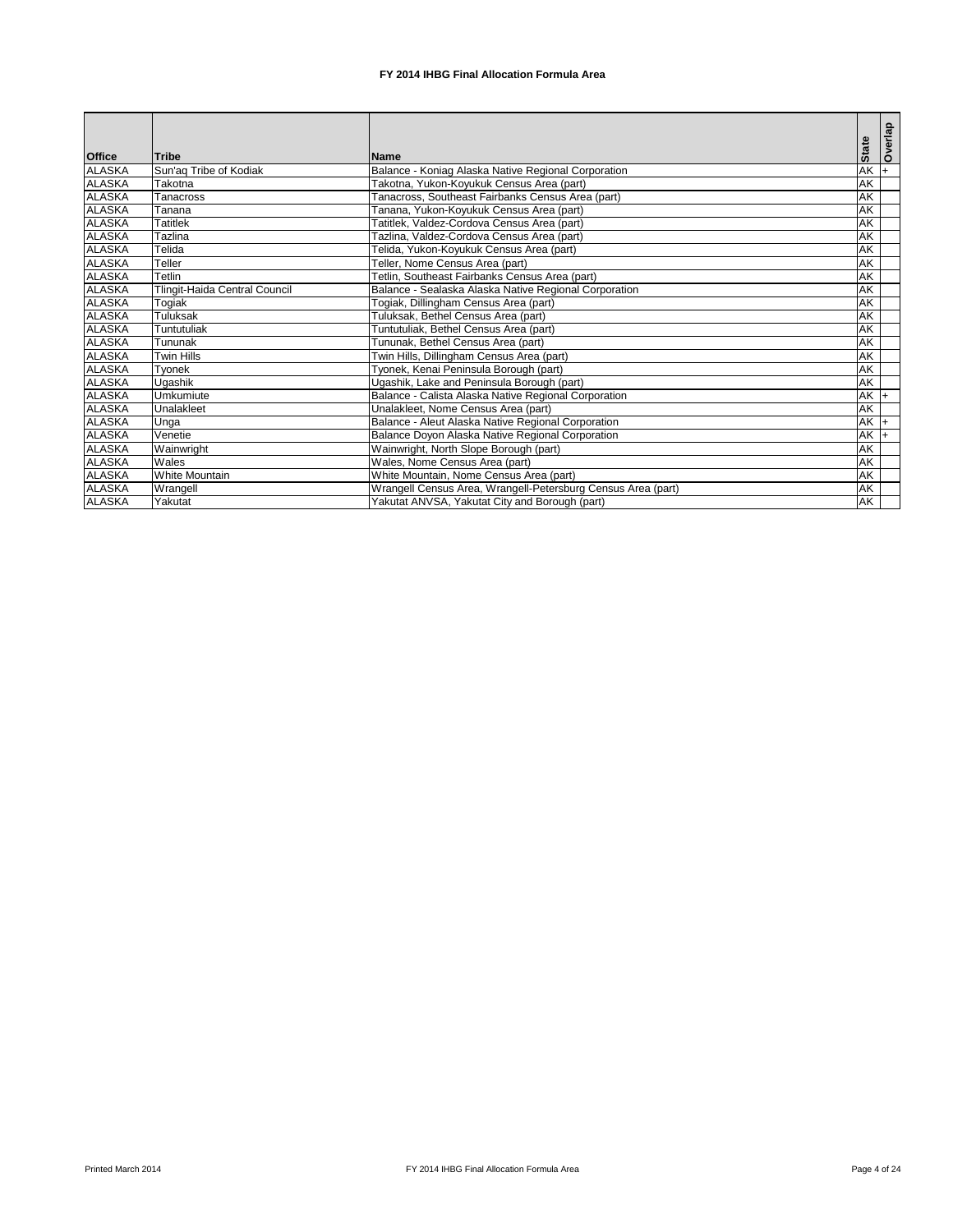|                                  |                                                                             |                                                                                        | <b>State</b>                       | Overlap |
|----------------------------------|-----------------------------------------------------------------------------|----------------------------------------------------------------------------------------|------------------------------------|---------|
| <b>Office</b>                    | <b>Tribe</b>                                                                | <b>Name</b>                                                                            |                                    |         |
| <b>CHICAGO</b><br><b>CHICAGO</b> | Aroostook Band of Micmac<br><b>Aroostook Band of Micmac</b>                 | Aroostook Band of Micmac, Aroostook County (part)<br><b>Balance - Aroostook County</b> | $ME +$<br>$ME +$                   |         |
| <b>CHICAGO</b>                   | <b>Bad River Band</b>                                                       | Bad River Reservation, Ashland County (part)                                           | WI                                 |         |
| <b>CHICAGO</b>                   | <b>Bad River Band</b>                                                       | <b>Balance - Ashland County</b>                                                        | WI                                 |         |
| <b>CHICAGO</b>                   | <b>Bad River Band</b>                                                       | Bad River Reservation, Iron County (part)                                              | WI                                 |         |
| <b>CHICAGO</b>                   | <b>Bad River Band</b>                                                       | <b>Balance - Iron County</b>                                                           | WI                                 |         |
| <b>CHICAGO</b>                   | <b>Bay Mills Indian Community</b>                                           | Bay Mills Reservation and Off-Reservation Trust Land, Chippewa County (part)           | $M +$                              |         |
| <b>CHICAGO</b><br><b>CHICAGO</b> | <b>Bay Mills Indian Community</b><br>Boise Forte Band of Minnesota Chippewa | Balance - Chippewa County<br>Bois Forte Reservation, Itasca County (part)              | M <sub>l</sub><br><b>MN</b>        | $ + $   |
| <b>CHICAGO</b>                   | Boise Forte Band of Minnesota Chippewa                                      | Bois Forte Reservation, Koochiching County (part)                                      | <b>MN</b>                          |         |
| <b>CHICAGO</b>                   | Boise Forte Band of Minnesota Chippewa                                      | Bois Forte Reservation, St. Louis County (part)                                        | <b>MN</b>                          |         |
| <b>CHICAGO</b>                   | Catawba Indian Nation                                                       | <b>Balance - Cabarrus County</b>                                                       | <b>NC</b>                          |         |
| <b>CHICAGO</b>                   | Catawba Indian Nation                                                       | <b>Balance - Cleveland County</b>                                                      | <b>NC</b>                          |         |
| <b>CHICAGO</b>                   | Catawba Indian Nation                                                       | <b>Balance - Gaston County</b>                                                         | <b>NC</b>                          |         |
| <b>CHICAGO</b><br><b>CHICAGO</b> | Catawba Indian Nation<br>Catawba Indian Nation                              | Balance - Mecklenburg County<br><b>Balance - Rutherford County</b>                     | <b>NC</b><br><b>NC</b>             |         |
| <b>CHICAGO</b>                   | Catawba Indian Nation                                                       | <b>Balance - Union County</b>                                                          | <b>NC</b>                          |         |
| <b>CHICAGO</b>                   | Catawba Indian Nation                                                       | Balance - Abbeville County                                                             | <b>SC</b>                          |         |
| <b>CHICAGO</b>                   | Catawba Indian Nation                                                       | <b>Balance - Aiken County</b>                                                          | $\overline{SC}$                    |         |
| <b>CHICAGO</b>                   | Catawba Indian Nation                                                       | Balance - Allendale County                                                             | SC                                 |         |
| <b>CHICAGO</b>                   | Catawba Indian Nation                                                       | Balance - Anderson County                                                              | $\overline{SC}$                    |         |
| <b>CHICAGO</b>                   | Catawba Indian Nation                                                       | Balance - Bamberg County                                                               | SC<br>$\overline{SC}$              |         |
| <b>CHICAGO</b><br><b>CHICAGO</b> | Catawba Indian Nation<br>Catawba Indian Nation                              | <b>Balance - Barnwell County</b><br><b>Balance - Beaufort County</b>                   | <b>SC</b>                          |         |
| <b>CHICAGO</b>                   | Catawba Indian Nation                                                       | <b>Balance - Berkeley County</b>                                                       | $\overline{SC}$                    |         |
| <b>CHICAGO</b>                   | Catawba Indian Nation                                                       | <b>Balance - Calhoun County</b>                                                        | SC                                 |         |
| <b>CHICAGO</b>                   | Catawba Indian Nation                                                       | <b>Balance - Charleston County</b>                                                     | $\overline{SC}$                    |         |
| <b>CHICAGO</b>                   | Catawba Indian Nation                                                       | <b>Balance - Cherokee County</b>                                                       | <b>SC</b>                          |         |
| <b>CHICAGO</b>                   | Catawba Indian Nation                                                       | <b>Balance - Chester County</b>                                                        | <b>SC</b>                          |         |
| <b>CHICAGO</b>                   | Catawba Indian Nation                                                       | <b>Balance - Chesterfield County</b>                                                   | <b>SC</b>                          |         |
| <b>CHICAGO</b><br><b>CHICAGO</b> | Catawba Indian Nation<br>Catawba Indian Nation                              | <b>Balance - Clarendon County</b><br><b>Balance - Colleton County</b>                  | SC<br><b>SC</b>                    |         |
| <b>CHICAGO</b>                   | Catawba Indian Nation                                                       | Balance - Darlington County                                                            | <b>SC</b>                          |         |
| <b>CHICAGO</b>                   | Catawba Indian Nation                                                       | <b>Balance - Dillon County</b>                                                         | SC                                 |         |
| <b>CHICAGO</b>                   | Catawba Indian Nation                                                       | <b>Balance - Dorchester County</b>                                                     | $\overline{SC}$                    |         |
| <b>CHICAGO</b>                   | Catawba Indian Nation                                                       | <b>Balance - Edgefield County</b>                                                      | $\overline{SC}$                    |         |
| <b>CHICAGO</b>                   | Catawba Indian Nation                                                       | <b>Balance - Fairfield County</b>                                                      | $\overline{SC}$<br>$\overline{SC}$ |         |
| <b>CHICAGO</b><br><b>CHICAGO</b> | Catawba Indian Nation<br>Catawba Indian Nation                              | <b>Balance - Florence County</b><br>Balance - Georgetown County                        | <b>SC</b>                          |         |
| <b>CHICAGO</b>                   | Catawba Indian Nation                                                       | <b>Balance - Greenville County</b>                                                     | $\overline{sc}$                    |         |
| <b>CHICAGO</b>                   | Catawba Indian Nation                                                       | <b>Balance - Greenwood County</b>                                                      | SC                                 |         |
| <b>CHICAGO</b>                   | Catawba Indian Nation                                                       | <b>Balance - Hampton County</b>                                                        | <b>SC</b>                          |         |
| <b>CHICAGO</b>                   | Catawba Indian Nation                                                       | <b>Balance - Horry County</b>                                                          | <b>SC</b>                          |         |
| <b>CHICAGO</b>                   | Catawba Indian Nation                                                       | <b>Balance - Jasper County</b>                                                         | <b>SC</b>                          |         |
| <b>CHICAGO</b><br><b>CHICAGO</b> | Catawba Indian Nation<br>Catawba Indian Nation                              | Balance - Kershaw County<br>Balance - Lancaster County                                 | <b>SC</b><br><b>SC</b>             |         |
| <b>CHICAGO</b>                   | Catawba Indian Nation                                                       | Balance - Laurens County                                                               | <b>SC</b>                          |         |
| <b>CHICAGO</b>                   | Catawba Indian Nation                                                       | Balance - Lee County                                                                   | <b>SC</b>                          |         |
| <b>CHICAGO</b>                   | Catawba Indian Nation                                                       | <b>Balance - Lexington County</b>                                                      | <b>SC</b>                          |         |
| <b>CHICAGO</b>                   | Catawba Indian Nation                                                       | <b>Balance - McCormick County</b>                                                      | <b>SC</b>                          |         |
| <b>CHICAGO</b>                   | Catawba Indian Nation                                                       | <b>Balance - Marion County</b>                                                         | <b>SC</b>                          |         |
| <b>CHICAGO</b>                   | Catawba Indian Nation                                                       | Balance - Marlboro County                                                              | $\overline{SC}$<br><b>SC</b>       |         |
| <b>CHICAGO</b><br><b>CHICAGO</b> | Catawba Indian Nation<br>Catawba Indian Nation                              | <b>Balance - Newberry County</b><br><b>Balance - Oconee County</b>                     | SC                                 |         |
| <b>CHICAGO</b>                   | Catawba Indian Nation                                                       | Balance - Orangeburg County                                                            | <b>SC</b>                          |         |
| <b>CHICAGO</b>                   | Catawba Indian Nation                                                       | <b>Balance - Pickens County</b>                                                        | $\overline{SC}$                    |         |
| <b>CHICAGO</b>                   | Catawba Indian Nation                                                       | <b>Balance - Richland County</b>                                                       | $\overline{sc}$                    |         |
| <b>CHICAGO</b>                   | Catawba Indian Nation                                                       | Balance - Saluda County                                                                | SC                                 |         |
| <b>CHICAGO</b>                   | Catawba Indian Nation                                                       | <b>Balance - Spartanburg County</b>                                                    | <b>SC</b>                          |         |
| <b>CHICAGO</b><br><b>CHICAGO</b> | Catawba Indian Nation<br>Catawba Indian Nation                              | <b>Balance - Sumter County</b><br><b>Balance - Union County</b>                        | <b>SC</b><br><b>SC</b>             |         |
| <b>CHICAGO</b>                   | Catawba Indian Nation                                                       | <b>Balance - Williamsburg County</b>                                                   | SC                                 |         |
| <b>CHICAGO</b>                   | Catawba Indian Nation                                                       | Catawba Reservation, York County (part)                                                | SC                                 |         |
| <b>CHICAGO</b>                   | Catawba Indian Nation                                                       | Balance - York County                                                                  | <b>SC</b>                          |         |
| <b>CHICAGO</b>                   | Cayuga Nation                                                               | Cayuga Nation, Cayuga County (part)                                                    | <b>NY</b>                          |         |
| <b>CHICAGO</b>                   | Cayuga Nation                                                               | <b>Balance - Erie County</b>                                                           | <b>NY</b>                          |         |
| <b>CHICAGO</b><br><b>CHICAGO</b> | Cayuga Nation<br><b>Coharie State Tribe</b>                                 | Cayuga Nation, Seneca County (part)<br>Coharie, Duplin County (part)                   | <b>NY</b><br>NC                    |         |
| <b>CHICAGO</b>                   | <b>Coharie State Tribe</b>                                                  | Coharie, Harnett County (part)                                                         | <b>NC</b>                          |         |
| <b>CHICAGO</b>                   | Coharie State Tribe                                                         | Coharie, Sampson County (part)                                                         | <b>NC</b>                          |         |
| <b>CHICAGO</b>                   | <b>Coharie State Tribe</b>                                                  | Coharie, Wayne County (part)                                                           | NC                                 |         |
| <b>CHICAGO</b>                   | Eastern Cherokee                                                            | Eastern Cherokee Reservation, Cherokee County (part)                                   | NC                                 |         |

Printed March 2014 **FX 2014 IHBG Final Allocation Formula Area** Page 5 of 24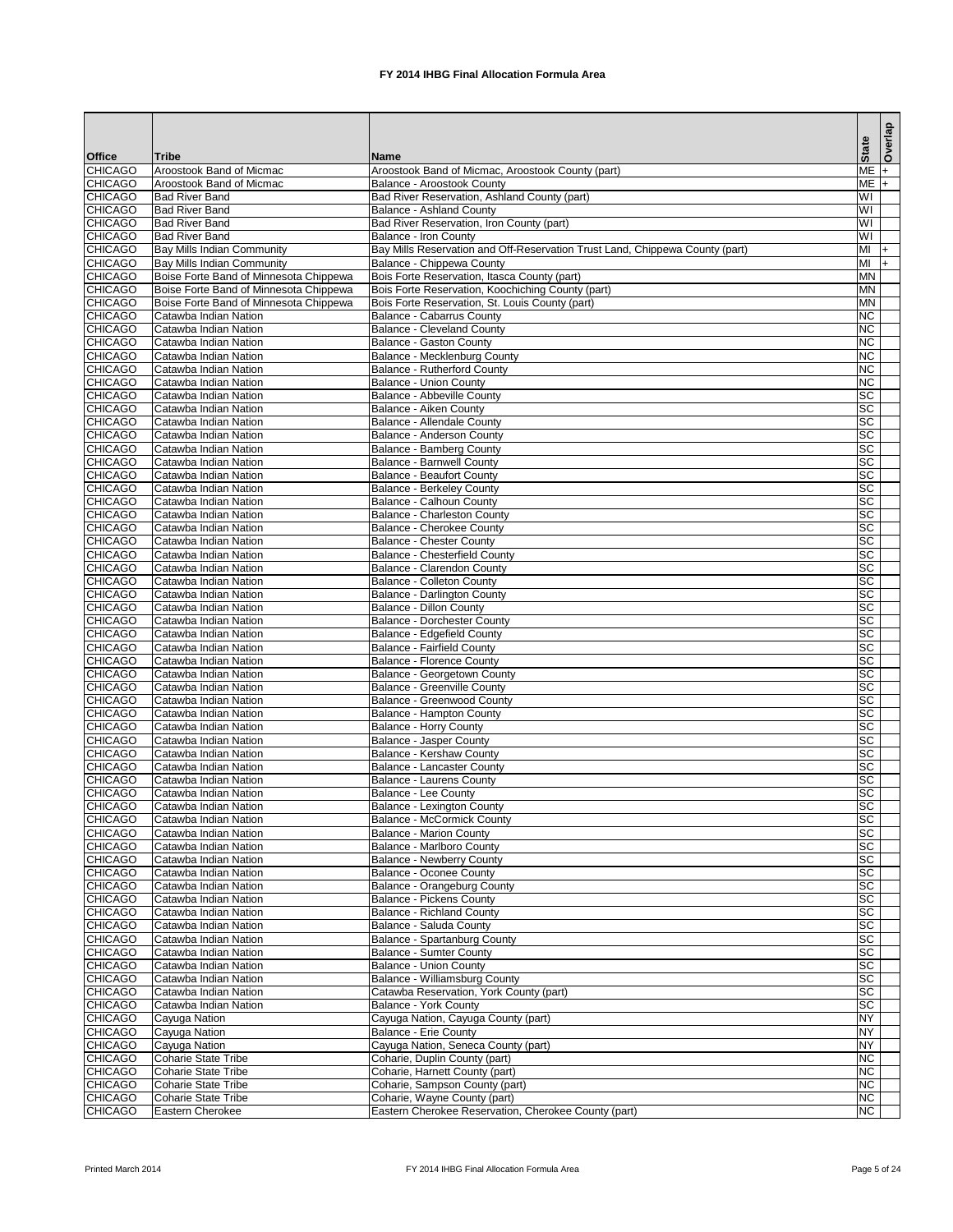|                                  |                                                                    |                                                                                                                                                            |                               | Overlap        |
|----------------------------------|--------------------------------------------------------------------|------------------------------------------------------------------------------------------------------------------------------------------------------------|-------------------------------|----------------|
| <b>Office</b>                    | <b>Tribe</b>                                                       | Name                                                                                                                                                       | <b>State</b>                  |                |
| <b>CHICAGO</b>                   | Eastern Cherokee                                                   | Eastern Cherokee Reservation, Graham County (part)                                                                                                         | <b>NC</b>                     |                |
| <b>CHICAGO</b>                   | Eastern Cherokee                                                   | Eastern Cherokee Reservation, Haywood County (part)                                                                                                        | <b>NC</b>                     |                |
| <b>CHICAGO</b><br><b>CHICAGO</b> | Eastern Cherokee<br>Eastern Cherokee                               | Eastern Cherokee Reservation, Jackson County (part)<br>Eastern Cherokee Reservation, Swain County (part)                                                   | <b>NC</b><br>NC               |                |
| <b>CHICAGO</b>                   | Fond Du Lac Band of Minnesota Chippewa                             | Fond du Lac Reservation and Off-Reservation Trust Land, Carlton County (part)                                                                              | <b>MN</b>                     |                |
| <b>CHICAGO</b>                   | Fond Du Lac Band of Minnesota Chippewa                             | <b>Balance - Carlton County</b>                                                                                                                            | <b>MN</b>                     |                |
| <b>CHICAGO</b>                   | Fond Du Lac Band of Minnesota Chippewa                             | Fond du Lac Reservation and Off-Reservation Trust Land, St. Louis County (part)                                                                            | <b>MN</b>                     |                |
| <b>CHICAGO</b>                   | Fond Du Lac Band of Minnesota Chippewa                             | Balance - St. Louis County                                                                                                                                 | <b>MN</b>                     |                |
| <b>CHICAGO</b>                   | Fond Du Lac Band of Minnesota Chippewa                             | Fond du Lac Reservation and Off-Reservation Trust Land, Douglas County (part)                                                                              | WI                            |                |
| <b>CHICAGO</b>                   | <b>Forest County Potawatami</b>                                    | Forest County Potawatomi Community and Off-Reservation Trust Land, Forest County (part)                                                                    | $WI +$                        |                |
| <b>CHICAGO</b>                   | Forest County Potawatami                                           | <b>Balance - Forest County</b>                                                                                                                             | WI                            | $ + $          |
| <b>CHICAGO</b>                   | Forest County Potawatami                                           | Forest County Potawatomi Community and Off-Reservation Trust Land, Milwaukee County (part)                                                                 | $+$ IW                        |                |
| <b>CHICAGO</b>                   | Forest County Potawatami                                           | Forest County Potawatomi Community and Off-Reservation Trust Land, Oconto County (part)                                                                    | $+$ IW                        |                |
| <b>CHICAGO</b><br><b>CHICAGO</b> | Grand Portage Band of Minn. Chippewa                               | Grand Portage Reservation and Off-Reservation Trust Land, Cook County (part)                                                                               | <b>MN</b><br><b>MN</b>        |                |
| <b>CHICAGO</b>                   | Grand Portage Band of Minn. Chippewa<br><b>Grand Traverse Band</b> | Balance - Cook County<br>Grand Traverse Reservation and Off-Reservation Trust Land, Antrim County (part)                                                   | MI                            | l+.            |
| <b>CHICAGO</b>                   | <b>Grand Traverse Band</b>                                         | <b>Balance - Antrim County</b>                                                                                                                             | MI                            | $\overline{+}$ |
| <b>CHICAGO</b>                   | <b>Grand Traverse Band</b>                                         | Grand Traverse Reservation and Off-Reservation Trust Land, Benzie County (part)                                                                            | MI                            | l+.            |
| <b>CHICAGO</b>                   | <b>Grand Traverse Band</b>                                         | <b>Balance - Benzie County</b>                                                                                                                             | MI                            | l+             |
| <b>CHICAGO</b>                   | <b>Grand Traverse Band</b>                                         | Grand Traverse Reservation and Off-Reservation Trust Land, Charlevoix County (part)                                                                        | MI                            | l+             |
| <b>CHICAGO</b>                   | <b>Grand Traverse Band</b>                                         | <b>Balance - Charlevoix County</b>                                                                                                                         | MI                            | l+             |
| <b>CHICAGO</b>                   | <b>Grand Traverse Band</b>                                         | Grand Traverse Reservation and Off-Reservation Trust Land, Grand Traverse County (part)                                                                    | MI                            | l+             |
| <b>CHICAGO</b>                   | <b>Grand Traverse Band</b>                                         | <b>Balance - Grand Traverse County</b>                                                                                                                     | MI                            | l+             |
| <b>CHICAGO</b>                   | <b>Grand Traverse Band</b>                                         | Grand Traverse Reservation and Off-Reservation Trust Land, Leelanau County (part)                                                                          | MI                            | l+             |
| <b>CHICAGO</b>                   | <b>Grand Traverse Band</b>                                         | Balance - Leelanau County                                                                                                                                  | MI                            | I+             |
| <b>CHICAGO</b>                   | <b>Grand Traverse Band</b>                                         | <b>Balance - Manistee County</b>                                                                                                                           | MI                            | I+             |
| <b>CHICAGO</b>                   | Haliwa-Saponi State Tribe                                          | Haliwa-Saponi, Franklin County (part)                                                                                                                      | <b>NC</b>                     |                |
| <b>CHICAGO</b>                   | Haliwa-Saponi State Tribe                                          | Haliwa-Saponi, Halifax County (part)                                                                                                                       | <b>NC</b>                     |                |
| <b>CHICAGO</b>                   | Haliwa-Saponi State Tribe                                          | Haliwa-Saponi, Nash County (part)                                                                                                                          | NC                            |                |
| <b>CHICAGO</b>                   | Haliwa-Saponi State Tribe                                          | Haliwa-Saponi, Warren County (part)                                                                                                                        | <b>NC</b><br>M                |                |
| <b>CHICAGO</b><br><b>CHICAGO</b> | Hannahville Community<br>Hannahville Community                     | Hannahville Community and Off-Reservation Trust Land, Delta County (part)<br>Hannahville Community and Off-Reservation Trust Land, Menominee County (part) | $\overline{\mathsf{M}}$       |                |
| <b>CHICAGO</b>                   | Ho-Chunk Nation                                                    | Houston County Trust Lands, Houston County (part)                                                                                                          | <b>MN</b>                     |                |
| <b>CHICAGO</b>                   | <b>Ho-Chunk Nation</b>                                             | Ho-Chunk Reservation and Off-Reservation Trust Land, Adams County (part)                                                                                   | WI                            |                |
| <b>CHICAGO</b>                   | Ho-Chunk Nation                                                    | <b>Balance - Adams County</b>                                                                                                                              | WI                            |                |
| <b>CHICAGO</b>                   | <b>Ho-Chunk Nation</b>                                             | Ho-Chunk Reservation and Off-Reservation Trust Land, Clark County (part)                                                                                   | WI                            |                |
| <b>CHICAGO</b>                   | Ho-Chunk Nation                                                    | <b>Balance - Clark County</b>                                                                                                                              | WI                            |                |
| <b>CHICAGO</b>                   | Ho-Chunk Nation                                                    | <b>Balance - Columbia County</b>                                                                                                                           | WI                            |                |
| <b>CHICAGO</b>                   | Ho-Chunk Nation                                                    | Ho-Chunk Reservation and Off-Reservation Trust Land, Crawford County (part)                                                                                | WI                            |                |
| <b>CHICAGO</b>                   | <b>Ho-Chunk Nation</b>                                             | <b>Balance - Crawford County</b>                                                                                                                           | WI                            |                |
| <b>CHICAGO</b>                   | <b>Ho-Chunk Nation</b>                                             | Ho-Chunk Reservation and Off-Reservation Trust Land, Dane County (part)                                                                                    | $\overline{\mathsf{W}}$       |                |
| <b>CHICAGO</b>                   | Ho-Chunk Nation                                                    | Balance - Dane County                                                                                                                                      | WI                            |                |
| <b>CHICAGO</b>                   | <b>Ho-Chunk Nation</b>                                             | <b>Balance - Eau Claire County</b>                                                                                                                         | WI                            |                |
| <b>CHICAGO</b>                   | Ho-Chunk Nation                                                    | Ho-Chunk Reservation and Off-Reservation Trust Land, Jackson County (part)                                                                                 | WI                            |                |
| <b>CHICAGO</b><br><b>CHICAGO</b> | <b>Ho-Chunk Nation</b><br><b>Ho-Chunk Nation</b>                   | Balance - Jackson County<br>Ho-Chunk Reservation and Off-Reservation Trust Land, Juneau County (part)                                                      | WI<br>$\overline{\mathsf{W}}$ |                |
| <b>CHICAGO</b>                   | Ho-Chunk Nation                                                    | Balance - Juneau County                                                                                                                                    | WI                            |                |
| <b>CHICAGO</b>                   | <b>Ho-Chunk Nation</b>                                             | Ho-Chunk Reservation and Off-Reservation Trust Land, La Crosse County (part)                                                                               | WI                            |                |
| <b>CHICAGO</b>                   | <b>Ho-Chunk Nation</b>                                             | Balance - La Crosse County                                                                                                                                 | $\overline{\mathsf{W}}$       |                |
| <b>CHICAGO</b>                   | <b>Ho-Chunk Nation</b>                                             | Ho-Chunk Reservation and Off-Reservation Trust Land, Marathon County (part)                                                                                | WI                            |                |
| <b>CHICAGO</b>                   | <b>Ho-Chunk Nation</b>                                             | Ho-Chunk Reservation and Off-Reservation Trust Land, Monroe County (part)                                                                                  | WI                            |                |
| <b>CHICAGO</b>                   | <b>Ho-Chunk Nation</b>                                             | <b>Balance - Monroe County</b>                                                                                                                             | WI                            |                |
| <b>CHICAGO</b>                   | <b>Ho-Chunk Nation</b>                                             | Ho-Chunk Reservation and Off-Reservation Trust Land, Sauk County (part)                                                                                    | $\overline{\mathsf{W}}$       |                |
| <b>CHICAGO</b>                   | <b>Ho-Chunk Nation</b>                                             | Balance - Sauk County                                                                                                                                      | $\overline{\mathsf{W}}$       |                |
| <b>CHICAGO</b>                   | Ho-Chunk Nation                                                    | Ho-Chunk Reservation and Off-Reservation Trust Land, Shawano County (part)                                                                                 | WI                            |                |
| <b>CHICAGO</b>                   | <b>Ho-Chunk Nation</b>                                             | Balance - Shawano County                                                                                                                                   | WI                            |                |
| <b>CHICAGO</b>                   | <b>Ho-Chunk Nation</b>                                             | Balance - Trempealeau County                                                                                                                               | $\overline{\mathsf{W}}$       |                |
| <b>CHICAGO</b>                   | <b>Ho-Chunk Nation</b>                                             | Balance - Vernon County                                                                                                                                    | $\overline{\mathsf{W}}$<br>WI |                |
| <b>CHICAGO</b><br><b>CHICAGO</b> | <b>Ho-Chunk Nation</b><br><b>Ho-Chunk Nation</b>                   | Ho-Chunk Reservation and Off-Reservation Trust Land, Wood County (part)<br>Balance - Wood County                                                           | WI                            |                |
| <b>CHICAGO</b>                   | <b>Houlton Band of Maliseets</b>                                   | Houlton Maliseets Trust Land, Aroostook County (part)                                                                                                      | $ME +$                        |                |
| <b>CHICAGO</b>                   | <b>Houlton Band of Maliseets</b>                                   | Balance - Aroostook County                                                                                                                                 | $ME +$                        |                |
| <b>CHICAGO</b>                   | Keweenaw Bay Indian Community                                      | L'Anse Reservation and Off-Reservation Trust Land, Baraga County (part)                                                                                    | MI                            | $ + $          |
| <b>CHICAGO</b>                   | Keweenaw Bay Indian Community                                      | Balance - Baraga County                                                                                                                                    | MI                            | $ + $          |
| <b>CHICAGO</b>                   | Keweenaw Bay Indian Community                                      | 'Anse Reservation and Off-Reservation Trust Land, Marquette County (part)                                                                                  | MI                            | I+             |
| <b>CHICAGO</b>                   | Keweenaw Bay Indian Community                                      | <b>Balance - Marquette County</b>                                                                                                                          | MI                            | I+             |
| <b>CHICAGO</b>                   | Keweenaw Bay Indian Community                                      | Ontonagon County (part), Ontonagon County (part)                                                                                                           | MI                            | l+             |
| <b>CHICAGO</b>                   | Lac Courte Oreilles                                                | Lac Courte Oreilles Reservation and Off-Reservation Trust Land, Burnett County (part)                                                                      | WI                            |                |
| <b>CHICAGO</b>                   | Lac Courte Oreilles                                                | Lac Courte Oreilles Reservation and Off-Reservation Trust Land, Sawyer County (part)                                                                       | WI                            |                |
| <b>CHICAGO</b>                   | Lac Courte Oreilles                                                | <b>Balance - Sawyer County</b>                                                                                                                             | WI                            |                |
| <b>CHICAGO</b>                   | Lac Courte Oreilles                                                | Lac Courte Oreilles Reservation and Off-Reservation Trust Land, Washburn County (part)                                                                     | WI                            |                |
| <b>CHICAGO</b>                   | Lac Du Flambeau Band                                               | Lac du Flambeau Reservation, Iron County (part)                                                                                                            | <b>IM</b>                     |                |

Printed March 2014 **FX 2014 IHBG Final Allocation Formula Area** Page 6 of 24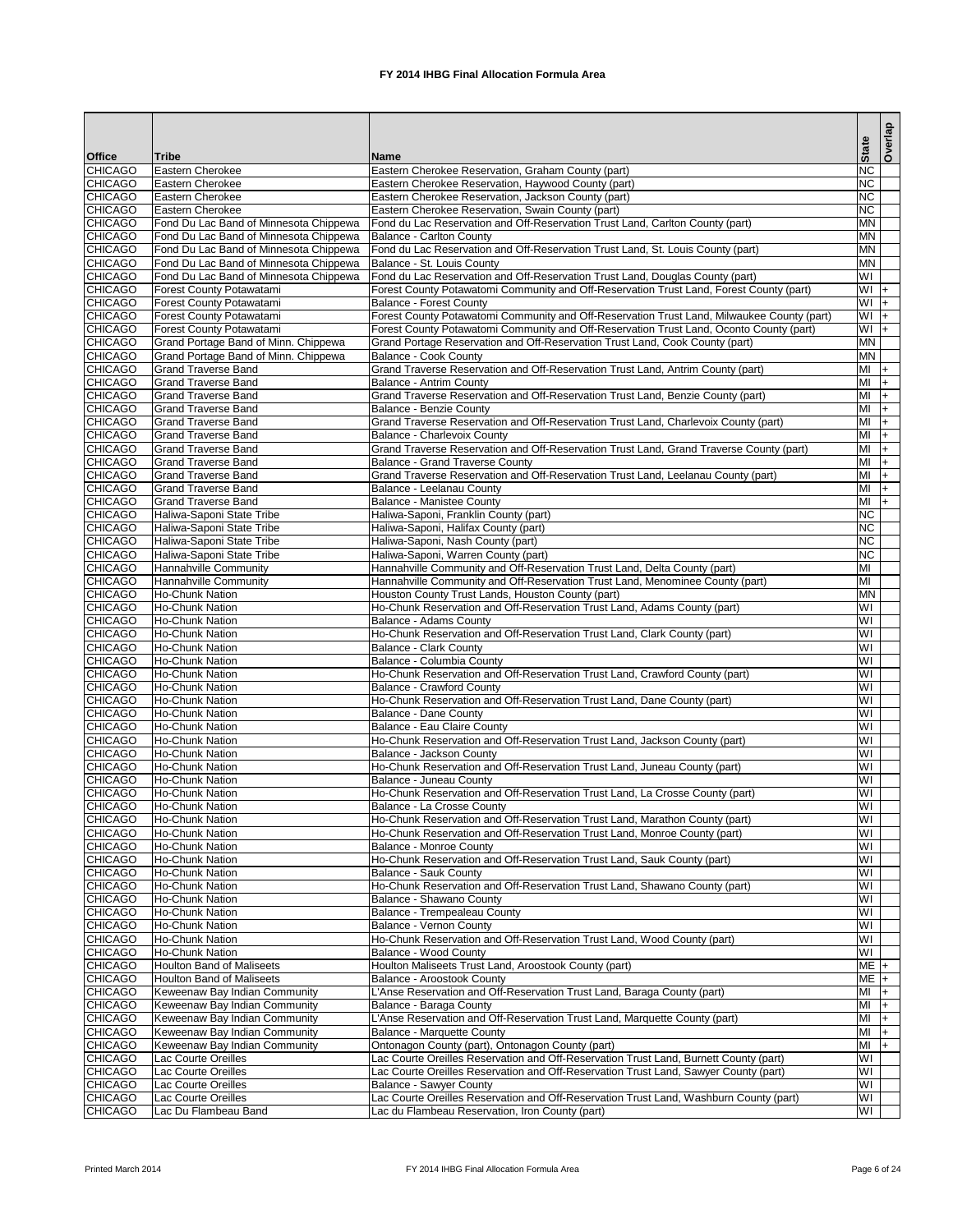|                                  |                                                                                |                                                                                                                                                           |                         | Overlap |
|----------------------------------|--------------------------------------------------------------------------------|-----------------------------------------------------------------------------------------------------------------------------------------------------------|-------------------------|---------|
| <b>Office</b>                    | <b>Tribe</b>                                                                   | <b>Name</b>                                                                                                                                               | <b>State</b>            |         |
| <b>CHICAGO</b>                   | Lac Du Flambeau Band                                                           | Lac du Flambeau Reservation, Oneida County (part)                                                                                                         | WI                      |         |
| <b>CHICAGO</b>                   | Lac Du Flambeau Band                                                           | Lac du Flambeau Reservation, Vilas County (part)                                                                                                          | WI                      |         |
| <b>CHICAGO</b>                   | Lac Du Flambeau Band                                                           | <b>Balance -- Vilas County</b>                                                                                                                            | $\overline{\mathsf{W}}$ |         |
| <b>CHICAGO</b>                   | Lac Vieux Desert Band                                                          | Lac Vieux Desert Reservation, Gogebic County (part)                                                                                                       | MI                      |         |
| <b>CHICAGO</b>                   | Leech Lake Band of Minnesota Chippewa                                          | Balance - Beltrami County, Balance - Beltrami County (half)                                                                                               | <b>MN</b>               |         |
| <b>CHICAGO</b>                   | Leech Lake Band of Minnesota Chippewa                                          | Leech Lake Reservation and Off-Reservation Trust Land, Beltrami County (part)                                                                             | <b>MN</b>               |         |
| <b>CHICAGO</b><br><b>CHICAGO</b> | Leech Lake Band of Minnesota Chippewa<br>Leech Lake Band of Minnesota Chippewa | Leech Lake Reservation and Off-Reservation Trust Land, Cass County (part)<br>Leech Lake Reservation and Off-Reservation Trust Land, Hubbard County (part) | <b>MN</b><br><b>MN</b>  |         |
| <b>CHICAGO</b>                   | Leech Lake Band of Minnesota Chippewa                                          | Leech Lake Reservation and Off-Reservation Trust Land, Itasca County (part)                                                                               | <b>MN</b>               |         |
| <b>CHICAGO</b>                   | Little River Band of Ottawa                                                    | <b>Balance - Lake County</b>                                                                                                                              | MI                      |         |
| <b>CHICAGO</b>                   | Little River Band of Ottawa                                                    | Manistee County (part), Manistee County (part)                                                                                                            | MI                      |         |
| <b>CHICAGO</b>                   | Little River Band of Ottawa                                                    | Balance - Mason County                                                                                                                                    | MI                      |         |
| <b>CHICAGO</b>                   | Little River Band of Ottawa                                                    | <b>Balance - Wexford County</b>                                                                                                                           | MI                      |         |
| <b>CHICAGO</b>                   | Little Traverse Bay Band                                                       | <b>Balance - Charlevoix County</b>                                                                                                                        | MI                      | l+      |
| <b>CHICAGO</b>                   | Little Traverse Bay Band                                                       | Balance - Cheboygan County                                                                                                                                | MI                      | l+.     |
| <b>CHICAGO</b>                   | Little Traverse Bay Band                                                       | Emmet County, Emmet County (part)                                                                                                                         | MI                      | l+      |
| <b>CHICAGO</b>                   | Little Traverse Bay Band                                                       | <b>Balance - Emmet County</b>                                                                                                                             | MI                      | l+      |
| <b>CHICAGO</b><br><b>CHICAGO</b> | Lower Sioux<br>Lower Sioux                                                     | Lower Sioux Reservation, Redwood County (part)<br><b>Balance - Redwood County</b>                                                                         | <b>MN</b><br><b>MN</b>  |         |
| <b>CHICAGO</b>                   | Lumbee State Tribe                                                             | Lumbee, Cumberland County (part)                                                                                                                          | NC                      |         |
| <b>CHICAGO</b>                   | Lumbee State Tribe                                                             | <b>Balance - Cumberland County</b>                                                                                                                        | <b>NC</b>               |         |
| <b>CHICAGO</b>                   | Lumbee State Tribe                                                             | Lumbee, Hoke County (part)                                                                                                                                | <b>NC</b>               |         |
| <b>CHICAGO</b>                   | Lumbee State Tribe                                                             | Lumbee, Robeson County                                                                                                                                    | $\overline{\text{NC}}$  |         |
| <b>CHICAGO</b>                   | Lumbee State Tribe                                                             | Lumbee, Scotland County                                                                                                                                   | <b>NC</b>               |         |
| <b>CHICAGO</b>                   | Mashantucket Pequot                                                            | Mashantucket Pequot Reservation and Off-Reservation Trust Land, New London County (part)                                                                  | <b>CT</b>               |         |
| <b>CHICAGO</b>                   | Mashpee Wampanoag                                                              | Balance - Barnstable County                                                                                                                               | <b>MA</b>               |         |
| <b>CHICAGO</b>                   | Match-e-be-nash-she-wish Band of Potta                                         | <b>Balance - Allegan County</b>                                                                                                                           | $\overline{\mathsf{M}}$ | $ + $   |
| <b>CHICAGO</b>                   | Match-e-be-nash-she-wish Band of Potta                                         | Balance - Barry County                                                                                                                                    | $\overline{\mathsf{M}}$ | I+      |
| <b>CHICAGO</b>                   | Match-e-be-nash-she-wish Band of Potta                                         | Balance - Kalamazoo County                                                                                                                                | MI                      | l+      |
| <b>CHICAGO</b>                   | Match-e-be-nash-she-wish Band of Potta                                         | <b>Balance - Kent County</b>                                                                                                                              | $\overline{\mathsf{M}}$ | l+      |
| <b>CHICAGO</b><br><b>CHICAGO</b> | Match-e-be-nash-she-wish Band of Potta<br>Menominee Indian Tribe               | Balance - Ottawa County<br>Menominee Reservation and Off-Reservation Trust Land, Menominee County (part)                                                  | MI<br>WI                | l+      |
| <b>CHICAGO</b>                   | Miccosukee Tribe                                                               | Broward County (part), Broward County (part)                                                                                                              | <b>FL</b>               |         |
| <b>CHICAGO</b>                   | Miccosukee Tribe                                                               | Miami-Dade County (part), Miami-Dade County (part)                                                                                                        | F                       |         |
| <b>CHICAGO</b>                   | Mille Lacs Band of Minnesota Chippewa                                          | Mille Lacs Reservation and Off-Reservation Trust Land, Aitkin County (part)                                                                               | <b>MN</b>               |         |
| <b>CHICAGO</b>                   | Mille Lacs Band of Minnesota Chippewa                                          | Mille Lacs Reservation and Off-Reservation Trust Land, Crow Wing County (part)                                                                            | <b>MN</b>               |         |
| <b>CHICAGO</b>                   | Mille Lacs Band of Minnesota Chippewa                                          | <b>Balance - Crow Wing County</b>                                                                                                                         | <b>MN</b>               |         |
| <b>CHICAGO</b>                   | Mille Lacs Band of Minnesota Chippewa                                          | Mille Lacs Reservation and Off-Reservation Trust Land, Mille Lacs County (part)                                                                           | <b>MN</b>               |         |
| <b>CHICAGO</b>                   | Mille Lacs Band of Minnesota Chippewa                                          | Balance - Mille Lacs County                                                                                                                               | <b>MN</b>               |         |
| <b>CHICAGO</b>                   | Mille Lacs Band of Minnesota Chippewa                                          | Mille Lacs Reservation and Off-Reservation Trust Land, Pine County (part)                                                                                 | <b>MN</b>               |         |
| <b>CHICAGO</b>                   | Mille Lacs Band of Minnesota Chippewa                                          | <b>Balance - Pine County</b>                                                                                                                              | <b>MN</b>               |         |
| <b>CHICAGO</b>                   | Mississippi Choctaw Tribe                                                      | Mississippi Choctaw Reservation and Off-Reservation Trust Land, Attala County (part)                                                                      | <b>MS</b>               |         |
| <b>CHICAGO</b>                   | Mississippi Choctaw Tribe                                                      | Mississippi Choctaw Reservation and Off-Reservation Trust Land, Jackson County (part)                                                                     | <b>MS</b><br><b>MS</b>  |         |
| <b>CHICAGO</b><br><b>CHICAGO</b> | Mississippi Choctaw Tribe<br>Mississippi Choctaw Tribe                         | Balance - Jackson County<br><b>Balance - Jasper County</b>                                                                                                | <b>MS</b>               |         |
| <b>CHICAGO</b>                   | Mississippi Choctaw Tribe                                                      | Mississippi Choctaw Reservation and Off-Reservation Trust Land, Jones County (part)                                                                       | <b>MS</b>               |         |
| <b>CHICAGO</b>                   | Mississippi Choctaw Tribe                                                      | <b>Balance - Jones County</b>                                                                                                                             | <b>MS</b>               |         |
| <b>CHICAGO</b>                   | Mississippi Choctaw Tribe                                                      | Mississippi Choctaw Reservation and Off-Reservation Trust Land, Kemper County (part)                                                                      | <b>MS</b>               |         |
| <b>CHICAGO</b>                   | Mississippi Choctaw Tribe                                                      | <b>Balance - Kemper County</b>                                                                                                                            | <b>MS</b>               |         |
| <b>CHICAGO</b>                   | Mississippi Choctaw Tribe                                                      | Mississippi Choctaw Reservation and Off-Reservation Trust Land, Leake County (part)                                                                       | <b>MS</b>               |         |
| <b>CHICAGO</b>                   | Mississippi Choctaw Tribe                                                      | <b>Balance - Leake County</b>                                                                                                                             | <b>MS</b>               |         |
| <b>CHICAGO</b>                   | Mississippi Choctaw Tribe                                                      | Mississippi Choctaw Reservation and Off-Reservation Trust Land, Neshoba County (part)                                                                     | <b>MS</b>               |         |
| <b>CHICAGO</b>                   | Mississippi Choctaw Tribe                                                      | Balance - Neshoba County                                                                                                                                  | <b>MS</b>               |         |
| <b>CHICAGO</b>                   | Mississippi Choctaw Tribe                                                      | Mississippi Choctaw Reservation and Off-Reservation Trust Land, Newton County (part)                                                                      | <b>MS</b>               |         |
| <b>CHICAGO</b><br><b>CHICAGO</b> | Mississippi Choctaw Tribe<br>Mississippi Choctaw Tribe                         | <b>Balance - Newton County</b>                                                                                                                            | <b>MS</b><br><b>MS</b>  |         |
| <b>CHICAGO</b>                   | Mississippi Choctaw Tribe                                                      | Mississippi Choctaw Reservation and Off-Reservation Trust Land, Scott County (part)<br><b>Balance - Scott County</b>                                      | <b>MS</b>               |         |
| <b>CHICAGO</b>                   | Mississippi Choctaw Tribe                                                      | Mississippi Choctaw Reservation and Off-Reservation Trust Land, Winston County (part)                                                                     | <b>MS</b>               |         |
| <b>CHICAGO</b>                   | Mississippi Choctaw Tribe                                                      | <b>Balance - Winston County</b>                                                                                                                           | <b>MS</b>               |         |
| <b>CHICAGO</b>                   | Mississippi Choctaw Tribe                                                      | Balance - Lauderdale County                                                                                                                               | $\overline{T}N$         |         |
| <b>CHICAGO</b>                   | MOWA Band of Choctaw Indians                                                   | MOWA Choctaw, Mobile County (part)                                                                                                                        | <b>AL</b>               |         |
| <b>CHICAGO</b>                   | MOWA Band of Choctaw Indians                                                   | MOWA Choctaw, Washington County (part)                                                                                                                    | <b>AL</b>               |         |
| <b>CHICAGO</b>                   | MOWA Band of Choctaw Indians                                                   | Balance - Washington County                                                                                                                               | <b>AL</b>               |         |
| <b>CHICAGO</b>                   | Narragansett Tribe                                                             | Narragansett Reservation, Washington County (part)                                                                                                        | R <sub>l</sub>          |         |
| <b>CHICAGO</b>                   | Narragansett Tribe                                                             | Balance - Washington County                                                                                                                               | $\overline{R}$          |         |
| <b>CHICAGO</b>                   | Nottawaseppi Huron Band of Potawatomi                                          | Huron Potawatomi Reservation, Calhoun County (part)                                                                                                       | MI                      |         |
| <b>CHICAGO</b>                   | Nottawaseppi Huron Band of Potawatomi                                          | Balance - Calhoun County                                                                                                                                  | MI                      |         |
| <b>CHICAGO</b>                   | Oneida Nation of New York                                                      | Balance - Chenango County                                                                                                                                 | <b>NY</b>               |         |
| <b>CHICAGO</b><br><b>CHICAGO</b> | Oneida Nation of New York<br>Oneida Nation of New York                         | <b>Balance - Cortland County</b><br>Balance - Herkimer County                                                                                             | <b>NY</b><br><b>NY</b>  |         |
| <b>CHICAGO</b>                   | Oneida Nation of New York                                                      | Oneida (NY) Reservation, Madison County (part)                                                                                                            | <b>NY</b>               |         |
| <b>CHICAGO</b>                   | Oneida Nation of New York                                                      | <b>Balance - Madison County</b>                                                                                                                           | <b>NY</b>               |         |

Printed March 2014 **FX 2014 IHBG Final Allocation Formula Area** Page 7 of 24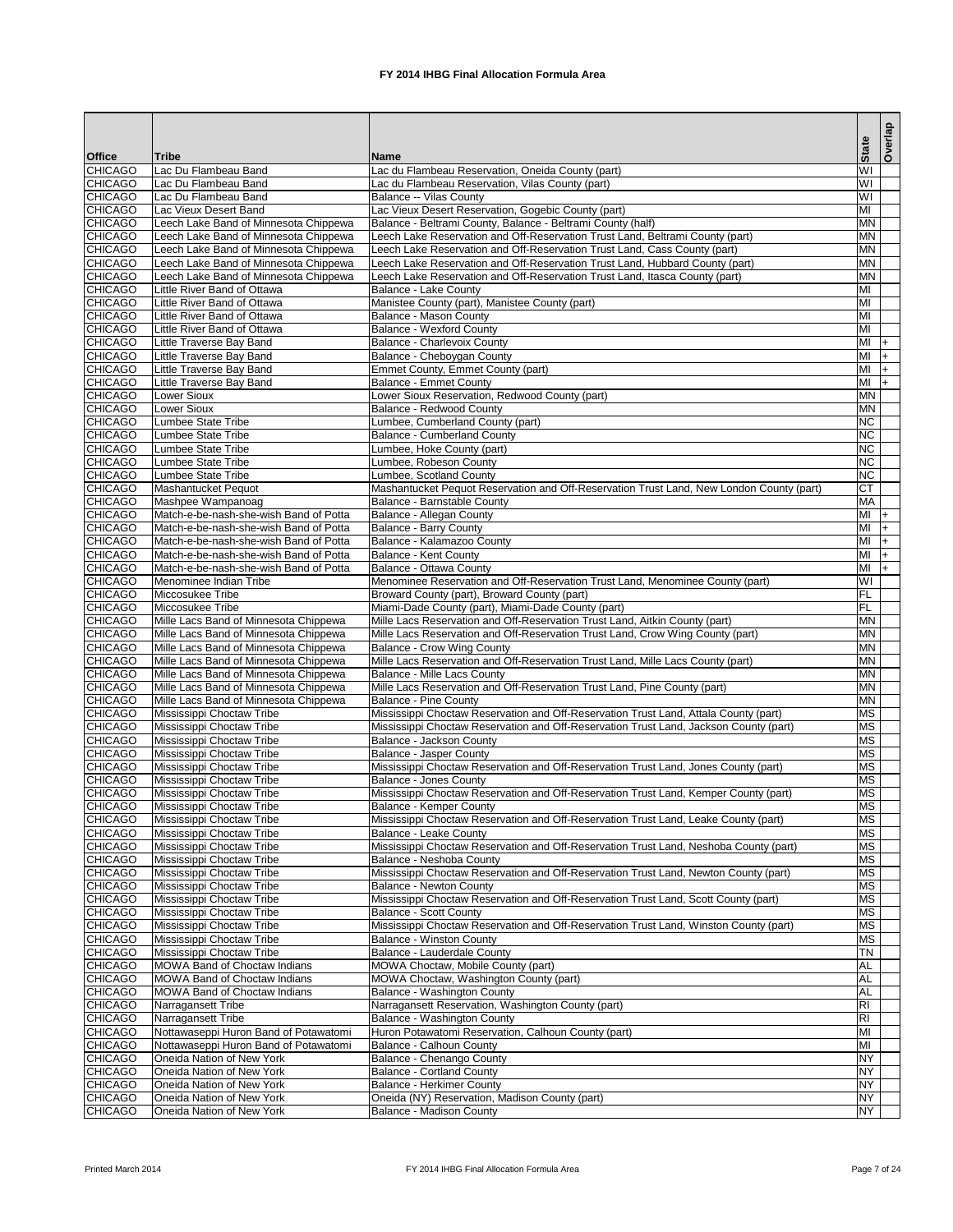|                                  |                                                              |                                                                                                                                        | <b>State</b>                      | Overlap  |
|----------------------------------|--------------------------------------------------------------|----------------------------------------------------------------------------------------------------------------------------------------|-----------------------------------|----------|
| <b>Office</b>                    | <b>Tribe</b>                                                 | <b>Name</b>                                                                                                                            |                                   |          |
| <b>CHICAGO</b><br><b>CHICAGO</b> | Oneida Nation of New York<br>Oneida Nation of New York       | Balance - Oneida County<br>Balance - Onondaga County                                                                                   | <b>NY</b><br><b>NY</b>            |          |
| <b>CHICAGO</b>                   | <b>Oneida Tribe</b>                                          | Oneida (WI) Reservation and Off-Reservation Trust Land, Brown County (part)                                                            | WI                                |          |
| <b>CHICAGO</b>                   | <b>Oneida Tribe</b>                                          | <b>Balance - Brown County</b>                                                                                                          | $\overline{\mathsf{W}}$           |          |
| <b>CHICAGO</b>                   | <b>Oneida Tribe</b>                                          | Oneida (WI) Reservation and Off-Reservation Trust Land, Outagamie County (part)                                                        | WI                                |          |
| <b>CHICAGO</b>                   | <b>Oneida Tribe</b>                                          | Balance - Outagamie County                                                                                                             | WI                                |          |
| <b>CHICAGO</b>                   | Onondaga Nation                                              | Onondaga Reservation, Onondaga County (part)                                                                                           | <b>NY</b>                         |          |
| <b>CHICAGO</b><br><b>CHICAGO</b> | Passamaquoddy Indian Tribe<br>Penobscot Tribe                | Indian Township Reservation, Washington County (part)<br>Penobscot Reservation and Off-Reservation Trust Land, Aroostook County (part) | <b>ME</b><br><b>ME</b>            |          |
| <b>CHICAGO</b>                   | Penobscot Tribe                                              | Penobscot Reservation and Off-Reservation Trust Land, Franklin County (part)                                                           | <b>ME</b>                         |          |
| <b>CHICAGO</b>                   | Penobscot Tribe                                              | Penobscot Reservation and Off-Reservation Trust Land, Penobscot County (part)                                                          | <b>ME</b>                         |          |
| <b>CHICAGO</b>                   | Penobscot Tribe                                              | <b>Balance - Penobscot County</b>                                                                                                      | <b>ME</b>                         |          |
| <b>CHICAGO</b>                   | Penobscot Tribe                                              | Penobscot Reservation and Off-Reservation Trust Land, Piscataquis County (part)                                                        | <b>ME</b>                         |          |
| <b>CHICAGO</b>                   | <b>Pleasant Point</b>                                        | Franklin County (part), Franklin County (part)                                                                                         | <b>ME</b>                         |          |
| <b>CHICAGO</b>                   | <b>Pleasant Point</b>                                        | Hancock County (part), Hancock County (part)                                                                                           | <b>ME</b>                         |          |
| <b>CHICAGO</b><br><b>CHICAGO</b> | Pleasant Point<br><b>Pleasant Point</b>                      | Penobscot County (part), Penobscot County (part)<br>Somerset County (part), Somerset County (part)                                     | <b>ME</b><br><b>ME</b>            |          |
| <b>CHICAGO</b>                   | <b>Pleasant Point</b>                                        | Pleasant Point Reservation, Washington County (part)                                                                                   | <b>ME</b>                         |          |
| <b>CHICAGO</b>                   | <b>Pleasant Point</b>                                        | Washington County (part), Washington County (part)                                                                                     | <b>ME</b>                         |          |
| <b>CHICAGO</b>                   | Pleasant Point                                               | Balance - Washington County                                                                                                            | <b>ME</b>                         |          |
| <b>CHICAGO</b>                   | Poarch Band of Creek Indians                                 | <b>Balance - Baldwin County</b>                                                                                                        | <b>AL</b>                         |          |
| <b>CHICAGO</b>                   | Poarch Band of Creek Indians                                 | Poarch Creek Reservation and Off-Reservation Trust Land, Elmore County (part)                                                          | <b>AL</b>                         |          |
| <b>CHICAGO</b>                   | Poarch Band of Creek Indians                                 | Poarch Creek Reservation and Off-Reservation Trust Land, Escambia County (part)                                                        | <b>AL</b>                         |          |
| <b>CHICAGO</b>                   | Poarch Band of Creek Indians                                 | Balance - Escambia County                                                                                                              | AL                                |          |
| <b>CHICAGO</b><br><b>CHICAGO</b> | Poarch Band of Creek Indians<br>Poarch Band of Creek Indians | Balance - Mobile County<br>Poarch Creek Reservation and Off-Reservation Trust Land, Monroe County (part)                               | AL<br>AL                          |          |
| <b>CHICAGO</b>                   | Poarch Band of Creek Indians                                 | <b>Balance - Monroe County</b>                                                                                                         | AL                                |          |
| <b>CHICAGO</b>                   | Poarch Band of Creek Indians                                 | Poarch Creek Reservation and Off-Reservation Trust Land, Montgomery County (part)                                                      | <b>AL</b>                         |          |
| <b>CHICAGO</b>                   | Poarch Band of Creek Indians                                 | Poarch Creek Reservation and Off-Reservation Trust Land, Escambia County (part)                                                        | $\overline{F}$                    |          |
| <b>CHICAGO</b>                   | Poarch Band of Creek Indians                                 | Balance - Escambia County                                                                                                              | $\overline{\mathsf{FL}}$          |          |
| <b>CHICAGO</b>                   | Pokagon Band of Potawatomi                                   | <b>Balance - Elkhart County</b>                                                                                                        | IN                                | $ + $    |
| <b>CHICAGO</b>                   | Pokagon Band of Potawatomi                                   | Balance - Kosciusko County                                                                                                             | Σ                                 | I+       |
| <b>CHICAGO</b><br><b>CHICAGO</b> | Pokagon Band of Potawatomi                                   | Balance - LaPorte County<br><b>Balance - Marshall County</b>                                                                           | $\overline{N}$<br>IN.             | $ + $    |
| <b>CHICAGO</b>                   | Pokagon Band of Potawatomi<br>Pokagon Band of Potawatomi     | Pokagon Band of Potawatomi, St. Joseph County (part)                                                                                   | ΙN                                | $ + $    |
| <b>CHICAGO</b>                   | Pokagon Band of Potawatomi                                   | Balance - St. Joseph County                                                                                                            | IN                                |          |
| <b>CHICAGO</b>                   | Pokagon Band of Potawatomi                                   | <b>Balance - Starke County</b>                                                                                                         | IN                                |          |
| <b>CHICAGO</b>                   | Pokagon Band of Potawatomi                                   | Pokagon Band of Potawatomi, Allegan County (part)                                                                                      | MI                                | $+$      |
| <b>CHICAGO</b>                   | Pokagon Band of Potawatomi                                   | Balance - Allegan County                                                                                                               | MI                                |          |
| <b>CHICAGO</b>                   | Pokagon Band of Potawatomi                                   | Pokagon Band of Potawatomi, Berrien County (part)                                                                                      | $\overline{\mathsf{M}}$           |          |
| <b>CHICAGO</b><br><b>CHICAGO</b> | Pokagon Band of Potawatomi                                   | <b>Balance - Berrien County</b>                                                                                                        | MI<br>MI                          | I+       |
| <b>CHICAGO</b>                   | Pokagon Band of Potawatomi<br>Pokagon Band of Potawatomi     | Pokagon Band of Potawatomi, Cass County (part)<br><b>Balance - Cass County</b>                                                         | MI                                | I+<br>I+ |
| <b>CHICAGO</b>                   | Pokagon Band of Potawatomi                                   | Pokagon Band of Potawatomi, Van Buren County (part)                                                                                    | $\overline{\mathsf{M}}$           | $+$      |
| <b>CHICAGO</b>                   | Pokagon Band of Potawatomi                                   | <b>Balance - Van Buren County</b>                                                                                                      | MI                                | $+$      |
| <b>CHICAGO</b>                   | Red Cliff Band of Lake Superior Chippe                       | Red Cliff Reservation and Off-Reservation Trust Land, Bayfield County (part)                                                           | WI                                |          |
| <b>CHICAGO</b>                   | Red Lake Band of Chippewa                                    | Balance - Beltrami County, Balance - Beltrami County (half)                                                                            | <b>MN</b>                         |          |
| <b>CHICAGO</b>                   | Red Lake Band of Chippewa                                    | Red Lake Reservation, Beltrami County (part)                                                                                           | <b>MN</b>                         |          |
| <b>CHICAGO</b>                   | Red Lake Band of Chippewa                                    | Red Lake Reservation, Clearwater County (part)                                                                                         | <b>MN</b>                         |          |
| <b>CHICAGO</b><br><b>CHICAGO</b> | Red Lake Band of Chippewa<br>Red Lake Band of Chippewa       | Red Lake Reservation, Koochiching County (part)<br>Red Lake Reservation, Lake of the Woods County (part)                               | <b>MN</b><br><b>MN</b>            |          |
| <b>CHICAGO</b>                   | Red Lake Band of Chippewa                                    | Red Lake Reservation, Marshall County (part)                                                                                           | <b>MN</b>                         |          |
| <b>CHICAGO</b>                   | Red Lake Band of Chippewa                                    | Red Lake Reservation, Pennington County (part)                                                                                         | <b>MN</b>                         |          |
| <b>CHICAGO</b>                   | Red Lake Band of Chippewa                                    | Red Lake Reservation, Polk County (part)                                                                                               | <b>MN</b>                         |          |
| <b>CHICAGO</b>                   | Red Lake Band of Chippewa                                    | Red Lake Reservation, Red Lake County (part)                                                                                           | <b>MN</b>                         |          |
| <b>CHICAGO</b>                   | Red Lake Band of Chippewa                                    | Red Lake Reservation, Roseau County (part)                                                                                             | <b>MN</b>                         |          |
| <b>CHICAGO</b>                   | Sac & Fox Tribe of the Mississippi, IA                       | Sac and Fox/Meskwaki Reservation and Off-Reservation Trust Land, Tama County (part)                                                    | IA                                |          |
| <b>CHICAGO</b><br><b>CHICAGO</b> | Saginaw Chippewa<br>Saginaw Chippewa                         | Isabella Reservation and Trust Lands, Arenac County (part)<br><b>Balance-Arenac County</b>                                             | MI<br>MI                          |          |
| <b>CHICAGO</b>                   | Saginaw Chippewa                                             | <b>Balance-Gladwin County</b>                                                                                                          | MI                                |          |
| <b>CHICAGO</b>                   | Saginaw Chippewa                                             | <b>Balance-Gratiot County</b>                                                                                                          | MI                                |          |
| <b>CHICAGO</b>                   | Saginaw Chippewa                                             | Isabella Reservation and Trust Lands, Isabella County (part)                                                                           | MI                                |          |
| <b>CHICAGO</b>                   | Saginaw Chippewa                                             | Balance-Isabella County                                                                                                                | MI                                |          |
| <b>CHICAGO</b>                   | Saginaw Chippewa                                             | <b>Balance-Mecosta County</b>                                                                                                          | MI                                |          |
| <b>CHICAGO</b>                   | Saginaw Chippewa                                             | <b>Balance-Midland County</b>                                                                                                          | MI                                |          |
| <b>CHICAGO</b>                   | Saginaw Chippewa                                             | <b>Balance-Montcalm County</b>                                                                                                         | $\overline{\mathsf{M}}$           |          |
| <b>CHICAGO</b><br><b>CHICAGO</b> | Saginaw Chippewa<br>Saint Croix Chippewa                     | <b>Balance-Osceola County</b><br>St. Croix Reservation and Off-Reservation Trust Land, Barron County (part)                            | MI<br>WI                          |          |
| <b>CHICAGO</b>                   | Saint Croix Chippewa                                         | Almena Village, Cumberland City, Rice Lake Town                                                                                        | WI                                |          |
| <b>CHICAGO</b>                   | Saint Croix Chippewa                                         | St. Croix Reservation and Off-Reservation Trust Land, Burnett County (part)                                                            | $\overline{\mathsf{I}\mathsf{M}}$ |          |
| <b>CHICAGO</b>                   | Saint Croix Chippewa                                         | <b>Balance - Burnett County</b>                                                                                                        | WI                                |          |
| <b>CHICAGO</b>                   | Saint Croix Chippewa                                         | St. Croix Reservation and Off-Reservation Trust Land, Polk County (part)                                                               | WI                                |          |

Printed March 2014 **FX 2014 IHBG Final Allocation Formula Area** Page 8 of 24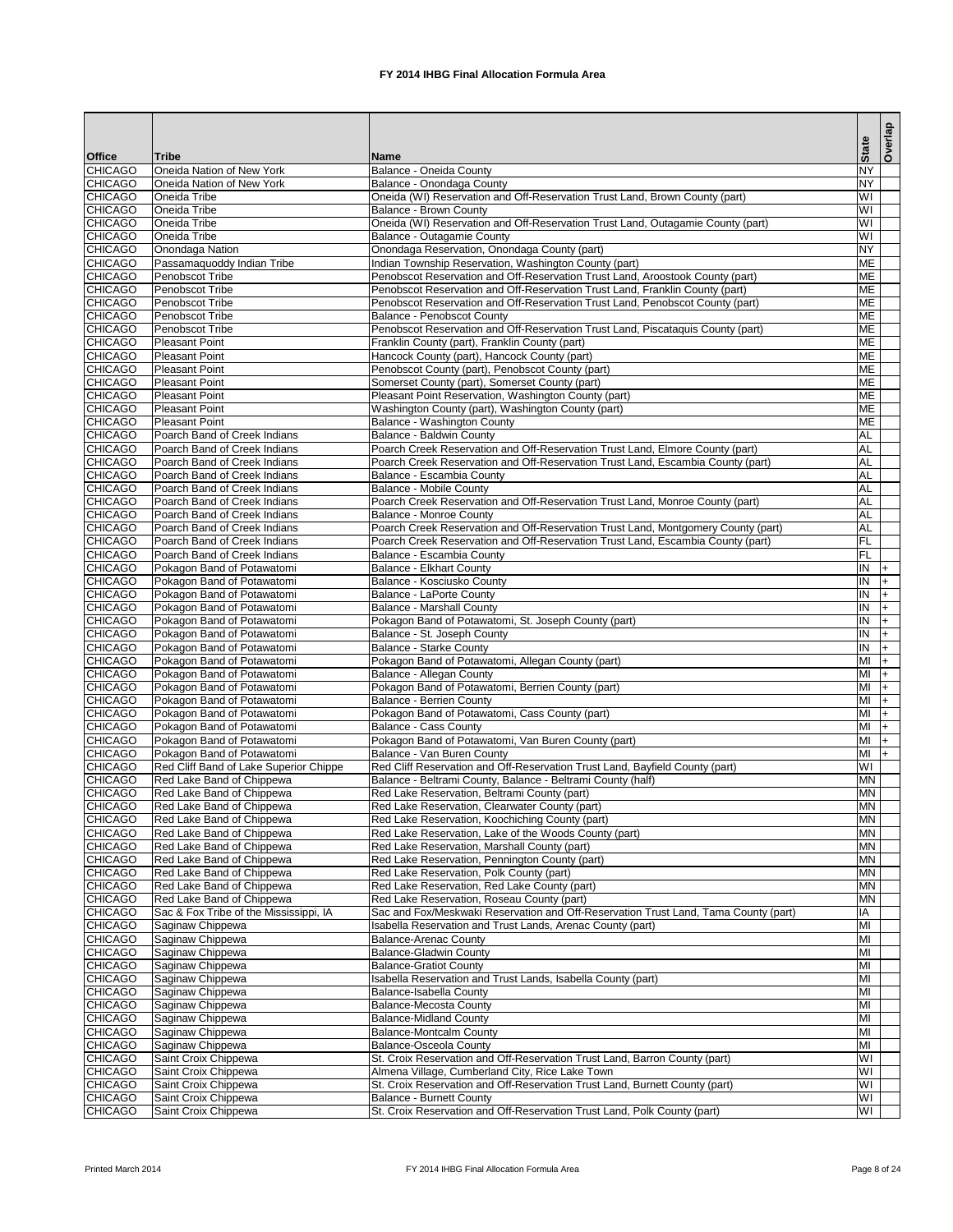|                                  |                                        |                                                                                                            |                | Overlap |
|----------------------------------|----------------------------------------|------------------------------------------------------------------------------------------------------------|----------------|---------|
| <b>Office</b>                    | <b>Tribe</b>                           | Name                                                                                                       | <b>State</b>   |         |
| <b>CHICAGO</b>                   | Saint Croix Chippewa                   | Clayton, Johnstown and Bone Lake Towns; Turtle Lake and Luck Villages                                      | WI             |         |
| <b>CHICAGO</b>                   | Sault Ste. Marie Tribe                 | Sault Ste. Marie Reservation and Off-Reservation Trust Land, Alger County (part)                           | MI             | $ + $   |
| <b>CHICAGO</b>                   | Sault Ste. Marie Tribe                 | <b>Balance - Alger County</b>                                                                              | MI             | l+.     |
| <b>CHICAGO</b>                   | Sault Ste. Marie Tribe                 | Sault Ste. Marie Reservation and Off-Reservation Trust Land, Chippewa County (part)                        | MI             | $ + $   |
| <b>CHICAGO</b>                   | Sault Ste. Marie Tribe                 | Balance - Chippewa County                                                                                  | MI             | $ + $   |
| <b>CHICAGO</b>                   | Sault Ste. Marie Tribe                 | Sault Ste. Marie Reservation and Off-Reservation Trust Land, Delta County (part)                           | MI             | l+.     |
| <b>CHICAGO</b>                   | Sault Ste. Marie Tribe                 | Balance - Delta County                                                                                     | MI             | $ + $   |
| <b>CHICAGO</b>                   | Sault Ste. Marie Tribe                 | Sault Ste. Marie Reservation and Off-Reservation Trust Land, Luce County (part)                            | MI             | l+      |
| <b>CHICAGO</b>                   | Sault Ste. Marie Tribe                 | <b>Balance - Luce County</b>                                                                               | MI             | l+      |
| <b>CHICAGO</b>                   | Sault Ste. Marie Tribe                 | Sault Ste. Marie Reservation and Off-Reservation Trust Land, Mackinac County (part)                        | MI             | l+.     |
| <b>CHICAGO</b>                   | Sault Ste. Marie Tribe                 | <b>Balance - Mackinac County</b>                                                                           | MI             | l+.     |
| <b>CHICAGO</b>                   | Sault Ste. Marie Tribe                 | Sault Ste. Marie Reservation and Off-Reservation Trust Land, Marquette County (part)                       | MI             | $ + $   |
| <b>CHICAGO</b>                   | Sault Ste. Marie Tribe                 | Balance - Marquette County                                                                                 | MI             | $ + $   |
| <b>CHICAGO</b>                   | Sault Ste. Marie Tribe                 | Sault Ste. Marie Reservation and Off-Reservation Trust Land, Schoolcraft County (part)                     | MI             | l+.     |
| <b>CHICAGO</b>                   | Sault Ste. Marie Tribe                 | <b>Balance - Schoolcraft County</b>                                                                        | MI             | I+.     |
| <b>CHICAGO</b>                   | Seminole Tribe                         | Big Cypress Reservation, Broward County (part)                                                             | $\overline{F}$ |         |
| <b>CHICAGO</b>                   | Seminole Tribe                         | Broward County (part), Broward County (part)                                                               | $\overline{F}$ |         |
| <b>CHICAGO</b>                   | Seminole Tribe                         | Hollywood Reservation, Broward County (part)                                                               | F              |         |
| <b>CHICAGO</b>                   | Seminole Tribe                         | Immokalee Reservation, Collier County (part)                                                               | FL             |         |
| <b>CHICAGO</b><br><b>CHICAGO</b> | Seminole Tribe                         | Brighton Reservation, Glades County (part)                                                                 | FL<br>FL       |         |
| <b>CHICAGO</b>                   | Seminole Tribe                         | Big Cypress Reservation, Hendry County (part)                                                              | FL             |         |
| <b>CHICAGO</b>                   | Seminole Tribe<br>Seminole Tribe       | Hillsborough County (part), Hillsborough County (part)<br>St. Lucie County (part), St. Lucie County (part) | FL             |         |
| <b>CHICAGO</b>                   | Seneca Nation of New York              | Oil Springs Reservation, Allegany County (part)                                                            | <b>NY</b>      |         |
| <b>CHICAGO</b>                   | Seneca Nation of New York              | Allegany Reservation, Cattaraugus County (part)                                                            | <b>NY</b>      |         |
| <b>CHICAGO</b>                   | Seneca Nation of New York              | Cattaraugus Reservation, Cattaraugus County (part)                                                         | <b>NY</b>      |         |
| <b>CHICAGO</b>                   | Seneca Nation of New York              | Oil Springs Reservation, Cattaraugus County (part)                                                         | <b>NY</b>      |         |
| <b>CHICAGO</b>                   | Seneca Nation of New York              | Cattaraugus Reservation, Chautauqua County (part)                                                          | <b>NY</b>      |         |
| <b>CHICAGO</b>                   | Seneca Nation of New York              | Cattaraugus Reservation, Erie County (part)                                                                | <b>NY</b>      |         |
| <b>CHICAGO</b>                   | Shakopee Mdewakanton Sioux             | Shakopee Mdewakanton Sioux Community and Off-Reservation Trust Land, Scott County (part)                   | <b>MN</b>      |         |
| <b>CHICAGO</b>                   | Shinnecock Indian Nation               | Shinnecock, Suffolk County (part)                                                                          | <b>NY</b>      |         |
| <b>CHICAGO</b>                   | Sokaogon Chippewa Tribe                | Sokaogon Chippewa Community and Off-Reservation Trust Land, Forest County (part)                           | $+$ IW         |         |
| <b>CHICAGO</b>                   | Sokaogon Chippewa Tribe                | <b>Balance - Forest County</b>                                                                             | $WI +$         |         |
| <b>CHICAGO</b>                   | St. Regis Mohawk Tribe                 | St. Regis Mohawk Reservation, Franklin County (part)                                                       | <b>NY</b>      |         |
| <b>CHICAGO</b>                   | St. Regis Mohawk Tribe                 | <b>Balance - Franklin County</b>                                                                           | <b>NY</b>      |         |
| <b>CHICAGO</b>                   | St. Regis Mohawk Tribe                 | Balance - St. Lawrence County                                                                              | <b>NY</b>      |         |
| <b>CHICAGO</b>                   | Stockbridge-Munsee Tribe               | Stockbridge-Munsee Community, Shawano County (part)                                                        | WI             |         |
| <b>CHICAGO</b>                   | Tonawanda Band of Senecas              | Tonawanda Reservation, Erie County (part)                                                                  | <b>NY</b>      |         |
| <b>CHICAGO</b>                   | Tonawanda Band of Senecas              | Tonawanda Reservation, Genesee County (part)                                                               | <b>NY</b>      |         |
| <b>CHICAGO</b>                   | Tonawanda Band of Senecas              | Tonawanda Reservation, Niagara County (part)                                                               | <b>NY</b>      |         |
| <b>CHICAGO</b>                   | <b>Tuscarora Nation</b>                | Tuscarora Reservation, Niagara County (part)                                                               | <b>NY</b>      |         |
| <b>CHICAGO</b>                   | <b>Upper Sioux Indian Community</b>    | <b>Balance - Chippewa County</b>                                                                           | <b>MN</b>      |         |
| <b>CHICAGO</b>                   | <b>Upper Sioux Indian Community</b>    | <b>Balance - Renville County</b>                                                                           | <b>MN</b>      |         |
| <b>CHICAGO</b>                   | <b>Upper Sioux Indian Community</b>    | Upper Sioux Reservation, Yellow Medicine County (part)                                                     | <b>MN</b>      |         |
| <b>CHICAGO</b>                   | <b>Upper Sioux Indian Community</b>    | <b>Balance - Yellow Medicine County</b>                                                                    | <b>MN</b>      |         |
| <b>CHICAGO</b>                   | <b>Waccamaw Siouan State Tribe</b>     | Waccamaw-Siouan, Bladen County (part)                                                                      | <b>NC</b>      |         |
| <b>CHICAGO</b>                   | <b>Waccamaw Siouan State Tribe</b>     | Waccamaw-Siouan, Columbus County (part)                                                                    | <b>NC</b>      |         |
| <b>CHICAGO</b>                   | Wampanoag Tribe of Gay Head            | Wampanoag-Gay Head TDSA, Dukes County (part)                                                               | <b>MA</b>      |         |
| <b>CHICAGO</b>                   | Wampanoag Tribe of Gay Head            | <b>Balance - Dukes County</b>                                                                              | <b>MA</b>      |         |
| <b>CHICAGO</b>                   | White Earth Band of Minnesota Chippewa | White Earth Reservation and Off-Reservation Trust Land, Becker County (part)                               | <b>MN</b>      |         |
| <b>CHICAGO</b>                   | White Earth Band of Minnesota Chippewa | <b>Balance - Becker County</b>                                                                             | <b>MN</b>      |         |
| <b>CHICAGO</b>                   | White Earth Band of Minnesota Chippewa | White Earth Reservation and Off-Reservation Trust Land, Clearwater County (part)                           | <b>MN</b>      |         |
| <b>CHICAGO</b>                   | White Earth Band of Minnesota Chippewa | <b>Balance - Clearwater County</b>                                                                         | <b>MN</b>      |         |
| <b>CHICAGO</b>                   | White Earth Band of Minnesota Chippewa | White Earth Reservation and Off-Reservation Trust Land, Mahnomen County                                    | <b>MN</b>      |         |

Printed March 2014 **FX 2014 IHBG Final Allocation Formula Area** Page 9 of 24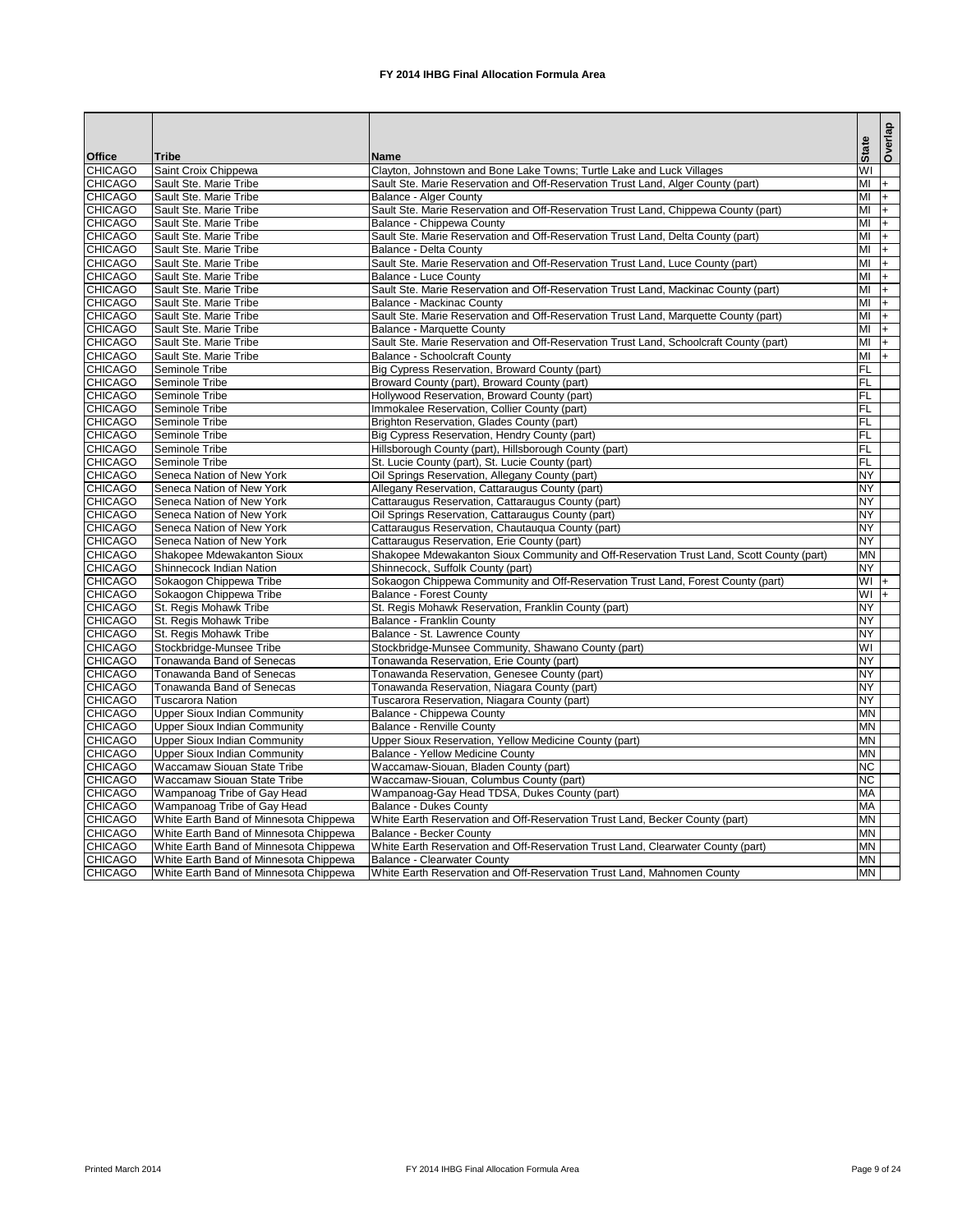|                                |                                                          |                                                                                                                                                                     |                          |      | Overlap  |
|--------------------------------|----------------------------------------------------------|---------------------------------------------------------------------------------------------------------------------------------------------------------------------|--------------------------|------|----------|
| <b>Office</b>                  | <b>Tribe</b>                                             | <b>Name</b>                                                                                                                                                         | <b>State</b>             |      |          |
| <b>DENVER</b>                  | Assiniboine & Sioux Tribes of Ft. Peck                   | Fort Peck Reservation and Off-Reservation Trust Land, Daniels County (part)                                                                                         | <b>MT</b>                |      |          |
| <b>DENVER</b>                  | Assiniboine & Sioux Tribes of Ft. Peck                   | Fort Peck Reservation and Off-Reservation Trust Land, Roosevelt County (part)                                                                                       | <b>MT</b>                |      |          |
| <b>DENVER</b>                  | Assiniboine & Sioux Tribes of Ft. Peck                   | Fort Peck Reservation and Off-Reservation Trust Land, Sheridan County (part)                                                                                        | <b>MT</b>                |      |          |
| <b>DENVER</b><br><b>DENVER</b> | Assiniboine & Sioux Tribes of Ft. Peck                   | Fort Peck Reservation and Off-Reservation Trust Land, Valley County (part)                                                                                          | MT<br><b>MT</b>          |      |          |
| <b>DENVER</b>                  | <b>Blackfeet Tribe</b><br><b>Blackfeet Tribe</b>         | Blackfeet Reservation and Off-Reservation Trust Land, Glacier County (part)<br>Blackfeet Reservation and Off-Reservation Trust Land, Pondera County (part)          | MT                       |      |          |
| <b>DENVER</b>                  | <b>Cheyenne River Sioux</b>                              | Cheyenne River Reservation and Off-Reservation Trust Land, Dewey County (part)                                                                                      | <b>SD</b>                |      |          |
| <b>DENVER</b>                  | <b>Cheyenne River Sioux</b>                              | Cheyenne River Reservation and Off-Reservation Trust Land, Haakon County (part)                                                                                     | <b>SD</b>                |      |          |
| <b>DENVER</b>                  | <b>Cheyenne River Sioux</b>                              | Cheyenne River Reservation and Off-Reservation Trust Land, Meade County (part)                                                                                      | <b>SD</b>                |      |          |
| <b>DENVER</b>                  | <b>Cheyenne River Sioux</b>                              | Cheyenne River Reservation and Off-Reservation Trust Land, Stanley County (part)                                                                                    | <b>SD</b>                |      |          |
| <b>DENVER</b>                  | <b>Cheyenne River Sioux</b>                              | Cheyenne River Reservation and Off-Reservation Trust Land, Ziebach County (part)                                                                                    | <b>SD</b>                |      |          |
| <b>DENVER</b>                  | Chippewa Cree of the Rocky Boy's Res.                    | Rocky Boy's Reservation and Off-Reservation Trust Land, Chouteau County (part)                                                                                      | <b>MT</b>                |      |          |
| <b>DENVER</b>                  | Chippewa Cree of the Rocky Boy's Res.                    | Rocky Boy's Reservation and Trust Lands, Hill County (part)                                                                                                         | <b>MT</b>                |      |          |
| <b>DENVER</b><br><b>DENVER</b> | <b>Crow Creek Sioux</b><br><b>Crow Creek Sioux</b>       | Crow Creek Reservation, Buffalo County (part)                                                                                                                       | <b>SD</b><br><b>SD</b>   |      |          |
| <b>DENVER</b>                  | <b>Crow Creek Sioux</b>                                  | Crow Creek Reservation, Hughes County (part)<br>Crow Creek Reservation, Hyde County (part)                                                                          | <b>SD</b>                |      |          |
| <b>DENVER</b>                  | <b>Crow Tribe</b>                                        | Crow Reservation and Off-Reservation Trust Land, Big Horn County (part)                                                                                             | MT                       |      |          |
| <b>DENVER</b>                  | <b>Crow Tribe</b>                                        | Balance -- Big Horn County                                                                                                                                          | <b>MT</b>                |      |          |
| <b>DENVER</b>                  | <b>Crow Tribe</b>                                        | Crow Reservation and Off-Reservation Trust Land, Treasure County (part)                                                                                             | MT                       |      |          |
| <b>DENVER</b>                  | <b>Crow Tribe</b>                                        | Crow Reservation and Off-Reservation Trust Land, Yellowstone County (part)                                                                                          | <b>MT</b>                |      |          |
| <b>DENVER</b>                  | <b>Flandreau Santee Sioux</b>                            | Flandreau Reservation, Moody County (part)                                                                                                                          | <b>SD</b>                |      |          |
| <b>DENVER</b>                  | Fort Belknap Indian Community                            | Fort Belknap Reservation and Off-Reservation Trust Land, Blaine County (part)                                                                                       | MT                       |      |          |
| <b>DENVER</b>                  | Fort Belknap Indian Community                            | Fort Belknap Reservation and Off-Reservation Trust Land, Phillips County (part)                                                                                     | <b>MT</b>                |      |          |
| <b>DENVER</b>                  | <b>Goshute Reservation</b>                               | Balance - Ada County                                                                                                                                                | Đ                        | I+   |          |
| <b>DENVER</b>                  | <b>Goshute Reservation</b>                               | Balance - Canyon County                                                                                                                                             | ID<br>ID                 |      | l+       |
| <b>DENVER</b><br><b>DENVER</b> | <b>Goshute Reservation</b><br><b>Goshute Reservation</b> | Balance - Elmore County<br>Balance - Owyhee County                                                                                                                  | ID                       |      | l+<br>l+ |
| <b>DENVER</b>                  | <b>Goshute Reservation</b>                               | Balance - Elko County                                                                                                                                               | $NV +$                   |      |          |
| <b>DENVER</b>                  | <b>Goshute Reservation</b>                               | Balance - Eureka County                                                                                                                                             | $NVI +$                  |      |          |
| <b>DENVER</b>                  | <b>Goshute Reservation</b>                               | Community of Winnemucca                                                                                                                                             | $NVI +$                  |      |          |
| <b>DENVER</b>                  | <b>Goshute Reservation</b>                               | Balance - Lander County                                                                                                                                             | $NVI +$                  |      |          |
| <b>DENVER</b>                  | <b>Goshute Reservation</b>                               | <b>Balance - Nye County</b>                                                                                                                                         | $NVI +$                  |      |          |
| <b>DENVER</b>                  | <b>Goshute Reservation</b>                               | Goshute Reservation, White Pine County (part)                                                                                                                       | $NVI +$                  |      |          |
| <b>DENVER</b>                  | <b>Goshute Reservation</b>                               | <b>Balance - White Pine County</b>                                                                                                                                  | $NVI +$                  |      |          |
| <b>DENVER</b>                  | <b>Goshute Reservation</b>                               | Goshute Reservation, Juab County (part)                                                                                                                             | UT $ +$                  |      |          |
| <b>DENVER</b>                  | <b>Goshute Reservation</b>                               | Goshute Reservation, Tooele County (part)                                                                                                                           | UT $\mid$                |      |          |
| <b>DENVER</b><br><b>DENVER</b> | <b>Goshute Reservation</b><br>Lower Brule Sioux          | <b>Balance - Tooele County</b><br>Lower Brule Reservation and Off-Reservation Trust Land, Lyman County (part)                                                       | $NV +$<br><b>SD</b>      |      |          |
| <b>DENVER</b>                  | Lower Brule Sioux                                        | Lower Brule Reservation and Off-Reservation Trust Land, Stanley County (part)                                                                                       | <b>SD</b>                |      |          |
| <b>DENVER</b>                  | Navajo Nation                                            | Navajo Nation Reservation and Off-Reservation Trust Land, Apache County (part)                                                                                      | $\overline{AZ}$          |      |          |
| <b>DENVER</b>                  | Navajo Nation                                            | Navajo Nation Reservation and Off-Reservation Trust Land, Coconino County (part)                                                                                    | AZ                       |      |          |
| <b>DENVER</b>                  | Navajo Nation                                            | Navajo Nation Reservation and Off-Reservation Trust Land, Navajo County (part)                                                                                      | <b>AZ</b>                |      |          |
| <b>DENVER</b>                  | Navajo Nation                                            | Navajo Nation Reservation and Off-Reservation Trust Land, Bernalillo County (part)                                                                                  | <b>NM</b>                |      |          |
| <b>DENVER</b>                  | Navajo Nation                                            | Navajo Nation Reservation and Off-Reservation Trust Land, Cibola County (part)                                                                                      | <b>NM</b>                |      |          |
| <b>DENVER</b>                  | Navajo Nation                                            | Navajo Nation Reservation and Off-Reservation Trust Land, McKinley County (part)                                                                                    | <b>NM</b>                |      |          |
| <b>DENVER</b>                  | Navajo Nation                                            | Navajo Nation Reservation and Off-Reservation Trust Land, Rio Arriba County (part)                                                                                  | <b>NM</b>                |      |          |
| <b>DENVER</b>                  | Navajo Nation                                            | Navajo Nation Reservation and Off-Reservation Trust Land, Sandoval County (part)                                                                                    | <b>NM</b>                |      |          |
| <b>DENVER</b><br><b>DENVER</b> | Navajo Nation                                            | Navajo Nation Reservation and Off-Reservation Trust Land, San Juan County (part)                                                                                    | <b>NM</b><br><b>NM</b>   |      |          |
| <b>DENVER</b>                  | Navajo Nation<br>Navajo Nation                           | Navajo Nation Reservation and Off-Reservation Trust Land, Socorro County (part)<br>Navajo Nation Reservation and Off-Reservation Trust Land, San Juan County (part) | E                        |      |          |
| <b>DENVER</b>                  | Northern Arapahoe                                        | Wind River Reservation and Off-Reservation Trust Land                                                                                                               | $WY +$                   |      |          |
| <b>DENVER</b>                  | Northern Arapahoe                                        | Cities of Lander and Riverton                                                                                                                                       | $WY +$                   |      |          |
| <b>DENVER</b>                  | Northern Cheyenne                                        | Northern Cheyenne Reservation and Off-Reservation Trust Land, Big Horn County (part)                                                                                | MT                       |      |          |
| <b>DENVER</b>                  | Northern Cheyenne                                        | Northern Cheyenne Reservation and Off-Reservation Trust Land, Rosebud County (part)                                                                                 | <b>MT</b>                |      |          |
| <b>DENVER</b>                  | Northern Cheyenne                                        | Northern Cheyenne Reservation and Off-Reservation Trust Land, Meade County (part)                                                                                   | <b>SD</b>                |      |          |
| <b>DENVER</b>                  | NW Band of Shoshoni Nation                               | <b>Balance - Power County</b>                                                                                                                                       | Ū                        |      |          |
| <b>DENVER</b>                  | NW Band of Shoshoni Nation                               | Box Elder County (part), Box Elder County (part)                                                                                                                    | UT                       |      |          |
| <b>DENVER</b>                  | <b>NW Band of Shoshoni Nation</b>                        | Balance - Box Elder County                                                                                                                                          | UT                       |      |          |
| <b>DENVER</b>                  | Oglala Lakota Sioux Tribe                                | Pine Ridge Reservation and Off-Reservation Trust Land, Sheridan County (part)                                                                                       | <b>NE</b><br><b>SD</b>   |      |          |
| <b>DENVER</b><br><b>DENVER</b> | Oglala Lakota Sioux Tribe<br>Oglala Lakota Sioux Tribe   | Pine Ridge Reservation and Off-Reservation Trust Land, Bennett County (part)<br>Pine Ridge Reservation and Off-Reservation Trust Land, Jackson County (part)        | <b>SD</b>                |      |          |
| <b>DENVER</b>                  | Oglala Lakota Sioux Tribe                                | Pine Ridge Reservation and Off-Reservation Trust Land, Shannon County                                                                                               | <b>SD</b>                |      |          |
| <b>DENVER</b>                  | Omaha Tribe                                              | Omaha Reservation, Monona County (part)                                                                                                                             | $\overline{A}$           |      |          |
| <b>DENVER</b>                  | Omaha Tribe                                              | Omaha Reservation, Burt County (part)                                                                                                                               | <b>NE</b>                |      |          |
| <b>DENVER</b>                  | Omaha Tribe                                              | Omaha Reservation, Cuming County (part)                                                                                                                             | <b>NE</b>                |      |          |
| <b>DENVER</b>                  | Omaha Tribe                                              | Omaha Reservation, Thurston County (part)                                                                                                                           | <b>NE</b>                |      |          |
| <b>DENVER</b>                  | Paiute Indian Tribe of Utah                              | <b>Balance - Beaver County</b>                                                                                                                                      | UT $\vert + \vert$       |      |          |
| <b>DENVER</b>                  | Paiute Indian Tribe of Utah                              | Paiute Reservation, Iron County (part)                                                                                                                              | UT $\vert + \vert$       |      |          |
| <b>DENVER</b>                  | Paiute Indian Tribe of Utah                              | <b>Balance - Iron County</b>                                                                                                                                        | UT                       | $ +$ |          |
| <b>DENVER</b>                  | Paiute Indian Tribe of Utah                              | Paiute Reservation, Millard County (part)                                                                                                                           | $\overline{UT}$ $\vdash$ |      |          |
| <b>DENVER</b>                  | Paiute Indian Tribe of Utah                              | <b>Balance - Millard County</b>                                                                                                                                     | $UT$ +<br>UT $\mid$      |      |          |
| <b>DENVER</b>                  | Paiute Indian Tribe of Utah                              | Paiute Reservation, Sevier County (part)                                                                                                                            |                          |      |          |

Printed March 2014 **FX 2014 IHBG Final Allocation Formula Area** Page 10 of 24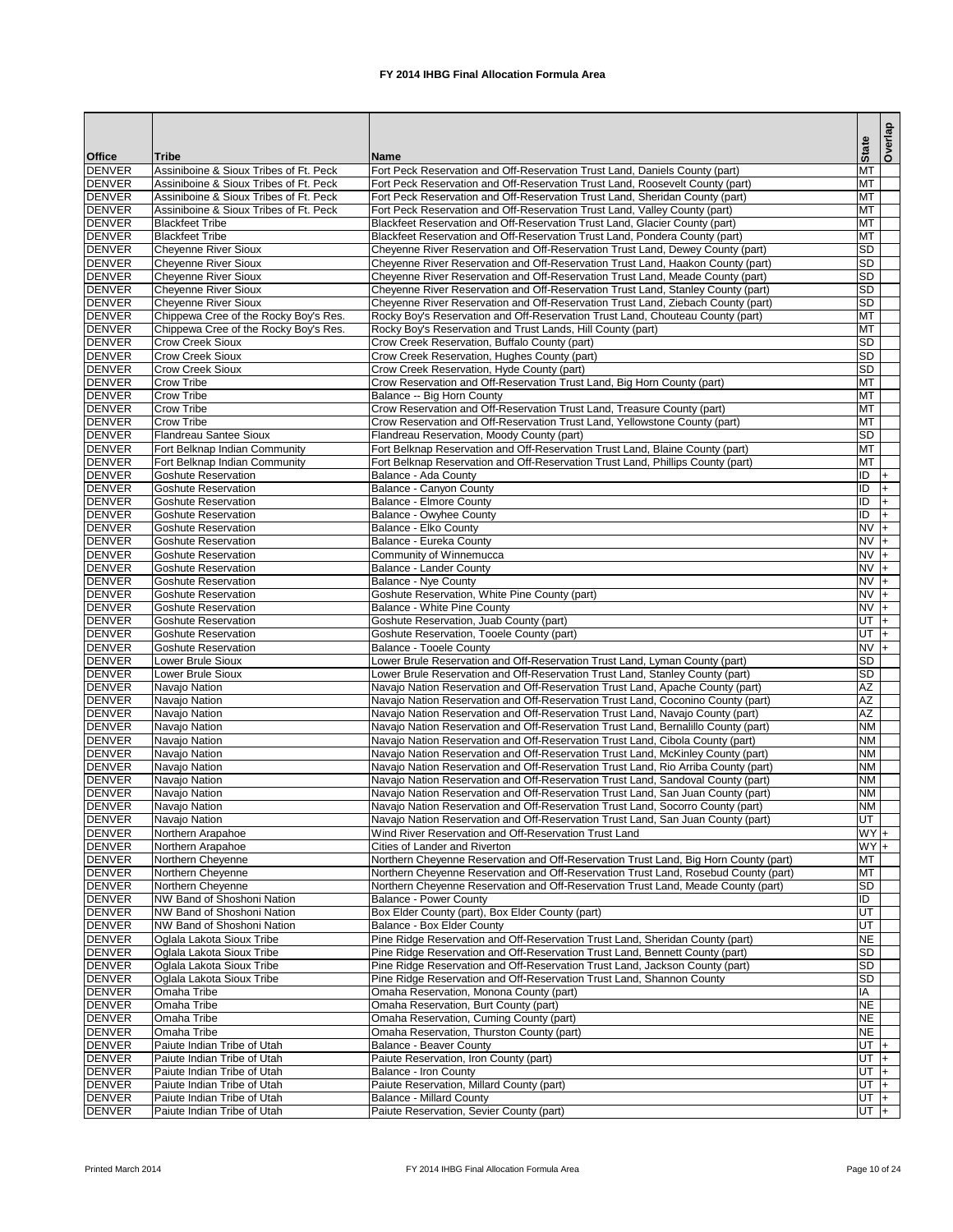|                                |                                                                                              |                                                                                                                                                                       | <b>State</b>                      | Overlap |
|--------------------------------|----------------------------------------------------------------------------------------------|-----------------------------------------------------------------------------------------------------------------------------------------------------------------------|-----------------------------------|---------|
| <b>Office</b><br><b>DENVER</b> | <b>Tribe</b><br>Paiute Indian Tribe of Utah                                                  | <b>Name</b><br><b>Balance - Sevier County</b>                                                                                                                         | UT                                | $ + $   |
| <b>DENVER</b>                  | Paiute Indian Tribe of Utah                                                                  | Paiute Reservation, Washington County (part)                                                                                                                          | $UT$ +                            |         |
| <b>DENVER</b>                  | Paiute Indian Tribe of Utah                                                                  | Balance - Washington County                                                                                                                                           | UT $\vert + \vert$                |         |
| <b>DENVER</b>                  | Ponca Tribe of Nebraska                                                                      | Balance - Pottawattamie County                                                                                                                                        | ΙA                                |         |
| <b>DENVER</b>                  | Ponca Tribe of Nebraska                                                                      | Balance - Woodbury County                                                                                                                                             | IA                                |         |
| <b>DENVER</b>                  | Ponca Tribe of Nebraska<br>Ponca Tribe of Nebraska                                           | <b>Balance - Boyd County</b>                                                                                                                                          | <b>NE</b>                         |         |
| <b>DENVER</b><br><b>DENVER</b> | Ponca Tribe of Nebraska                                                                      | <b>Balance - Burt County</b><br><b>Balance - Douglas County</b>                                                                                                       | <b>NE</b><br><b>NE</b>            |         |
| <b>DENVER</b>                  | Ponca Tribe of Nebraska                                                                      | <b>Balance - Hall County</b>                                                                                                                                          | <b>NE</b>                         |         |
| <b>DENVER</b>                  | Ponca Tribe of Nebraska                                                                      | <b>Balance - Holt County</b>                                                                                                                                          | <b>NE</b>                         |         |
| <b>DENVER</b>                  | Ponca Tribe of Nebraska                                                                      | <b>Balance - Knox County</b>                                                                                                                                          | <b>NE</b>                         |         |
| <b>DENVER</b>                  | Ponca Tribe of Nebraska                                                                      | Balance - Lancaster County                                                                                                                                            | <b>NE</b>                         |         |
| <b>DENVER</b><br><b>DENVER</b> | Ponca Tribe of Nebraska<br>Ponca Tribe of Nebraska                                           | <b>Balance - Madison County</b><br><b>Balance - Platte County</b>                                                                                                     | <b>NE</b><br><b>NE</b>            |         |
| <b>DENVER</b>                  | Ponca Tribe of Nebraska                                                                      | <b>Balance - Sarpy County</b>                                                                                                                                         | <b>NE</b>                         |         |
| <b>DENVER</b>                  | Ponca Tribe of Nebraska                                                                      | <b>Balance - Stanton County</b>                                                                                                                                       | <b>NE</b>                         |         |
| <b>DENVER</b>                  | Ponca Tribe of Nebraska                                                                      | <b>Balance - Wayne County</b>                                                                                                                                         | <b>NE</b>                         |         |
| <b>DENVER</b>                  | Ponca Tribe of Nebraska                                                                      | <b>Balance - Charles Mix County</b>                                                                                                                                   | <b>SD</b>                         |         |
| <b>DENVER</b>                  | <b>Rosebud Sioux</b>                                                                         | Rosebud Reservation and Off-Reservation Trust Land, Gregory County (part)                                                                                             | <b>SD</b>                         |         |
| <b>DENVER</b><br><b>DENVER</b> | Rosebud Sioux<br><b>Rosebud Sioux</b>                                                        | Rosebud Reservation and Off-Reservation Trust Land, Lyman County (part)<br>Rosebud Reservation and Off-Reservation Trust Land, Mellette County (part)                 | <b>SD</b><br><b>SD</b>            |         |
| <b>DENVER</b>                  | <b>Rosebud Sioux</b>                                                                         | Rosebud Reservation and Trust Lands, Todd County                                                                                                                      | <b>SD</b>                         |         |
| <b>DENVER</b>                  | <b>Rosebud Sioux</b>                                                                         | Rosebud Reservation and Off-Reservation Trust Land, Tripp County (part)                                                                                               | <b>SD</b>                         |         |
| <b>DENVER</b>                  | Salish and Kootenai Tribes                                                                   | Flathead Reservation, Flathead County (part)                                                                                                                          | <b>MT</b>                         |         |
| <b>DENVER</b>                  | Salish and Kootenai Tribes                                                                   | Flathead Reservation, Lake County (part)                                                                                                                              | <b>MT</b>                         |         |
| <b>DENVER</b>                  | Salish and Kootenai Tribes                                                                   | Flathead Reservation, Missoula County (part)                                                                                                                          | <b>MT</b>                         |         |
| <b>DENVER</b><br><b>DENVER</b> | Salish and Kootenai Tribes<br><b>Santee Sioux Tribe</b>                                      | Flathead Reservation, Sanders County (part)<br>Santee Reservation, Knox County (part)                                                                                 | <b>MT</b><br><b>NE</b>            |         |
| <b>DENVER</b>                  | Shoshone Tribe of the Wind River Reser                                                       | Wind River Reservation and Off-Reservation Trust Land, Fremont County (part)                                                                                          | $WY +$                            |         |
| <b>DENVER</b>                  | Shoshone Tribe of the Wind River Reser                                                       | Wind River Reservation and Off-Reservation Trust Land, Hot Springs County (part)                                                                                      | $WY +$                            |         |
| <b>DENVER</b>                  | Sisseton-Wahpeton Oyate                                                                      | Lake Traverse Reservation, Richland County (part)                                                                                                                     | <b>ND</b>                         |         |
| <b>DENVER</b>                  | Sisseton-Wahpeton Oyate                                                                      | Lake Traverse Reservation, Sargent County (part)                                                                                                                      | $\overline{ND}$                   |         |
| <b>DENVER</b>                  | Sisseton-Wahpeton Oyate                                                                      | Lake Traverse Reservation, Codington County (part)                                                                                                                    | SD                                |         |
| <b>DENVER</b><br><b>DENVER</b> | Sisseton-Wahpeton Oyate<br>Sisseton-Wahpeton Oyate                                           | Lake Traverse Reservation, Day County (part)<br>Lake Traverse Reservation, Grant County (part)                                                                        | <b>SD</b><br><b>SD</b>            |         |
| <b>DENVER</b>                  | Sisseton-Wahpeton Oyate                                                                      | Lake Traverse Reservation, Marshall County (part)                                                                                                                     | <b>SD</b>                         |         |
| <b>DENVER</b>                  | Sisseton-Wahpeton Oyate                                                                      | Lake Traverse Reservation, Roberts County (part)                                                                                                                      | SD                                |         |
| <b>DENVER</b>                  | Skull Valley Band of Goshute                                                                 | Skull Valley Reservation, Tooele County (part)                                                                                                                        | UT                                |         |
| <b>DENVER</b>                  | Southern Ute Tribe                                                                           | Southern Ute Reservation, Archuleta County (part)                                                                                                                     | $\overline{C}$                    |         |
| <b>DENVER</b>                  | Southern Ute Tribe                                                                           | Southern Ute Reservation, La Plata County (part)                                                                                                                      | $\overline{C}$<br>$\overline{CO}$ |         |
| <b>DENVER</b><br><b>DENVER</b> | Southern Ute Tribe<br>Spirit Lake Sioux Tribe                                                | Southern Ute Reservation, Montezuma County (part)<br>Spirit Lake Reservation, Benson County (part)                                                                    | <b>ND</b>                         |         |
| <b>DENVER</b>                  | Spirit Lake Sioux Tribe                                                                      | Spirit Lake Reservation, Eddy County (part)                                                                                                                           | <b>ND</b>                         |         |
| <b>DENVER</b>                  | <b>Spirit Lake Sioux Tribe</b>                                                               | Spirit Lake Reservation, Nelson County (part)                                                                                                                         | <b>ND</b>                         |         |
| <b>DENVER</b>                  | Spirit Lake Sioux Tribe                                                                      | Spirit Lake Reservation, Ramsey County (part)                                                                                                                         | <b>ND</b>                         |         |
| <b>DENVER</b>                  | Spirit Lake Sioux Tribe                                                                      | Spirit Lake Reservation, Wells County (part)                                                                                                                          | <b>ND</b>                         |         |
| <b>DENVER</b><br><b>DENVER</b> | <b>Standing Rock Sioux</b><br><b>Standing Rock Sioux</b>                                     | <b>Standing Rock Reservation, Sioux County</b><br><b>Standing Rock Reservation, Corson County</b>                                                                     | <b>ND</b><br><b>SD</b>            |         |
| <b>DENVER</b>                  | <b>Standing Rock Sioux</b>                                                                   | Standing Rock Reservation, Dewey County (part)                                                                                                                        | <b>SD</b>                         |         |
| <b>DENVER</b>                  | <b>Standing Rock Sioux</b>                                                                   | Standing Rock Reservation, Ziebach County (part)                                                                                                                      | <b>SD</b>                         |         |
| <b>DENVER</b>                  | Three Affiliated Tribes Fort Berthold                                                        | Fort Berthold Reservation, Dunn County (part)                                                                                                                         | <b>ND</b>                         |         |
| <b>DENVER</b>                  | Three Affiliated Tribes Fort Berthold                                                        | Fort Berthold Reservation, McKenzie County (part)                                                                                                                     | <b>ND</b>                         |         |
| <b>DENVER</b>                  | Three Affiliated Tribes Fort Berthold                                                        | Fort Berthold Reservation, McLean County (part)                                                                                                                       | <b>ND</b>                         |         |
| <b>DENVER</b><br><b>DENVER</b> | <b>Three Affiliated Tribes Fort Berthold</b><br><b>Three Affiliated Tribes Fort Berthold</b> | Fort Berthold Reservation, Mercer County (part)<br>Fort Berthold Reservation, Mountrail County (part)                                                                 | <b>ND</b><br><b>ND</b>            |         |
| <b>DENVER</b>                  | <b>Three Affiliated Tribes Fort Berthold</b>                                                 | Fort Berthold Reservation, Ward County (part)                                                                                                                         | <b>ND</b>                         |         |
| <b>DENVER</b>                  | Turtle Mountain Band of Chippewa                                                             | Turtle Mountain Reservation and Off-Reservation Trust Land, Blaine County (part)                                                                                      | MT                                |         |
| <b>DENVER</b>                  | Turtle Mountain Band of Chippewa                                                             | Turtle Mountain Reservation and Off-Reservation Trust Land, Carter County (part)                                                                                      | <b>MT</b>                         |         |
| <b>DENVER</b>                  | Turtle Mountain Band of Chippewa                                                             | Turtle Mountain Reservation and Off-Reservation Trust Land, Chouteau County (part)                                                                                    | MT                                |         |
| <b>DENVER</b><br><b>DENVER</b> | Turtle Mountain Band of Chippewa<br>Turtle Mountain Band of Chippewa                         | Turtle Mountain Reservation and Off-Reservation Trust Land, Daniels County (part)<br>Turtle Mountain Reservation and Off-Reservation Trust Land, Fergus County (part) | MT<br><b>MT</b>                   |         |
| <b>DENVER</b>                  | Turtle Mountain Band of Chippewa                                                             | Turtle Mountain Reservation and Off-Reservation Trust Land, Hill County (part)                                                                                        | <b>MT</b>                         |         |
| <b>DENVER</b>                  | Turtle Mountain Band of Chippewa                                                             | Turtle Mountain Reservation and Off-Reservation Trust Land, Liberty County (part)                                                                                     | <b>MT</b>                         |         |
| <b>DENVER</b>                  | Turtle Mountain Band of Chippewa                                                             | Turtle Mountain Reservation and Off-Reservation Trust Land, McCone County (part)                                                                                      | <b>MT</b>                         |         |
| <b>DENVER</b>                  | Turtle Mountain Band of Chippewa                                                             | Turtle Mountain Reservation and Off-Reservation Trust Land, Phillips County (part)                                                                                    | <b>MT</b>                         |         |
| <b>DENVER</b>                  | Turtle Mountain Band of Chippewa                                                             | Turtle Mountain Reservation and Off-Reservation Trust Land, Richland County (part)                                                                                    | MT                                |         |
| <b>DENVER</b><br><b>DENVER</b> | Turtle Mountain Band of Chippewa<br>Turtle Mountain Band of Chippewa                         | <b>Balance - Richland County</b><br>Turtle Mountain Reservation and Off-Reservation Trust Land, Roosevelt County (part)                                               | <b>MT</b><br><b>MT</b>            |         |
| <b>DENVER</b>                  | Turtle Mountain Band of Chippewa                                                             | <b>Balance - Roosevelt County</b>                                                                                                                                     | <b>MT</b>                         |         |
| <b>DENVER</b>                  | Turtle Mountain Band of Chippewa                                                             | Turtle Mountain Reservation and Off-Reservation Trust Land, Sheridan County (part)                                                                                    | MT                                |         |
| <b>DENVER</b>                  | Turtle Mountain Band of Chippewa                                                             | <b>Balance - Sheridan County</b>                                                                                                                                      | MT                                |         |
| <b>DENVER</b>                  | Turtle Mountain Band of Chippewa                                                             | Turtle Mountain Reservation and Off-Reservation Trust Land, Valley County (part)                                                                                      | MT                                |         |

Printed March 2014 **FX 2014 IHBG Final Allocation Formula Area** Page 11 of 24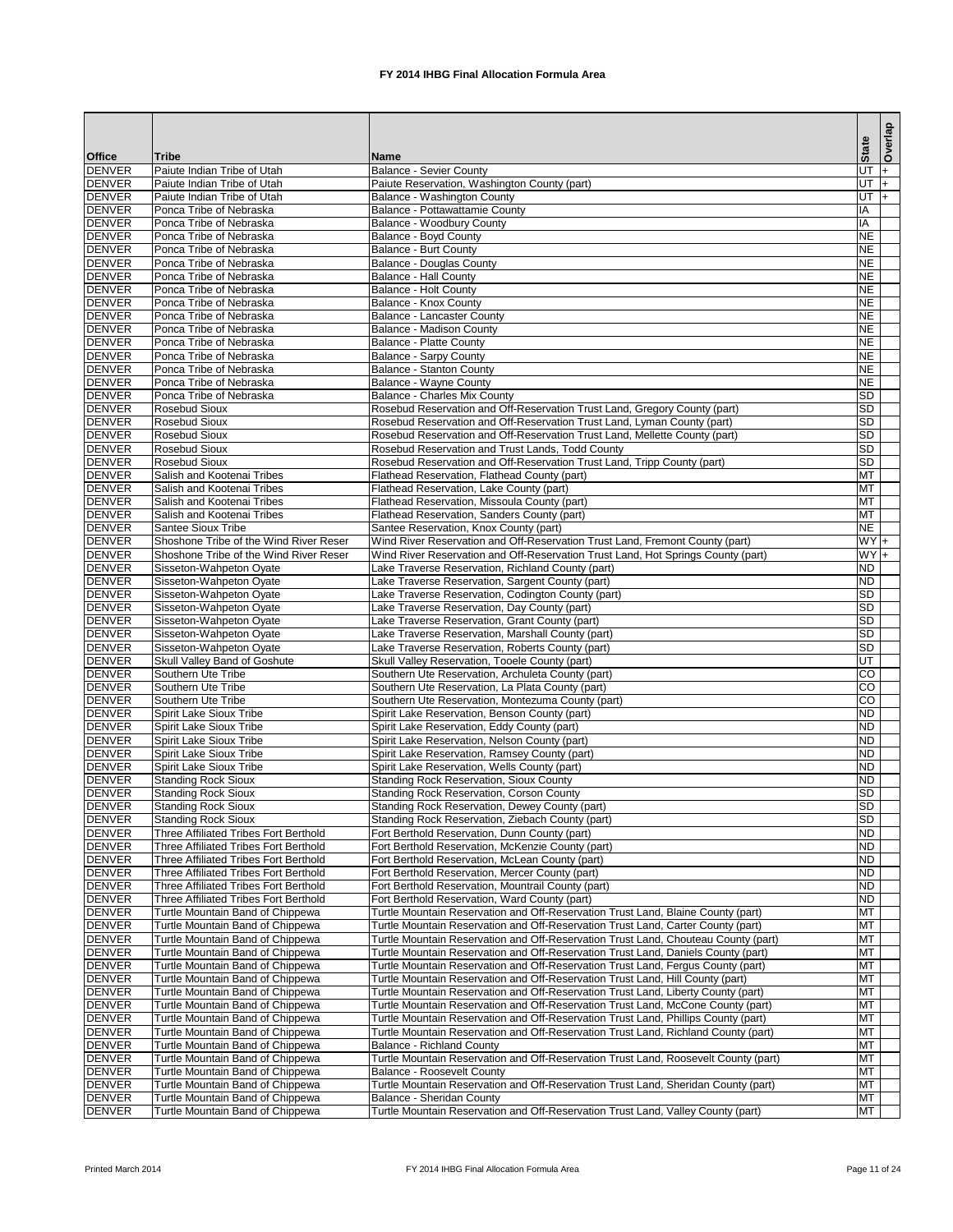|               |                                     |                                                                                     |                | Overlap |
|---------------|-------------------------------------|-------------------------------------------------------------------------------------|----------------|---------|
| <b>Office</b> | Tribe                               | <b>Name</b>                                                                         | <b>State</b>   |         |
| <b>DENVER</b> | Turtle Mountain Band of Chippewa    | Turtle Mountain Reservation and Off-Reservation Trust Land, Burke County (part)     | <b>ND</b>      |         |
| <b>DENVER</b> | Turtle Mountain Band of Chippewa    | Turtle Mountain Reservation and Off-Reservation Trust Land, Cavalier County (part)  | <b>ND</b>      |         |
| <b>DENVER</b> | Turtle Mountain Band of Chippewa    | Turtle Mountain Reservation and Off-Reservation Trust Land, Divide County (part)    | <b>ND</b>      |         |
| <b>DENVER</b> | Turtle Mountain Band of Chippewa    | Balance - Divide County                                                             | <b>ND</b>      |         |
| <b>DENVER</b> | Turtle Mountain Band of Chippewa    | Turtle Mountain Reservation and Off-Reservation Trust Land, McHenry County (part)   | <b>ND</b>      |         |
| <b>DENVER</b> | Turtle Mountain Band of Chippewa    | Balance - McKenzie County                                                           | <b>ND</b>      |         |
| <b>DENVER</b> | Turtle Mountain Band of Chippewa    | Turtle Mountain Reservation and Off-Reservation Trust Land, McLean County (part)    | <b>ND</b>      |         |
| <b>DENVER</b> | Turtle Mountain Band of Chippewa    | Turtle Mountain Reservation and Off-Reservation Trust Land, Mountrail County (part) | <b>ND</b>      |         |
| <b>DENVER</b> | Turtle Mountain Band of Chippewa    | Turtle Mountain Reservation and Off-Reservation Trust Land, Rolette County (part)   | <b>ND</b>      |         |
| <b>DENVER</b> | Turtle Mountain Band of Chippewa    | <b>Balance - Rolette County</b>                                                     | <b>ND</b>      |         |
| <b>DENVER</b> | Turtle Mountain Band of Chippewa    | Turtle Mountain Reservation and Off-Reservation Trust Land, Williams County (part)  | <b>ND</b>      |         |
| <b>DENVER</b> | Turtle Mountain Band of Chippewa    | <b>Balance - Williams County</b>                                                    | <b>ND</b>      |         |
| <b>DENVER</b> | Turtle Mountain Band of Chippewa    | Turtle Mountain Reservation and Off-Reservation Trust Land, Perkins County (part)   | <b>SD</b>      |         |
| <b>DENVER</b> | Ute Indian Tribe Uintah & Ouray Res | Uintah and Ouray Reservation and Off-Reservation Trust Land, Carbon County (part)   | UT             |         |
| <b>DENVER</b> | Ute Indian Tribe Uintah & Ouray Res | Uintah and Ouray Reservation and Off-Reservation Trust Land, Duchesne County (part) | E              |         |
| <b>DENVER</b> | Ute Indian Tribe Uintah & Ouray Res | Uintah and Ouray Reservation and Off-Reservation Trust Land, Emery County (part)    | UT             |         |
| <b>DENVER</b> | Ute Indian Tribe Uintah & Ouray Res | Uintah and Ouray Reservation and Off-Reservation Trust Land, Grand County (part)    | E              |         |
| <b>DENVER</b> | Ute Indian Tribe Uintah & Ouray Res | Uintah and Ouray Reservation and Off-Reservation Trust Land, Uintah County (part)   | UT             |         |
| <b>DENVER</b> | Ute Indian Tribe Uintah & Ouray Res | Uintah and Ouray Reservation and Off-Reservation Trust Land, Utah County (part)     | E              |         |
| <b>DENVER</b> | Ute Indian Tribe Uintah & Ouray Res | Jintah and Ouray Reservation and Off-Reservation Trust Land, Wasatch County (part)  | UT             |         |
| <b>DENVER</b> | <b>Ute Mountain Tribe</b>           | Ute Mountain Reservation and Off-Reservation Trust Land, La Plata County (part)     | $\overline{c}$ |         |
| <b>DENVER</b> | <b>Ute Mountain Tribe</b>           | Ute Mountain Reservation and Off-Reservation Trust Land, Montezuma County (part)    | $\overline{c}$ |         |
| <b>DENVER</b> | <b>Ute Mountain Tribe</b>           | Ute Mountain Reservation and Off-Reservation Trust Land, San Juan County (part)     | <b>NM</b>      |         |
| <b>DENVER</b> | Ute Mountain Tribe                  | Ute Mountain Reservation and Off-Reservation Trust Land, San Juan County (part)     | E              |         |
| <b>DENVER</b> | Winnebago Tribe                     | Winnebago Reservation and Off-Reservation Trust Land, Woodbury County (part)        | IA             |         |
| <b>DENVER</b> | Winnebago Tribe                     | Winnebago Reservation and Off-Reservation Trust Land, Burt County (part)            | <b>NE</b>      |         |
| <b>DENVER</b> | Winnebago Tribe                     | Winnebago Reservation and Off-Reservation Trust Land, Dixon County (part)           | <b>NE</b>      |         |
| <b>DENVER</b> | Winnebago Tribe                     | Winnebago Reservation, Thurston County (part)                                       | <b>NE</b>      |         |
| <b>DENVER</b> | <b>Yankton Sioux</b>                | Yankton Reservation, Charles Mix County (part)                                      | <b>SD</b>      |         |

Printed March 2014 **FX 2014 IHBG Final Allocation Formula Area** Page 12 of 24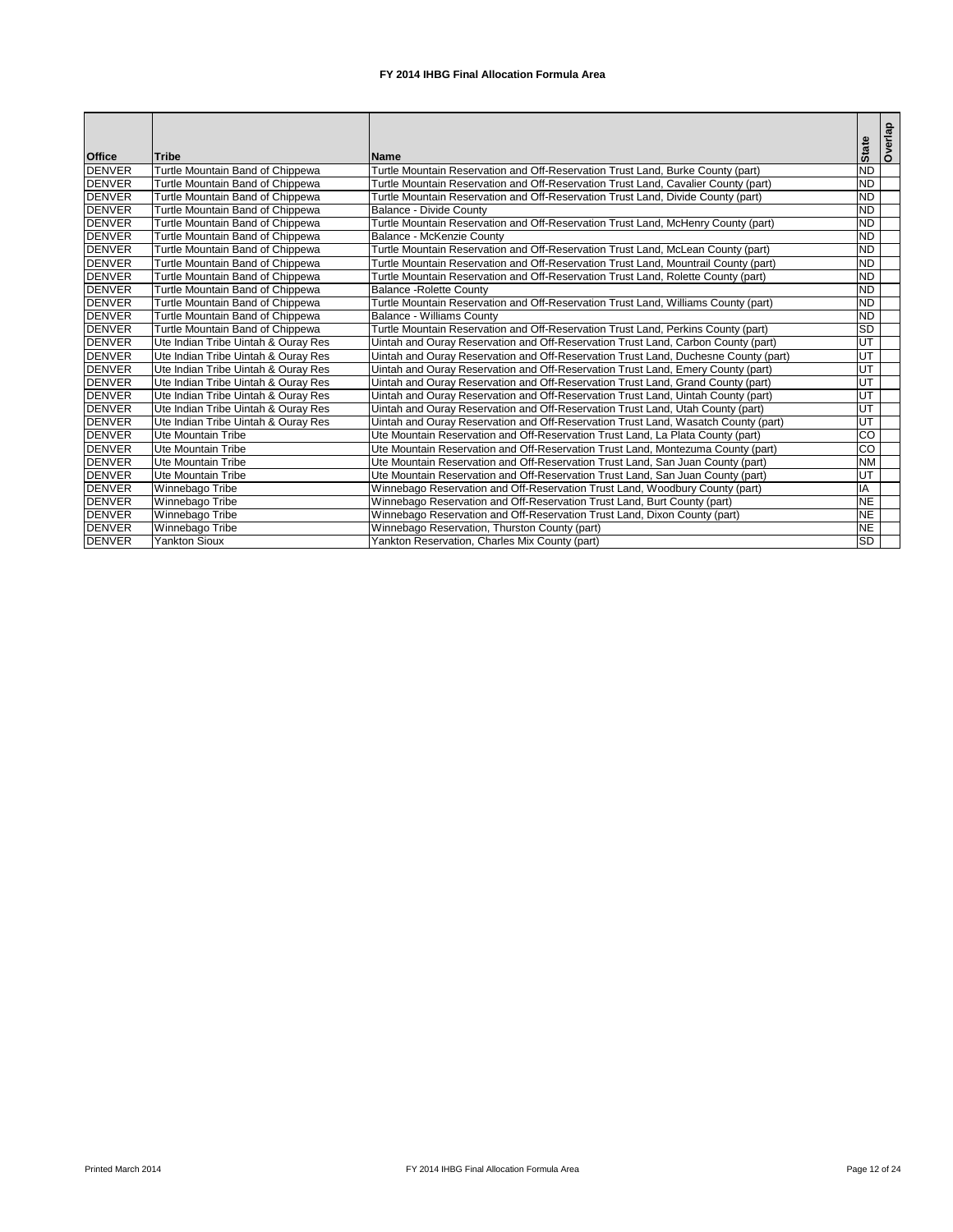|                                                            |                                                                                    |                                                                                                           |                                             | Overlap |
|------------------------------------------------------------|------------------------------------------------------------------------------------|-----------------------------------------------------------------------------------------------------------|---------------------------------------------|---------|
| <b>Office</b>                                              | <b>Tribe</b>                                                                       | <b>Name</b>                                                                                               | <b>State</b>                                |         |
|                                                            | OKLAHOMA Absentee-Shawnee                                                          | Citizen Potawatomi Nation-Absentee Shawnee Tribe OTSA, Cleveland County                                   | $OK +$                                      |         |
|                                                            | <b>OKLAHOMA</b> Absentee-Shawnee                                                   | <b>Balance-Cleveland County</b>                                                                           | $OK +$                                      |         |
|                                                            | OKLAHOMA Absentee-Shawnee<br>OKLAHOMA Absentee-Shawnee                             | <b>Balance - Lincoln County</b><br>Citizen Potawatomi Nation-Absentee Shawnee Tribe OTSA, Oklahoma County | $\overline{OK}$ +<br>OK $+$                 |         |
|                                                            | OKLAHOMA Absentee-Shawnee                                                          | Citizen Potawatomi Nation-Absentee Shawnee Tribe OTSA, Pottawatomie County                                | $OK +$                                      |         |
|                                                            | OKLAHOMA Alabama-Coushatta                                                         | Alabama-Coushatta Reservation, Polk County (part)                                                         | $\overline{\mathsf{TX}}$                    |         |
|                                                            | OKLAHOMA Alabama-Quassarte Tribal Town                                             | Creek OTSA                                                                                                | $OK +$                                      |         |
| <b>OKLAHOMA</b> Apache Tribe                               |                                                                                    | Kiowa-Comanche-Apache-Fort Sill Apache                                                                    | OK $+$                                      |         |
| <b>OKLAHOMA</b> Caddo Tribe<br><b>OKLAHOMA</b> Caddo Tribe |                                                                                    | Caddo-Wichita-Delaware OTSA, Blaine County<br>Caddo-Wichita-Delaware OTSA, Caddo County                   | $OK +$<br>$OK +$                            |         |
| <b>OKLAHOMA</b> Caddo Tribe                                |                                                                                    | Kiowa-Comanche-Apache-Fort Sill Apache-Caddo-Witchita-Delaware, Caddo County                              | $OK +$                                      |         |
| <b>OKLAHOMA</b> Caddo Tribe                                |                                                                                    | Caddo-Wichita-Delaware OTSA, Canadian County                                                              | $OK +$                                      |         |
| <b>OKLAHOMA</b> Caddo Tribe                                |                                                                                    | Caddo-Wichita-Delaware OTSA, Grady County                                                                 | OK $+$                                      |         |
| <b>OKLAHOMA</b> Caddo Tribe                                |                                                                                    | Kiowa-Comanche-Apache-Fort Sill Apache-Caddo-Witchita-Delaware, Grady County                              | $OK +$                                      |         |
|                                                            | <b>OKLAHOMA</b> Cherokee Nation                                                    | Cherokee OTSA, Adair County<br>Cherokee OTSA, Cherokee County                                             | $OK +$<br>$OK +$                            |         |
|                                                            | <b>OKLAHOMA</b> Cherokee Nation<br><b>OKLAHOMA</b> Cherokee Nation                 | Cherokee OTSA, Craig County                                                                               | $OK +$                                      |         |
|                                                            | <b>OKLAHOMA</b> Cherokee Nation                                                    | Cherokee OTSA, Delaware County                                                                            | $OK +$                                      |         |
|                                                            | <b>OKLAHOMA</b> Cherokee Nation                                                    | Cherokee OTSA, McIntosh County                                                                            | $OK +$                                      |         |
|                                                            | <b>OKLAHOMA</b> Cherokee Nation                                                    | Cherokee OTSA, Mayes County                                                                               | $OK +$                                      |         |
|                                                            | <b>OKLAHOMA</b> Cherokee Nation                                                    | Cherokee OTSA, Muskogee County                                                                            | $OK +$                                      |         |
|                                                            | <b>OKLAHOMA</b> Cherokee Nation<br><b>OKLAHOMA</b> Cherokee Nation                 | Cherokee OTSA, Nowata County<br>Cherokee OTSA, Ottawa County                                              | $OK +$<br>$OK +$                            |         |
|                                                            | OKLAHOMA Cherokee Nation                                                           | Cherokee OTSA, Rogers County                                                                              | $OK +$                                      |         |
|                                                            | <b>OKLAHOMA</b> Cherokee Nation                                                    | Cherokee OTSA, Sequoyah County                                                                            | $OK +$                                      |         |
|                                                            | <b>OKLAHOMA</b> Cherokee Nation                                                    | Cherokee OTSA, Tulsa County                                                                               | $OK +$                                      |         |
|                                                            | <b>OKLAHOMA</b> Cherokee Nation                                                    | Cherokee OTSA, Wagoner County                                                                             | $OK +$                                      |         |
|                                                            | <b>OKLAHOMA</b> Cherokee Nation                                                    | Cherokee OTSA, Washington County                                                                          | $OK +$                                      |         |
|                                                            | <b>OKLAHOMA</b> Cheyenne-Arapaho Tribes<br><b>OKLAHOMA</b> Cheyenne-Arapaho Tribes | Cheyenne-Arapaho OTSA, Beckham County<br><b>Balance-Beckham County</b>                                    | OK<br>$\overline{OK}$                       |         |
|                                                            | <b>OKLAHOMA</b> Cheyenne-Arapaho Tribes                                            | Cheyenne-Arapaho OTSA, Blaine County                                                                      | OK                                          |         |
|                                                            | OKLAHOMA Cheyenne-Arapaho Tribes                                                   | <b>Balance-Blaine County</b>                                                                              | OK                                          |         |
|                                                            | <b>OKLAHOMA</b> Cheyenne-Arapaho Tribes                                            | Cheyenne-Arapaho OTSA, Caddo County                                                                       | OK                                          |         |
|                                                            | OKLAHOMA Cheyenne-Arapaho Tribes                                                   | Cheyenne-Arapaho OTSA, Canadian County                                                                    | OK                                          |         |
|                                                            | OKLAHOMA Cheyenne-Arapaho Tribes<br>OKLAHOMA Cheyenne-Arapaho Tribes               | <b>Balance-Canadian County</b><br>Cheyenne-Arapaho OTSA, Custer County                                    | OK<br>$\overline{OK}$                       |         |
|                                                            | <b>OKLAHOMA</b> Cheyenne-Arapaho Tribes                                            | <b>Balance-Custer County</b>                                                                              | OK                                          |         |
|                                                            | <b>OKLAHOMA</b> Cheyenne-Arapaho Tribes                                            | Cheyenne-Arapaho OTSA, Dewey County                                                                       | $\overline{OK}$                             |         |
|                                                            | OKLAHOMA Cheyenne-Arapaho Tribes                                                   | <b>Balance-Dewey County</b>                                                                               | OK                                          |         |
|                                                            | <b>OKLAHOMA</b> Cheyenne-Arapaho Tribes                                            | Cheyenne-Arapaho OTSA, Ellis County                                                                       | $\overline{OK}$                             |         |
|                                                            | <b>OKLAHOMA</b> Cheyenne-Arapaho Tribes<br><b>OKLAHOMA</b> Cheyenne-Arapaho Tribes | Cheyenne-Arapaho OTSA, Kingfisher County<br><b>Balance-Kingfisher County</b>                              | OK<br>$\overline{OK}$                       |         |
|                                                            | OKLAHOMA Cheyenne-Arapaho Tribes                                                   | <b>Balance-Major County</b>                                                                               | $\overline{OK}$                             |         |
|                                                            | OKLAHOMA Cheyenne-Arapaho Tribes                                                   | tracts 1026 1040                                                                                          | $\overline{OK}$                             |         |
|                                                            | OKLAHOMA Cheyenne-Arapaho Tribes                                                   | Cheyenne-Arapaho OTSA, Roger Mills County                                                                 | $\overline{OK}$                             |         |
|                                                            | OKLAHOMA Cheyenne-Arapaho Tribes                                                   | <b>Balance-Roger Mills County</b>                                                                         | OK                                          |         |
|                                                            | OKLAHOMA Cheyenne-Arapaho Tribes                                                   | Cheyenne-Arapaho OTSA, Washita County                                                                     | $\overline{OK}$<br>OK                       |         |
|                                                            | <b>OKLAHOMA</b> Cheyenne-Arapaho Tribes<br>OKLAHOMA Cheyenne-Arapaho Tribes        | <b>Balance-Washita County</b><br><b>Balance-Woodward County</b>                                           | OK                                          |         |
| OKLAHOMA Chickasaw                                         |                                                                                    | Chickasaw OTSA, Bryan County                                                                              | OK                                          |         |
| OKLAHOMA Chickasaw                                         |                                                                                    | Chickasaw OTSA, Carter County                                                                             | $\overline{OK}$                             |         |
| <b>OKLAHOMA</b> Chickasaw                                  |                                                                                    | Chickasaw OTSA, Cleveland County                                                                          | $\overline{OK}$                             |         |
| <b>OKLAHOMA</b> Chickasaw                                  |                                                                                    | Chickasaw OTSA, Garvin County                                                                             | $\overline{OK}$                             |         |
| OKLAHOMA Chickasaw<br><b>OKLAHOMA</b> Chickasaw            |                                                                                    | Chickasaw OTSA, Grady County<br>Chickasaw OTSA, Jefferson County                                          | OK<br>$\overline{OK}$                       |         |
| OKLAHOMA Chickasaw                                         |                                                                                    | Chickasaw OTSA, Johnston County                                                                           | OK                                          |         |
| <b>OKLAHOMA</b> Chickasaw                                  |                                                                                    | Chickasaw OTSA, Love County                                                                               | $\overline{OK}$                             |         |
| <b>OKLAHOMA</b> Chickasaw                                  |                                                                                    | Chickasaw OTSA, McClain County                                                                            | OK                                          |         |
| OKLAHOMA Chickasaw                                         |                                                                                    | Chickasaw OTSA, Marshall County                                                                           | $\overline{OK}$                             |         |
| OKLAHOMA Chickasaw<br><b>OKLAHOMA</b> Chickasaw            |                                                                                    | Chickasaw OTSA, Murray County<br>Chickasaw OTSA, Pontotoc County                                          | $\overline{\mathsf{OK}}$<br>$\overline{OK}$ |         |
| <b>OKLAHOMA</b> Chickasaw                                  |                                                                                    | Chickasaw OTSA, Stephens County                                                                           | $\overline{OK}$                             |         |
|                                                            | <b>OKLAHOMA</b> Chitimacha Tribe                                                   | Chitimacha Reservation, St. Mary Parish (part)                                                            | LA                                          |         |
|                                                            | <b>OKLAHOMA Chitimacha Tribe</b>                                                   | Balance - St. Mary Parish                                                                                 | LA                                          |         |
|                                                            | <b>OKLAHOMA</b> Choctaw Nation                                                     | Choctaw OTSA, Atoka County                                                                                | OK                                          |         |
|                                                            | <b>OKLAHOMA</b> Choctaw Nation<br><b>OKLAHOMA</b> Choctaw Nation                   | Choctaw OTSA, Bryan County<br>Choctaw OTSA, Choctaw County                                                | OK<br>OK                                    |         |
|                                                            | <b>OKLAHOMA</b> Choctaw Nation                                                     | Choctaw OTSA, Coal County                                                                                 | OK                                          |         |
|                                                            | <b>OKLAHOMA</b> Choctaw Nation                                                     | Choctaw OTSA, Haskell County                                                                              | OK                                          |         |
|                                                            | <b>OKLAHOMA</b> Choctaw Nation                                                     | Choctaw OTSA, Hughes County                                                                               | $\overline{\mathsf{OK}}$                    |         |
|                                                            | <b>OKLAHOMA</b> Choctaw Nation                                                     | Choctaw OTSA, Latimer County                                                                              | OK                                          |         |
|                                                            | <b>OKLAHOMA</b> Choctaw Nation                                                     | Choctaw OTSA, Le Flore County                                                                             | OK                                          |         |

Printed March 2014 **FX 2014 IHBG Final Allocation Formula Area** Page 13 of 24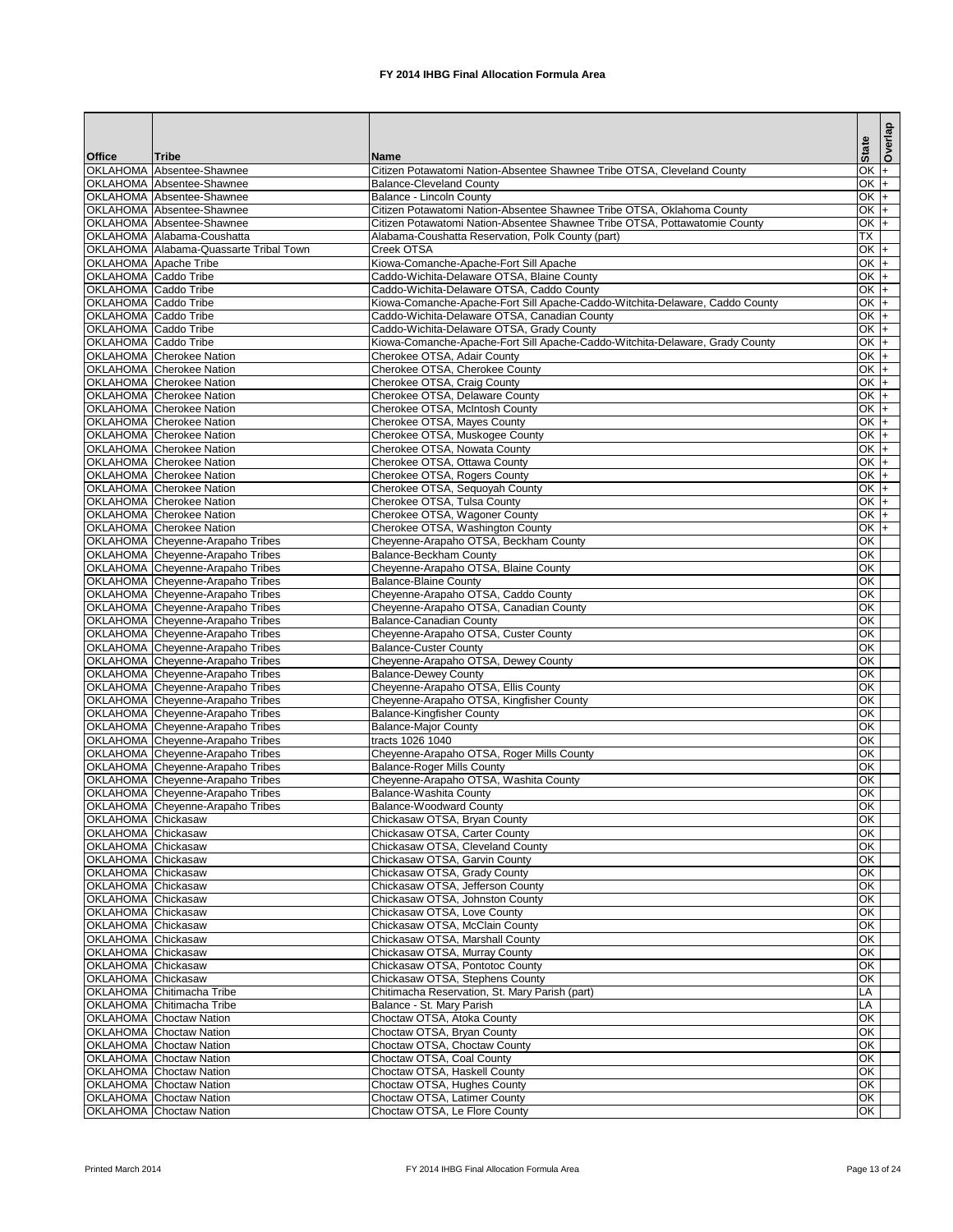|                                                            |                                                                                              |                                                                                                                            | <b>State</b>                       | Overlap |
|------------------------------------------------------------|----------------------------------------------------------------------------------------------|----------------------------------------------------------------------------------------------------------------------------|------------------------------------|---------|
| <b>Office</b>                                              | Tribe                                                                                        | <b>Name</b>                                                                                                                |                                    |         |
|                                                            | <b>OKLAHOMA</b> Choctaw Nation                                                               | Choctaw OTSA, McCurtain County                                                                                             | $\overline{OK}$                    |         |
|                                                            | <b>OKLAHOMA Choctaw Nation</b>                                                               | Choctaw OTSA, Pittsburg County                                                                                             | OK                                 |         |
|                                                            | <b>OKLAHOMA</b> Choctaw Nation<br><b>OKLAHOMA Citizen Potawatomi Nation</b>                  | Choctaw OTSA, Pushmataha County<br>Citizen Potawatomi Nation-Absentee Shawnee Tribe OTSA                                   | OK<br>$OK +$                       |         |
|                                                            | <b>OKLAHOMA Citizen Potawatomi Nation</b>                                                    | <b>Balance - Lincoln County</b>                                                                                            | $OK$ +                             |         |
|                                                            | <b>OKLAHOMA Citizen Potawatomi Nation</b>                                                    | <b>Balance-Cleveland County</b>                                                                                            | $OK +$                             |         |
|                                                            | <b>OKLAHOMA Citizen Potawatomi Nation</b>                                                    | Eastern Portion Oklahoma Co                                                                                                | $OK +$                             |         |
|                                                            | <b>OKLAHOMA</b> Comanche Nation                                                              | Kiowa-Comanche-Apache-Fort Sill Apache                                                                                     | $OK +$                             |         |
|                                                            | <b>OKLAHOMA</b> Coushatta Tribe                                                              | Coushatta Reservation, Allen Parish (part)                                                                                 | LA                                 |         |
|                                                            | OKLAHOMA Delaware Nation of West Oklahoma                                                    | Caddo-Wichita-Delaware OTSA                                                                                                | $OK +$                             |         |
|                                                            | <b>OKLAHOMA</b> Delaware Tribe (eastern)                                                     | No Assigned Formula Area                                                                                                   | $\overline{OK}$                    |         |
|                                                            | <b>OKLAHOMA Eastern Shawnee Tribe</b>                                                        | Eastern Shawnee OTSA, Ottawa County                                                                                        | $\overline{OK}$                    |         |
|                                                            | <b>OKLAHOMA Fort Sill Apache Tribe</b><br>OKLAHOMA lowa Tribe of Kansas and Nebraska         | Kiowa-Comanche-Apache-Fort Sill Apache                                                                                     | $OK +$<br>KS                       |         |
|                                                            | OKLAHOMA lowa Tribe of Kansas and Nebraska                                                   | Iowa Reservation and Off-Reservation Trust Land, Brown County (part)<br><b>Balance - Brown County</b>                      | KS                                 |         |
|                                                            | OKLAHOMA lowa Tribe of Kansas and Nebraska                                                   | lowa Reservation and Off-Reservation Trust Land, Doniphan County (part)                                                    | KS                                 |         |
|                                                            | OKLAHOMA Iowa Tribe of Kansas and Nebraska                                                   | <b>Balance - Doniphan County</b>                                                                                           | KS                                 |         |
|                                                            | OKLAHOMA lowa Tribe of Kansas and Nebraska                                                   | Iowa Reservation and Off-Reservation Trust Land, Richardson County (part)                                                  | <b>NE</b>                          |         |
|                                                            | OKLAHOMA Ilowa Tribe of Kansas and Nebraska                                                  | <b>Balance - Richardson County</b>                                                                                         | <b>NE</b>                          |         |
|                                                            | OKLAHOMA lowa Tribe of Oklahoma                                                              | Iowa OTSA, Lincoln County                                                                                                  | OK                                 |         |
|                                                            | OKLAHOMA lowa Tribe of Oklahoma                                                              | Iowa OTSA, Logan County                                                                                                    | $\overline{\mathsf{OK}}$           |         |
|                                                            | OKLAHOMA lowa Tribe of Oklahoma                                                              | Iowa OTSA, Oklahoma County                                                                                                 | OK                                 |         |
|                                                            | OKLAHOMA lowa Tribe of Oklahoma                                                              | Iowa OTSA, Payne County                                                                                                    | $\overline{OK}$                    |         |
|                                                            | <b>OKLAHOMA</b> Jena Band of Choctaw                                                         | Jena Band of Choctaw, Grant Parish (part)                                                                                  | LA                                 |         |
|                                                            | OKLAHOMA Jena Band of Choctaw                                                                | Jena Band of Choctaw, La Salle Parish (part)                                                                               | LA                                 |         |
|                                                            | <b>OKLAHOMA</b> Jena Band of Choctaw                                                         | Jena Band of Choctaw, Rapides Parish (part)                                                                                | $\overline{LA}$                    |         |
| <b>OKLAHOMA</b> Kaw Nation                                 |                                                                                              | Kaw OTSA, Kay County                                                                                                       | $OK +$                             |         |
|                                                            | OKLAHOMA Kialegee Tribal Town                                                                | Creek OTSA                                                                                                                 | $\overline{OK}$<br>$\overline{TX}$ | l+      |
|                                                            | OKLAHOMA Kickapoo Traditional Tribe of Texas<br>OKLAHOMA Kickapoo Traditional Tribe of Texas | Kickapoo Reservation, Maverick County (part)<br><b>Balance - Maverick County</b>                                           | $\overline{\mathsf{TX}}$           |         |
|                                                            | OKLAHOMA Kickapoo Tribe of Kansas                                                            | Kickapoo Reservation, Atchison County (part)                                                                               | KS                                 |         |
|                                                            | OKLAHOMA Kickapoo Tribe of Kansas                                                            | Kickapoo Reservation, Brown County (part)                                                                                  | KS                                 |         |
|                                                            | OKLAHOMA Kickapoo Tribe of Kansas                                                            | Kickapoo Reservation, Jackson County (part)                                                                                | KS                                 |         |
|                                                            | OKLAHOMA Kickapoo Tribe of Oklahoma                                                          | Kickapoo OTSA, Lincoln County                                                                                              | OK                                 |         |
|                                                            | OKLAHOMA Kickapoo Tribe of Oklahoma                                                          | Kickapoo OTSA, Pottawatomie County                                                                                         | OK                                 |         |
| <b>OKLAHOMA</b> Kiowa Tribe                                |                                                                                              | Kiowa-Comanche-Apache-Fort Sill Apache OTSA, Caddo County                                                                  | $OK$ +                             |         |
| <b>OKLAHOMA</b> Kiowa Tribe                                |                                                                                              | Kiowa-Comanche-Apache-Fort Sill Apache OTSA, Comanche County                                                               | $OK +$                             |         |
| <b>OKLAHOMA</b> Kiowa Tribe                                |                                                                                              | Kiowa-Comanche-Apache-Fort Sill Apache OTSA, Cotton County                                                                 | $OK$ +                             |         |
| <b>OKLAHOMA</b> Kiowa Tribe                                |                                                                                              | Kiowa-Comanche-Apache-Fort Sill Apache OTSA, Grady County                                                                  | $OK$ +                             |         |
| <b>OKLAHOMA</b> Kiowa Tribe                                |                                                                                              | Kiowa-Comanche-Apache-Fort Sill Apache OTSA, Greer County                                                                  | $OK$ +                             |         |
| <b>OKLAHOMA</b> Kiowa Tribe                                |                                                                                              | Kiowa-Comanche-Apache-Fort Sill Apache OTSA, Harmon County                                                                 | $OK +$                             |         |
| <b>OKLAHOMA</b> Kiowa Tribe<br><b>OKLAHOMA</b> Kiowa Tribe |                                                                                              | Kiowa-Comanche-Apache-Fort Sill Apache OTSA, Jackson County                                                                | $OK +$<br>$OK +$                   |         |
| <b>OKLAHOMA</b> Kiowa Tribe                                |                                                                                              | Kiowa-Comanche-Apache-Fort Sill Apache OTSA, Jefferson County<br>Kiowa-Comanche-Apache-Fort Sill Apache OTSA, Kiowa County | $OK$ +                             |         |
| <b>OKLAHOMA</b> Kiowa Tribe                                |                                                                                              | Kiowa-Comanche-Apache-Fort Sill Apache OTSA, Stephens County                                                               | $OK \,   +$                        |         |
| OKLAHOMA Kiowa Tribe                                       |                                                                                              | Kiowa-Comanche-Apache-Fort Sill Apache OTSA, Tillman County                                                                | $OK \,   +$                        |         |
| <b>OKLAHOMA</b> Miami Tribe                                |                                                                                              | Miami OTSA, Ottawa County                                                                                                  | $OK +$                             |         |
| <b>OKLAHOMA</b> Miami Tribe                                |                                                                                              | Miami-Peoria Joint use area, Ottawa County                                                                                 | $OK +$                             |         |
| <b>OKLAHOMA</b> Modoc Tribe                                |                                                                                              | Modoc OTSA, Ottawa County                                                                                                  | OK                                 |         |
|                                                            | OKLAHOMA Muscogee (Creek) Nation                                                             | Creek OTSA, Creek County                                                                                                   | $OK \,   +$                        |         |
|                                                            | <b>OKLAHOMA Muscogee (Creek) Nation</b>                                                      | Creek OTSA, Hughes County                                                                                                  | $OK +$                             |         |
|                                                            | OKLAHOMA Muscogee (Creek) Nation                                                             | Creek OTSA, McIntosh County                                                                                                | $OK +$                             |         |
|                                                            | <b>OKLAHOMA</b> Muscogee (Creek) Nation                                                      | Creek OTSA, Mayes County                                                                                                   | $OK +$                             |         |
|                                                            | OKLAHOMA Muscogee (Creek) Nation                                                             | Creek OTSA, Muskogee County                                                                                                | $OK$ +                             |         |
|                                                            | OKLAHOMA Muscogee (Creek) Nation                                                             | Creek OTSA, Okfuskee County                                                                                                | $OK +$                             |         |
|                                                            | OKLAHOMA Muscogee (Creek) Nation<br>OKLAHOMA Muscogee (Creek) Nation                         | Creek OTSA, Okmulgee County<br>Creek OTSA, Rogers County                                                                   | $OK +$<br>OK $+$                   |         |
|                                                            | OKLAHOMA Muscogee (Creek) Nation                                                             | Creek-Seminole Joint Area OTSA, Seminole County                                                                            | $OK +$                             |         |
|                                                            | OKLAHOMA Muscogee (Creek) Nation                                                             | Creek OTSA, Tulsa County                                                                                                   | $\frac{1}{2}$                      |         |
|                                                            | OKLAHOMA Muscogee (Creek) Nation                                                             | Creek OTSA, Wagoner County                                                                                                 | $OK +$                             |         |
|                                                            | <b>OKLAHOMA</b> Osage Nation                                                                 | Osage Reservation, Osage County                                                                                            | $\overline{\alpha}$                |         |
|                                                            | OKLAHOMA Otoe-Missouria Tribe                                                                | Otoe-Missouria OTSA, Noble County                                                                                          | $\overline{OK}$                    |         |
|                                                            | OKLAHOMA Otoe-Missouria Tribe                                                                | Otoe-Missouria OTSA, Pawnee County                                                                                         | $\overline{OK}$                    |         |
| <b>OKLAHOMA Ottawa Tribe</b>                               |                                                                                              | Ottawa OTSA, Ottawa County                                                                                                 | $\overline{OK}$                    |         |
|                                                            | <b>OKLAHOMA</b> Pawnee Nation                                                                | Pawnee OTSA, Pawnee County                                                                                                 | $\overline{OK}$                    |         |
| <b>OKLAHOMA</b> Peoria Tribe                               |                                                                                              | Miami-Peoria Joint use area, Ottawa County                                                                                 | $OK \,   +$                        |         |
| <b>OKLAHOMA</b> Peoria Tribe                               |                                                                                              | Peoria OTSA, Ottawa County                                                                                                 | $OK \,   +$                        |         |
| <b>OKLAHOMA</b> Ponca Tribe                                |                                                                                              | Kaw-Ponca Joint OTSA, Kay County                                                                                           | $OK \,   +$                        |         |
| <b>OKLAHOMA</b> Ponca Tribe                                |                                                                                              | Ponca OTSA, Kay County                                                                                                     | $OK \,   +$                        |         |
| <b>OKLAHOMA</b> Ponca Tribe                                |                                                                                              | Ponca, Noble County                                                                                                        | $OK +$                             |         |
|                                                            | <b>OKLAHOMA Prairie Band Potawatomi Nation</b><br><b>OKLAHOMA</b> Quapaw Tribe               | Prairie Band Potawatomi Reservation, Jackson County (part)<br>Quapaw OTSA, Ottawa County                                   | KS<br>OK                           |         |
|                                                            |                                                                                              |                                                                                                                            |                                    |         |

Printed March 2014 **FX 2014 IHBG Final Allocation Formula Area** Page 14 of 24 Page 14 of 24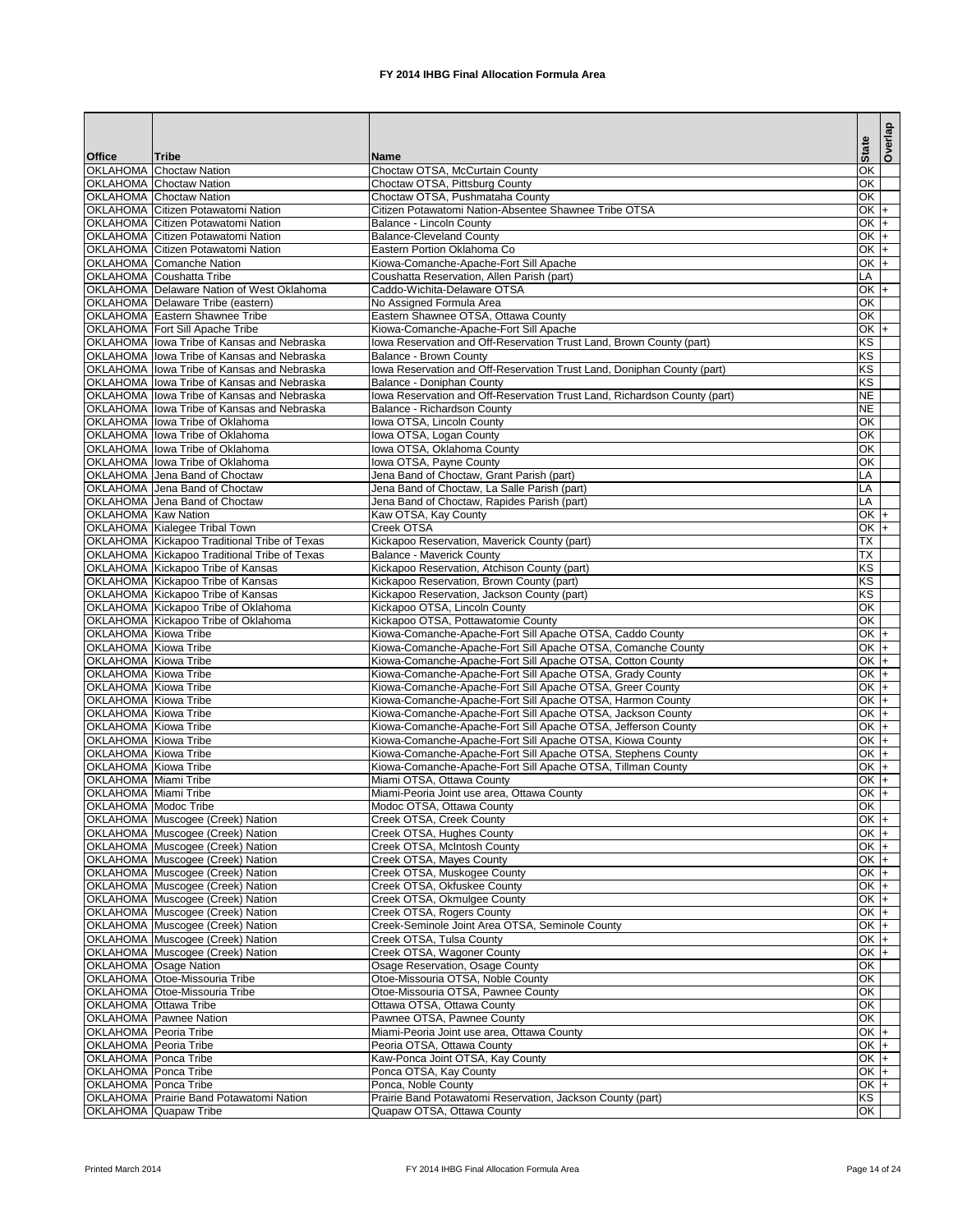| <b>Office</b>           | <b>Tribe</b>                                   | lName∶                                                                           | <b>State</b>   | Overlap |
|-------------------------|------------------------------------------------|----------------------------------------------------------------------------------|----------------|---------|
|                         | OKLAHOMA Sac and Fox Nation of Missouri        | Sac and Fox Reservation and Off-Reservation Trust Land, Brown County (part)      | <b>KS</b>      |         |
|                         | <b>OKLAHOMA Sac and Fox Nation of Missouri</b> | Sac and Fox Reservation and Off-Reservation Trust Land, Richardson County (part) | <b>NE</b>      |         |
|                         | OKLAHOMA Sac and Fox Nation, Oklahoma          | Sac and Fox OTSA, Lincoln County                                                 | OK             |         |
|                         | OKLAHOMA Sac and Fox Nation, Oklahoma          | Sac and Fox OTSA, Payne County                                                   | OK             |         |
|                         | OKLAHOMA Sac and Fox Nation, Oklahoma          | Sac and Fox OTSA, Pottawatomie County                                            | OK             |         |
|                         | <b>OKLAHOMA</b> Seminole Nation                | Seminole OTSA, Seminole County                                                   | ЮK             |         |
|                         | OKLAHOMA Seneca-Cayuga                         | Seneca-Cayuga OTSA, Delaware County                                              | <b>OK</b>      |         |
|                         | OKLAHOMA Seneca-Cayuga                         | Seneca-Cayuga, Ottawa County                                                     | ЮK             |         |
| <b>OKLAHOMA</b> Shawnee |                                                | Minimum Needs                                                                    | ЮK             |         |
|                         | <b>OKLAHOMA</b> Thlopthlocco Tribal Town       | Creek OTSA                                                                       | $OK +$         |         |
|                         | <b>OKLAHOMA</b> Tonkawa Tribe                  | Tonkawa OTSA, Kay County                                                         | ЮK             |         |
|                         | <b>OKLAHOMA Tunica-Biloxi Tribe</b>            | Tunica-Biloxi Reservation, Avoyelles Parish (part)                               | LA             |         |
|                         | OKLAHOMA Tunica-Biloxi Tribe                   | Balance - Avoyelles Parish                                                       | LA             |         |
|                         | <b>OKLAHOMA Tunica-Biloxi Tribe</b>            | Balance - Rapides Parish                                                         | LA             |         |
|                         | <b>OKLAHOMA United Keetoowah</b>               | Cherokee OTSA                                                                    | $\overline{S}$ |         |
|                         | <b>OKLAHOMA Wichita Tribe</b>                  | Caddo-Wichita-Delaware OTSA                                                      | OK             |         |
|                         | <b>OKLAHOMA</b> Wyandotte Nation               | <b>Balance - Newton County</b>                                                   | <b>OM</b>      |         |
|                         | <b>OKLAHOMA</b> Wyandotte Nation               | Wyandotte OTSA, Ottawa County                                                    | OK             |         |

Printed March 2014 **FX 2014 IHBG Final Allocation Formula Area** Page 15 of 24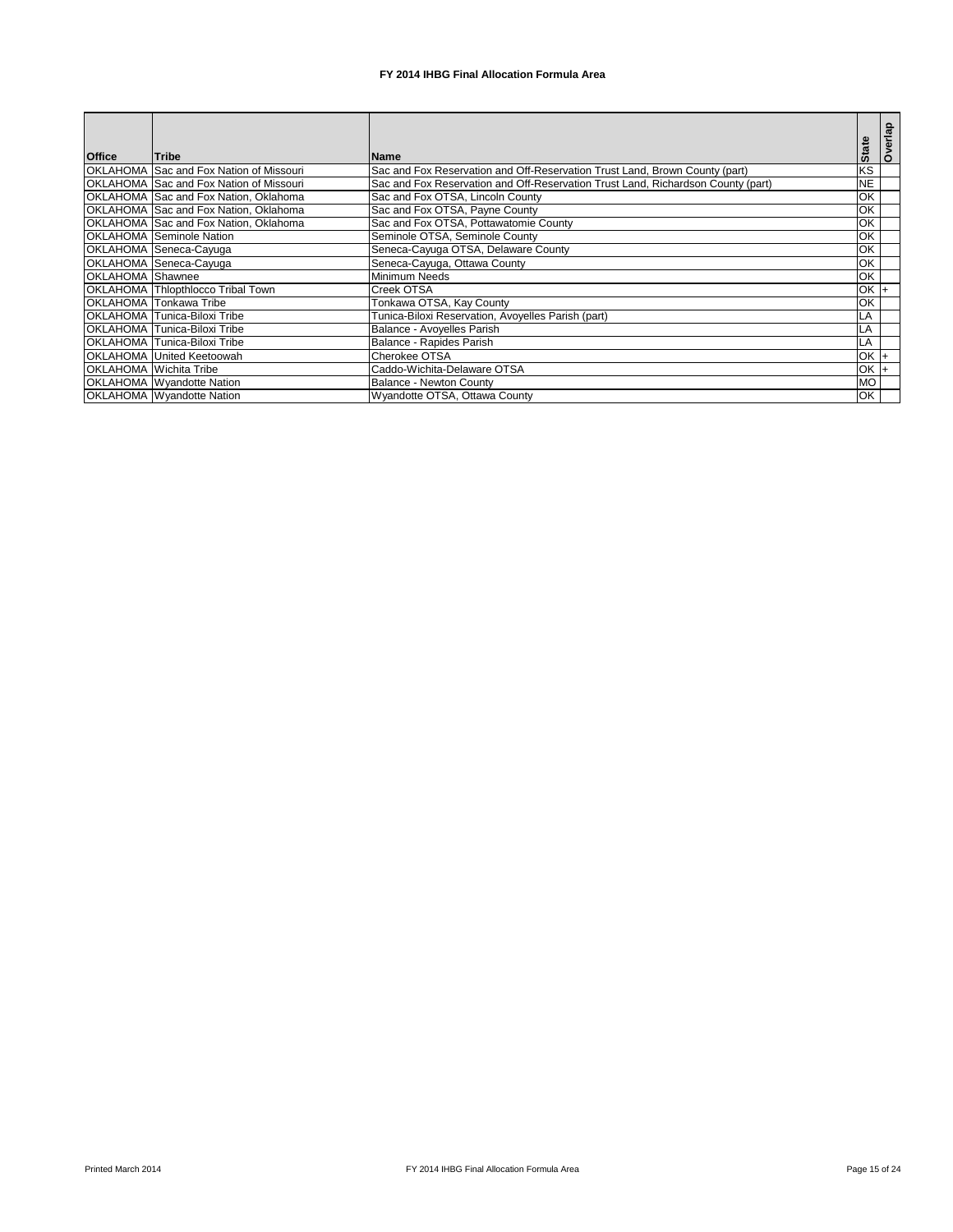|                                  |                                                               |                                                                                                                                   |                              | delayo |
|----------------------------------|---------------------------------------------------------------|-----------------------------------------------------------------------------------------------------------------------------------|------------------------------|--------|
| <b>Office</b>                    | <b>Tribe</b>                                                  | <b>Name</b>                                                                                                                       | <b>State</b>                 |        |
| PHOENIX                          | Acoma Pueblo                                                  | Acoma Pueblo and Off-Reservation Trust Land, Catron County (part)                                                                 | N <sub>M</sub>               |        |
| <b>PHOENIX</b>                   | Acoma Pueblo                                                  | Acoma Pueblo and Off-Reservation Trust Land, Cibola County (part)                                                                 | N <sub>M</sub>               |        |
| <b>PHOENIX</b>                   | Acoma Pueblo                                                  | Acoma Pueblo and Off-Reservation Trust Land, Socorro County (part)                                                                | <b>NM</b>                    |        |
| <b>PHOENIX</b>                   | Agua Caliente Band of Cahuilla                                | Agua Caliente Reservation, Riverside County (part)                                                                                | CA                           |        |
| <b>PHOENIX</b>                   | Ak-Chin                                                       | Maricopa (Ak Chin) Reservation, Pinal County (part)                                                                               | AZ                           |        |
| <b>PHOENIX</b><br><b>PHOENIX</b> | Alturas Rancheria<br>Augustine Band of Cahuilla               | Alturas Rancheria, Modoc County (part)<br>Riverside County (part), Riverside County (part)                                        | CA<br>CA                     |        |
| <b>PHOENIX</b>                   | <b>Barona Group of Capitan Grande</b>                         | Barona Rancheria, San Diego County (part)                                                                                         | CA                           |        |
| <b>PHOENIX</b>                   | Bear River Band Rohnerville Rancheria                         | Rohnerville Rancheria, Humboldt County (part)                                                                                     | CA                           |        |
| <b>PHOENIX</b>                   | Berry Creek Rancheria                                         | Berry Creek Rancheria and Off-Reservation Trust Land, Butte County (part)                                                         | $CA +$                       |        |
| <b>PHOENIX</b>                   | Berry Creek Rancheria                                         | <b>Balance - Butte County</b>                                                                                                     | $CA$ +                       |        |
| PHOENIX                          | Big Lagoon Rancheria                                          | Big Lagoon Rancheria, Humboldt County (part)                                                                                      | CA                           |        |
| <b>PHOENIX</b>                   | <b>Big Pine Paiute Tribe</b>                                  | Big Pine Reservation, Inyo County (part)                                                                                          | CA                           |        |
| <b>PHOENIX</b>                   | <b>Big Sandy Rancheria</b>                                    | Big Sandy Rancheria, Fresno County (part)                                                                                         | $CA +$                       |        |
| <b>PHOENIX</b>                   | <b>Big Sandy Rancheria</b>                                    | Balance - Fresno                                                                                                                  | $CA +$                       |        |
| <b>PHOENIX</b>                   | <b>Big Sandy Rancheria</b>                                    | <b>Balance - Kings County</b>                                                                                                     | $CA$ +                       |        |
| <b>PHOENIX</b><br><b>PHOENIX</b> | <b>Big Sandy Rancheria</b><br>Big Valley Band of Pomo Indians | <b>Balance Madera County</b><br>Big Valley Rancheria, Lake County (part)                                                          | $CA +$<br>CA                 |        |
| <b>PHOENIX</b>                   | Big Valley Band of Pomo Indians                               | <b>Balance - Lake County</b>                                                                                                      | CA                           |        |
| <b>PHOENIX</b>                   | <b>Bishop Paiute Tribe</b>                                    | Bishop Rancheria, Inyo County (part)                                                                                              | CA                           |        |
| <b>PHOENIX</b>                   | <b>Blue Lake Rancheria</b>                                    | Blue Lake Rancheria, Humboldt County (part)                                                                                       | CA                           |        |
| <b>PHOENIX</b>                   | Bridgeport Paiute Indian Colony                               | Bridgeport Reservation, Mono County (part)                                                                                        | CA                           |        |
| <b>PHOENIX</b>                   | Buena Vista Rancheria                                         | <b>Balance - Amador County</b>                                                                                                    | $CA$ $+$                     |        |
| <b>PHOENIX</b>                   | Cabazon Band                                                  | Cabazon Reservation, Riverside County (part)                                                                                      | CA                           |        |
| <b>PHOENIX</b>                   | Cahto Tribe (Laytonville)                                     | Laytonville Rancheria, Mendocino County (part)                                                                                    | $CA +$                       |        |
| <b>PHOENIX</b>                   | Cahto Tribe (Laytonville)                                     | <b>Balance - Mendocino County</b>                                                                                                 | $CA +$                       |        |
| <b>PHOENIX</b>                   | Cahuilla Band                                                 | Cahuilla Reservation, Riverside County (part)                                                                                     | CA                           |        |
| <b>PHOENIX</b>                   | <b>California Valley Miwok Tribe</b>                          | Calaveras County, Calaveras County                                                                                                | CA                           |        |
| PHOENIX                          | Campo Band                                                    | Campo Reservation, San Diego County (part)                                                                                        | CA                           |        |
| <b>PHOENIX</b>                   | Cedarville Rancheria                                          | Cedarville Rancheria, Modoc County (part)                                                                                         | CA                           |        |
| <b>PHOENIX</b><br><b>PHOENIX</b> | Chemehuevi<br>Cher-ae Heights (Trinidad Rancheria)            | Chemehuevi Reservation, San Bernardino County (part)<br>Trinidad Rancheria and Off-Reservation Trust Land, Humboldt County (part) | CA<br>CA                     |        |
| PHOENIX                          | Chicken Ranch Rancheria                                       | Tuolumne County (part), Tuolumne County (part)                                                                                    | CA                           |        |
| <b>PHOENIX</b>                   | Cloverdale Rancheria                                          | Balance - Sonoma County                                                                                                           | $CA +$                       |        |
| <b>PHOENIX</b>                   | Cochiti Pueblo                                                | Cochiti Pueblo, Sandoval County (part)                                                                                            | <b>NM</b>                    |        |
| <b>PHOENIX</b>                   | Cochiti Pueblo                                                | Cochiti Pueblo, Santa Fe County (part)                                                                                            | N <sub>M</sub>               |        |
| PHOENIX                          | Cocopah Tribe                                                 | Cocopah Reservation, Yuma County (part)                                                                                           | AZ                           |        |
| <b>PHOENIX</b>                   | <b>Cold Springs Rancheria</b>                                 | Cold Springs Rancheria, Fresno County (part)                                                                                      | CA                           |        |
| <b>PHOENIX</b>                   | Colorado River Indian Tribes                                  | Colorado River Reservation, La Paz County (part)                                                                                  | AZ                           |        |
| <b>PHOENIX</b>                   | Colorado River Indian Tribes                                  | Colorado River Reservation, Riverside County (part)                                                                               | CA                           |        |
| <b>PHOENIX</b>                   | Colorado River Indian Tribes                                  | Colorado River Reservation, San Bernardino County (part)                                                                          | CA                           |        |
| <b>PHOENIX</b>                   | Colusa - Cachil DeHe Band                                     | Colusa Rancheria, Colusa County (part)                                                                                            | CA                           |        |
| <b>PHOENIX</b>                   | Cortina Rancheria of Wintun Indians                           | Cortina Rancheria, Colusa County (part)                                                                                           | $CA +$                       |        |
| <b>PHOENIX</b><br><b>PHOENIX</b> | Cortina Rancheria of Wintun Indians<br>Coyote Valley Band     | Yolo County (part)<br>Coyote Valley Reservation, Mendocino County (part)                                                          | $CA +$<br>$CA +$             |        |
| <b>PHOENIX</b>                   | Coyote Valley Band                                            | <b>Balance - Mendocino County</b>                                                                                                 | $CA$ +                       |        |
| <b>PHOENIX</b>                   | Coyote Valley Band                                            | <b>Balance - Sonoma County</b>                                                                                                    | $CA +$                       |        |
| <b>PHOENIX</b>                   | Death Valley Timba-sha Shoshone                               | Balance - Inyo County                                                                                                             | CA                           |        |
| <b>PHOENIX</b>                   | Dry Creek Rancheria                                           | Dry Creek Rancheria, Sonoma County (part)                                                                                         | $CA +$                       |        |
| <b>PHOENIX</b>                   | Dry Creek Rancheria                                           | Balance - Sonoma County                                                                                                           | $CA$ +                       |        |
| <b>PHOENIX</b>                   | Duck Valley Shoshone-Paiute                                   | Balance - Ada County                                                                                                              | $\overline{D}$               |        |
| PHOENIX                          | Duck Valley Shoshone-Paiute                                   | Balance - Canyon County                                                                                                           | ID                           |        |
| <b>PHOENIX</b>                   | Duck Valley Shoshone-Paiute                                   | <b>Balance - Elmore County</b>                                                                                                    | $\overline{D}$               |        |
| PHOENIX                          | Duck Valley Shoshone-Paiute                                   | Duck Valley Reservation, Owyhee County (part)                                                                                     | ID                           |        |
| <b>PHOENIX</b>                   | Duck Valley Shoshone-Paiute                                   | <b>Balance - Owyhee County</b>                                                                                                    | $\overline{ID}$              | I+     |
| <b>PHOENIX</b><br><b>PHOENIX</b> | Duck Valley Shoshone-Paiute<br>Duck Valley Shoshone-Paiute    | Duck Valley Reservation, Elko County (part)<br>Balance - Elko County                                                              | $N\overline{V}$ +<br>$NVI +$ |        |
| PHOENIX                          | Duck Valley Shoshone-Paiute                                   | Balance - Eureka County                                                                                                           | $NVI +$                      |        |
| <b>PHOENIX</b>                   | Duck Valley Shoshone-Paiute                                   | Community of Winnemucca                                                                                                           | $NVI +$                      |        |
| <b>PHOENIX</b>                   | Duck Valley Shoshone-Paiute                                   | <b>Balance - Lander County</b>                                                                                                    | $NVI +$                      |        |
| <b>PHOENIX</b>                   | Duck Valley Shoshone-Paiute                                   | <b>Balance - Nye County</b>                                                                                                       | $NVI +$                      |        |
| <b>PHOENIX</b>                   | Duck Valley Shoshone-Paiute                                   | <b>Balance - White Pine County</b>                                                                                                | $NVI +$                      |        |
| <b>PHOENIX</b>                   | Duck Valley Shoshone-Paiute                                   | <b>Balance - Tooele County</b>                                                                                                    | UT $ +$                      |        |
| <b>PHOENIX</b>                   | <b>Duckwater Shoshone</b>                                     | Balance - Ada County                                                                                                              | ID                           | $ + $  |
| <b>PHOENIX</b>                   | <b>Duckwater Shoshone</b>                                     | Balance - Canyon County                                                                                                           | ID                           | I+     |
| <b>PHOENIX</b>                   | Duckwater Shoshone                                            | <b>Balance - Elmore County</b>                                                                                                    | $\overline{D}$               | l+     |
| PHOENIX                          | Duckwater Shoshone                                            | Balance - Owyhee County                                                                                                           | ID                           | I+     |
| <b>PHOENIX</b>                   | Duckwater Shoshone                                            | <b>Balance - Elko County</b>                                                                                                      | $NVI +$                      |        |
| PHOENIX<br>PHOENIX               | Duckwater Shoshone<br>Duckwater Shoshone                      | Balance - Eureka County                                                                                                           | <b>NV</b><br>$NV +$          | $ + $  |
| PHOENIX                          | Duckwater Shoshone                                            | Community of Winnemucca<br>Balance - Lander County                                                                                | $NV +$                       |        |
| <b>PHOENIX</b>                   | <b>Duckwater Shoshone</b>                                     | Duckwater Reservation, Nye County (part)                                                                                          | $NV +$                       |        |
|                                  |                                                               |                                                                                                                                   |                              |        |

Printed March 2014 **FX 2014 IHBG Final Allocation Formula Area** Page 16 of 24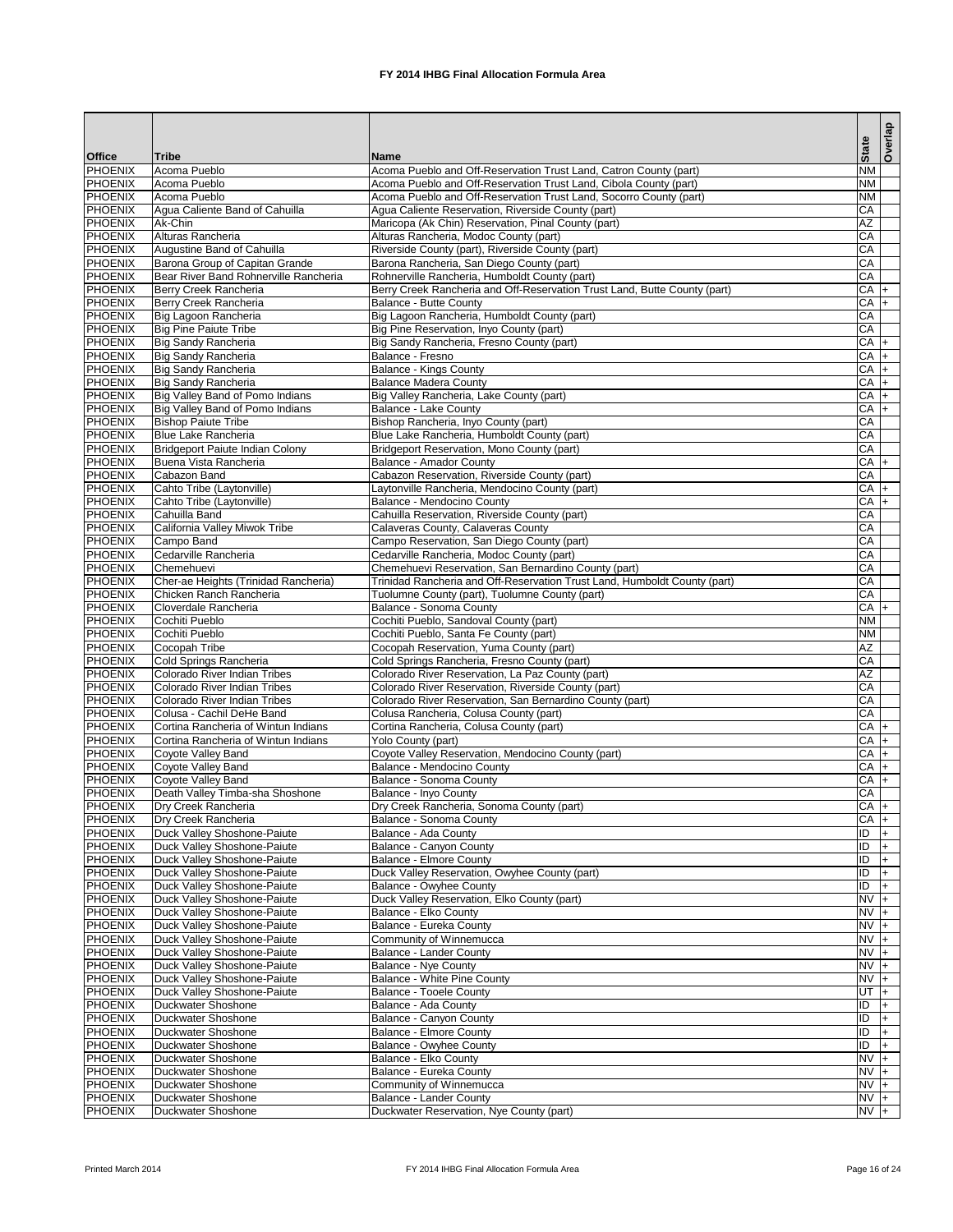|                                  |                                                                          |                                                                                                   |                   | Overlap            |
|----------------------------------|--------------------------------------------------------------------------|---------------------------------------------------------------------------------------------------|-------------------|--------------------|
| <b>Office</b>                    | <b>Tribe</b>                                                             | <b>Name</b>                                                                                       | <b>State</b>      |                    |
| <b>PHOENIX</b>                   | Duckwater Shoshone                                                       | <b>Balance - White Pine County</b>                                                                | <b>NV</b>         | l+                 |
| <b>PHOENIX</b>                   | Duckwater Shoshone                                                       | <b>Balance - Tooele County</b>                                                                    | $\frac{1}{2}$     |                    |
| PHOENIX<br><b>PHOENIX</b>        | Elem (Sulphur Bank Rancheria)<br>Elem (Sulphur Bank Rancheria)           | Sulphur Bank Rancheria, Lake County (part)<br><b>Balance - Lake County</b>                        | CA<br>CA          | l+<br>l+           |
| <b>PHOENIX</b>                   | <b>Elk Valley Rancheria</b>                                              | Elk Valley Rancheria, Del Norte County (part)                                                     | CA                |                    |
| <b>PHOENIX</b>                   | <b>Ely Shoshone</b>                                                      | Balance - Ada County                                                                              | $\overline{ID}$   | l+                 |
| <b>PHOENIX</b>                   | <b>Ely Shoshone</b>                                                      | Balance - Canyon County                                                                           | $\overline{ID}$   | $+$                |
| <b>PHOENIX</b>                   | <b>Ely Shoshone</b>                                                      | <b>Balance - Elmore County</b>                                                                    | ID                | l+                 |
| <b>PHOENIX</b>                   | <b>Ely Shoshone</b>                                                      | <b>Balance - Owyhee County</b>                                                                    | ID                | l+                 |
| <b>PHOENIX</b>                   | <b>Ely Shoshone</b>                                                      | Balance - Elko County                                                                             | $NVI +$           |                    |
| <b>PHOENIX</b>                   | <b>Ely Shoshone</b>                                                      | <b>Balance - Eureka County</b>                                                                    | $NVI +$           |                    |
| <b>PHOENIX</b>                   | <b>Ely Shoshone</b>                                                      | Community of Winnemucca                                                                           | $NV +$            |                    |
| <b>PHOENIX</b><br><b>PHOENIX</b> | <b>Ely Shoshone</b><br><b>Ely Shoshone</b>                               | <b>Balance - Lander County</b><br>Balance - Nye County                                            | $NV +$<br>$NV +$  |                    |
| <b>PHOENIX</b>                   | <b>Ely Shoshone</b>                                                      | Ely Reservation, White Pine County (part)                                                         | $NVI +$           |                    |
| PHOENIX                          | <b>Ely Shoshone</b>                                                      | <b>Balance - White Pine County</b>                                                                | $NVI +$           |                    |
| <b>PHOENIX</b>                   | <b>Ely Shoshone</b>                                                      | <b>Balance - Tooele County</b>                                                                    | UT                | $\overline{+}$     |
| <b>PHOENIX</b>                   | Enterprise Rancheria                                                     | Enterprise Rancheria, Butte County (part)                                                         | $CA +$            |                    |
| <b>PHOENIX</b>                   | <b>Enterprise Rancheria</b>                                              | <b>Balance - Butte County</b>                                                                     | CA                | l+                 |
| <b>PHOENIX</b>                   | Ewiiaapaayp Band of Kumeyaay                                             | San Diego County (part), San Diego County (part)                                                  | CA                |                    |
| <b>PHOENIX</b>                   | <b>Fallon Paiute-Shoshone</b>                                            | Fallon Paiute-Shoshone Colony, Churchill County (part)                                            | <b>NV</b>         |                    |
| <b>PHOENIX</b>                   | Fallon Paiute-Shoshone                                                   | Fallon Paiute-Shoshone Reservation and Off-Reservation Trust Land, Churchill County (part)        | <b>NV</b>         |                    |
| <b>PHOENIX</b>                   | <b>Fort Bidwell</b>                                                      | Fort Bidwell Reservation, Modoc County (part)                                                     | CA                | l+                 |
| PHOENIX                          | <b>Fort Bidwell</b>                                                      | <b>Balance - Klamath County</b>                                                                   | $OR +$            |                    |
| <b>PHOENIX</b>                   | <b>Fort Bidwell</b>                                                      | <b>Balance - Lake County</b>                                                                      | OR $+$            |                    |
| <b>PHOENIX</b><br><b>PHOENIX</b> | Fort Independence<br><b>Fort McDermitt Paiute and Shoshone</b>           | Fort Independence Reservation, Inyo County (part)                                                 | CA<br>$NVI +$     |                    |
| <b>PHOENIX</b>                   | Fort McDermitt Paiute and Shoshone                                       | <b>Balance - Churchill County</b><br><b>Balance - Clark County</b>                                | $NVI +$           |                    |
| <b>PHOENIX</b>                   | Fort McDermitt Paiute and Shoshone                                       | <b>Balance - Douglas County</b>                                                                   | $NVI +$           |                    |
| <b>PHOENIX</b>                   | <b>Fort McDermitt Paiute and Shoshone</b>                                | Balance - Esmeralda County                                                                        | $NVI +$           |                    |
| <b>PHOENIX</b>                   | Fort McDermitt Paiute and Shoshone                                       | Fort McDermitt Reservation, Humboldt County (part)                                                | $NVI +$           |                    |
| <b>PHOENIX</b>                   | Fort McDermitt Paiute and Shoshone                                       | <b>Balance - Humboldt County</b>                                                                  | $NV +$            |                    |
| PHOENIX                          | Fort McDermitt Paiute and Shoshone                                       | Balance - Lyon County                                                                             | $NV +$            |                    |
| <b>PHOENIX</b>                   | <b>Fort McDermitt Paiute and Shoshone</b>                                | <b>Balance - Mineral County</b>                                                                   | $NVI +$           |                    |
| <b>PHOENIX</b>                   | Fort McDermitt Paiute and Shoshone                                       | <b>Balance - Nye County</b>                                                                       | $NVI +$           |                    |
| <b>PHOENIX</b>                   | Fort McDermitt Paiute and Shoshone                                       | <b>Balance - Pershing County</b>                                                                  | $NVI +$           |                    |
| <b>PHOENIX</b><br><b>PHOENIX</b> | Fort McDermitt Paiute and Shoshone<br>Fort McDermitt Paiute and Shoshone | <b>Balance - Storey County</b><br><b>Balance - Washoe County</b>                                  | $NVI +$<br>$NV +$ |                    |
| <b>PHOENIX</b>                   | Fort McDermitt Paiute and Shoshone                                       | Balance - Carson City                                                                             | $NV +$            |                    |
| <b>PHOENIX</b>                   | Fort McDermitt Paiute and Shoshone                                       | Fort McDermitt Reservation, Malheur County (part)                                                 | $OR +$            |                    |
| <b>PHOENIX</b>                   | Fort McDowell Yavapai Nation                                             | Fort McDowell Reservation, Maricopa County (part)                                                 | $\overline{AZ}$   |                    |
| <b>PHOENIX</b>                   | Fort Mojave Tribe                                                        | Fort Mojave Reservation and Off-Reservation Trust Land, Mohave County (part)                      | $\overline{AZ}$   |                    |
| <b>PHOENIX</b>                   | Fort Mojave Tribe                                                        | Fort Mojave Reservation and Off-Reservation Trust Land, San Bernardino County (part)              | CA                |                    |
| <b>PHOENIX</b>                   | Fort Mojave Tribe                                                        | Fort Mojave Reservation and Off-Reservation Trust Land, Clark County (part)                       | <b>NV</b>         |                    |
| <b>PHOENIX</b>                   | Gila River                                                               | Gila River Reservation, Maricopa County (part)                                                    | AZ                |                    |
| <b>PHOENIX</b>                   | Gila River                                                               | Gila River Reservation, Pinal County (part)                                                       | AZ                |                    |
| <b>PHOENIX</b>                   | Graton Rancheria                                                         | <b>Balance - Marin County</b>                                                                     | $CA +$            |                    |
| <b>PHOENIX</b>                   | Graton Rancheria                                                         | Balance - Sonoma County                                                                           | CA                | I+                 |
| <b>PHOENIX</b><br><b>PHOENIX</b> | Greenville Rancheria<br>Greenville Rancheria                             | Greenville Rancheria, Plumas County (part)<br><b>Balance - Plumas County</b>                      | CA<br>CA          | $\mathsf{I}$<br>I+ |
| <b>PHOENIX</b>                   | Greenville Rancheria                                                     | <b>Balance - Sutter County</b>                                                                    | $CA +$            |                    |
| <b>PHOENIX</b>                   | Greenville Rancheria                                                     | Balance - Tehama County                                                                           | CA                | l+                 |
| <b>PHOENIX</b>                   | Greenville Rancheria                                                     | Balance - Yuba County                                                                             | CA                |                    |
| <b>PHOENIX</b>                   | Grindstone Rancheria                                                     | Grindstone Rancheria, Glenn County (part)                                                         | CA                |                    |
| <b>PHOENIX</b>                   | Grindstone Rancheria                                                     | Balance - Glenn County                                                                            | CA                |                    |
| <b>PHOENIX</b>                   | Guidiville Rancheria                                                     | Guidiville Rancheria & Balance-Mendocino, Mendocino County (part)                                 | CA                |                    |
| <b>PHOENIX</b>                   | Habematolel Pomo Upper Lake Rancheria                                    | Upper Lake Rancheria, Lake County (part)                                                          | CA                | l+                 |
| <b>PHOENIX</b>                   | Habematolel Pomo Upper Lake Rancheria                                    | Balance - Lake County                                                                             | CA                |                    |
| <b>PHOENIX</b><br><b>PHOENIX</b> | Havasupai<br><b>Hoopa Valley</b>                                         | Havasupai Reservation, Coconino County (part)<br>Hoopa Valley Reservation, Humboldt County (part) | AZ<br>CA          |                    |
| <b>PHOENIX</b>                   | Hopi                                                                     | Hopi Reservation and Off-Reservation Trust Land, Coconino County (part)                           | $AZ +$            |                    |
| <b>PHOENIX</b>                   | Hopi                                                                     | Communities of Flagstaff, Grand Canyon and Page                                                   | $AZ +$            |                    |
| PHOENIX                          | Hopi                                                                     | Hopi Reservation and Off-Reservation Trust Land, Navajo County (part)                             | $AZ$ +            |                    |
| <b>PHOENIX</b>                   | Hopi                                                                     | <b>Communities of Winslow and Holbrook</b>                                                        | $AZ +$            |                    |
| <b>PHOENIX</b>                   | <b>Hopland Band of Pomo Indians</b>                                      | Hopland Rancheria & Bal-Mendocino, Mendocino County (part)                                        | $\overline{CA}$   | I+                 |
| <b>PHOENIX</b>                   | <b>Hopland Band of Pomo Indians</b>                                      | Balance - Sonoma Co                                                                               | CA                | I+                 |
| <b>PHOENIX</b>                   | Hualapai                                                                 | Hualapai Reservation and Trust Lands, Coconino County (part)                                      | $\overline{AZ}$   |                    |
| <b>PHOENIX</b>                   | Hualapai                                                                 | Hualapai Reservation and Trust Lands, Mohave County (part)                                        | <b>AZ</b>         |                    |
| <b>PHOENIX</b>                   | Hualapai                                                                 | Hualapai Reservation and Trust Lands, Yavapai County (part)                                       | $\overline{AZ}$   |                    |
| <b>PHOENIX</b>                   | lipay Nation of Santa Ysabel                                             | Santa Ysabel Reservation, San Diego County (part)                                                 | CA                |                    |
| <b>PHOENIX</b><br><b>PHOENIX</b> | Inaja Band<br>Ione Band of Miwok Indians                                 | San Diego County (part), San Diego County (part)<br><b>Balance - Amador County</b>                | CA<br>$CA +$      |                    |
|                                  |                                                                          |                                                                                                   |                   |                    |

Printed March 2014 **FX 2014 IHBG Final Allocation Formula Area** Page 17 of 24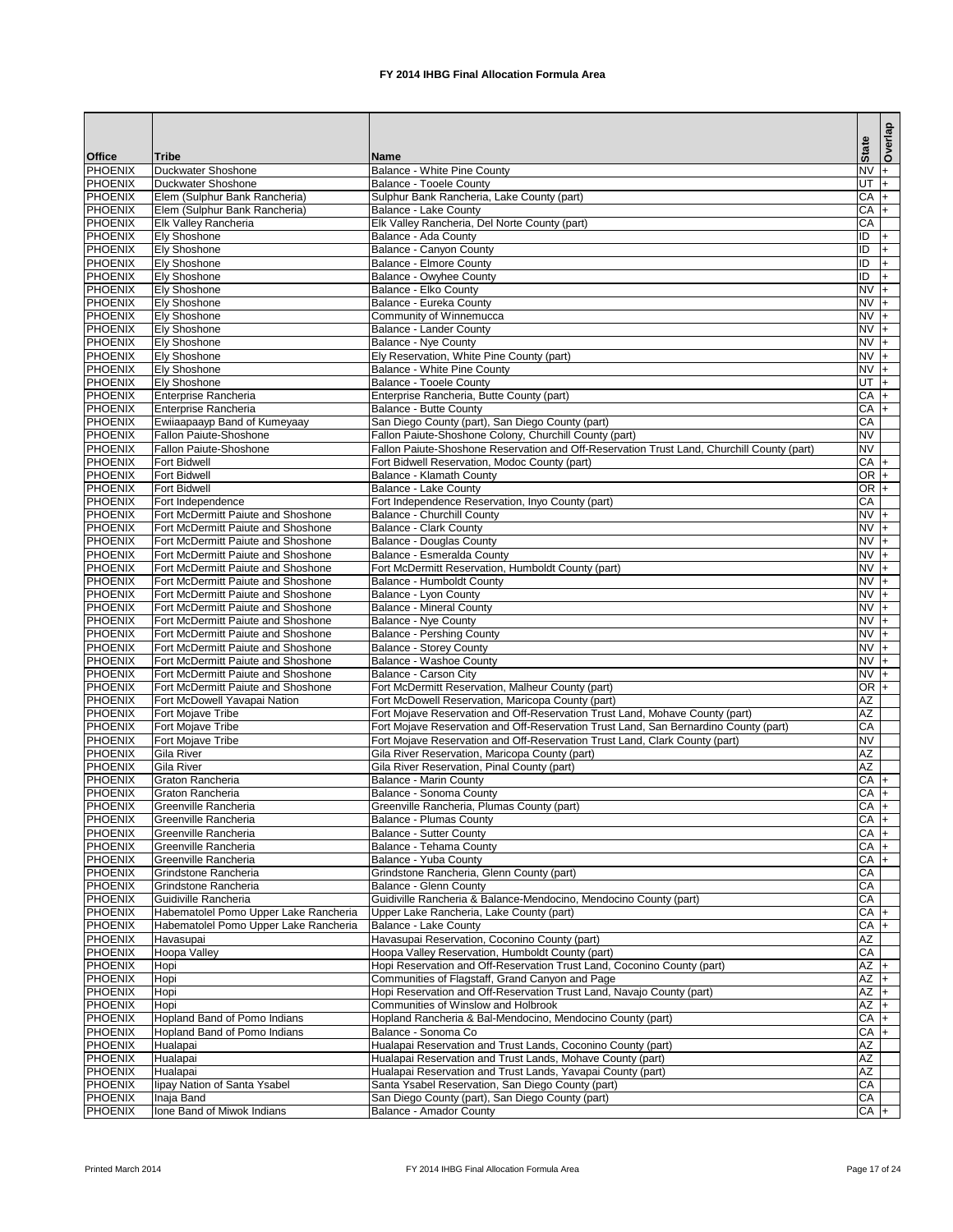|                                  |                                                        |                                                                                                                                            | <b>State</b>           | Overlap  |
|----------------------------------|--------------------------------------------------------|--------------------------------------------------------------------------------------------------------------------------------------------|------------------------|----------|
| <b>Office</b>                    | <b>Tribe</b>                                           | Name                                                                                                                                       |                        |          |
| <b>PHOENIX</b>                   | <b>Isleta Pueblo</b>                                   | Isleta Pueblo, Bernalillo County (part)                                                                                                    | <b>NM</b>              |          |
| <b>PHOENIX</b>                   | <b>Isleta Pueblo</b>                                   | Isleta Pueblo, Torrance County (part)                                                                                                      | <b>NM</b><br><b>NM</b> |          |
| <b>PHOENIX</b><br><b>PHOENIX</b> | <b>Isleta Pueblo</b><br>Jackson Rancheria              | Isleta Pueblo, Valencia County (part)<br>Amador County (part), Amador County (part)                                                        | CA                     |          |
| <b>PHOENIX</b>                   | Jamul Indian Village                                   | Jamul Indian Village, San Diego County (part)                                                                                              | CA                     |          |
| <b>PHOENIX</b>                   | Jemez Pueblo                                           | Jemez Pueblo, Sandoval County (part)                                                                                                       | <b>NM</b>              |          |
| <b>PHOENIX</b>                   | Jicarilla Apache Nation                                | Jicarilla Apache Reservation, Rio Arriba County (part)                                                                                     | <b>NM</b>              |          |
| <b>PHOENIX</b>                   | Jicarilla Apache Nation                                | Jicarilla Apache Reservation, Sandoval County (part)                                                                                       | <b>NM</b>              |          |
| <b>PHOENIX</b>                   | Kaibab Band of Paiute                                  | Kaibab Reservation, Coconino County (part)                                                                                                 | $AZ +$                 |          |
| <b>PHOENIX</b>                   | Kaibab Band of Paiute                                  | Fredonia                                                                                                                                   | $AZ +$                 |          |
| <b>PHOENIX</b>                   | Kaibab Band of Paiute                                  | Kaibab Reservation, Mohave County (part)                                                                                                   | $AZ +$                 |          |
| <b>PHOENIX</b><br><b>PHOENIX</b> | Kaibab Band of Paiute<br>Kaibab Band of Paiute         | <b>Cedar City</b><br>Kanab                                                                                                                 | $-1$ TU<br>UT $\mid$   |          |
| <b>PHOENIX</b>                   | Kaibab Band of Paiute                                  | St. George                                                                                                                                 | UT                     | $ + $    |
| <b>PHOENIX</b>                   | Karuk                                                  | Karuk Reservation and Off-Reservation Trust Land, Humboldt County (part)                                                                   | CA                     | $ + $    |
| <b>PHOENIX</b>                   | Karuk                                                  | Karuk Reservation and Off-Reservation Trust Land, Siskiyou County (part)                                                                   | CA                     | $ + $    |
| <b>PHOENIX</b>                   | Karuk                                                  | <b>Balance - Humbolt County</b>                                                                                                            | $CA +$                 |          |
| <b>PHOENIX</b>                   | Karuk                                                  | Balance - Siskiyou County                                                                                                                  | $CA +$                 |          |
| <b>PHOENIX</b>                   | La Jolla Band                                          | La Jolla Reservation, San Diego County (part)                                                                                              | CA                     |          |
| <b>PHOENIX</b>                   | La Posta Band                                          | La Posta Reservation, San Diego County (part)                                                                                              | CA                     |          |
| <b>PHOENIX</b>                   | Laguna Pueblo                                          | Laguna Pueblo and Off-Reservation Trust Land, Bernalillo County (part)                                                                     | <b>NM</b>              |          |
| <b>PHOENIX</b><br><b>PHOENIX</b> | Laguna Pueblo                                          | Laguna Pueblo and Off-Reservation Trust Land, Cibola County (part)<br>Laguna Pueblo and Off-Reservation Trust Land, Sandoval County (part) | <b>NM</b><br><b>NM</b> |          |
| <b>PHOENIX</b>                   | Laguna Pueblo<br>Laguna Pueblo                         | Laguna Pueblo and Off-Reservation Trust Land, Valencia County (part)                                                                       | <b>NM</b>              |          |
| <b>PHOENIX</b>                   | Las Vegas Tribe of Paiute Indians                      | Las Vegas Colony, Clark County (part)                                                                                                      | <b>NV</b>              |          |
| <b>PHOENIX</b>                   | Lone Pine Paiute-Shoshone                              | Lone Pine Reservation, Inyo County (part)                                                                                                  | CA                     |          |
| <b>PHOENIX</b>                   | Lone Pine Paiute-Shoshone                              | <b>Balance - Mono County</b>                                                                                                               | CA                     |          |
| <b>PHOENIX</b>                   | Los Coyotes Band of Cahuilla                           | Los Coyotes Reservation, San Diego County (part)                                                                                           | CA                     |          |
| <b>PHOENIX</b>                   | Lovelock Paiute Tribe                                  | <b>Balance - Churchill County</b>                                                                                                          | $NVI +$                |          |
| <b>PHOENIX</b>                   | Lovelock Paiute Tribe                                  | <b>Balance - Clark County</b>                                                                                                              | $NVI +$                |          |
| <b>PHOENIX</b>                   | Lovelock Paiute Tribe                                  | Balance - Douglas County                                                                                                                   | $NV +$                 |          |
| <b>PHOENIX</b>                   | Lovelock Paiute Tribe                                  | Balance - Esmeralda County                                                                                                                 | $NV +$<br>$NV +$       |          |
| PHOENIX<br><b>PHOENIX</b>        | Lovelock Paiute Tribe<br>Lovelock Paiute Tribe         | Balance - Humboldt County<br>Balance - Lyon County                                                                                         | $NVI +$                |          |
| <b>PHOENIX</b>                   | Lovelock Paiute Tribe                                  | <b>Balance - Mineral County</b>                                                                                                            | $NV +$                 |          |
| <b>PHOENIX</b>                   | Lovelock Paiute Tribe                                  | <b>Balance - Nye County</b>                                                                                                                | $NVI +$                |          |
| <b>PHOENIX</b>                   | Lovelock Paiute Tribe                                  | Lovelock Colony, Pershing County (part)                                                                                                    | $NV +$                 |          |
| <b>PHOENIX</b>                   | Lovelock Paiute Tribe                                  | <b>Balance - Pershing County</b>                                                                                                           | $NV +$                 |          |
| <b>PHOENIX</b>                   | Lovelock Paiute Tribe                                  | <b>Balance - Storey County</b>                                                                                                             | $NVI +$                |          |
| <b>PHOENIX</b>                   | Lovelock Paiute Tribe                                  | <b>Balance - Washoe County</b>                                                                                                             | $NV +$                 |          |
| <b>PHOENIX</b>                   | Lovelock Paiute Tribe                                  | <b>Balance - Carson City</b>                                                                                                               | <b>NV</b>              | I+       |
| <b>PHOENIX</b><br><b>PHOENIX</b> | Lower Lake Rancheria<br>Lytton Rancheria of California | <b>Balance - Sonoma County</b><br><b>Balance - Sonoma County</b>                                                                           | CA<br>CA               | l+<br>l+ |
| <b>PHOENIX</b>                   | Manchester Point Arena Rancheria                       | Manchester Point Rancheria, Mendocino County (part)                                                                                        | CA                     | $ + $    |
| <b>PHOENIX</b>                   | Manchester Point Arena Rancheria                       | <b>Balance - Mendocino County</b>                                                                                                          | $CA +$                 |          |
| <b>PHOENIX</b>                   | Manzanita Band                                         | Manzanita Reservation, San Diego County (part)                                                                                             | CA                     |          |
| <b>PHOENIX</b>                   | Mechoopda Tribe of Chico Rancheria                     | Mechoopda, Butte County (part)                                                                                                             | $CA +$                 |          |
| <b>PHOENIX</b>                   | Mechoopda Tribe of Chico Rancheria                     | <b>Balance - Butte County</b>                                                                                                              | CA                     | I+.      |
| <b>PHOENIX</b>                   | Mesa Grande Band                                       | Mesa Grande Reservation, San Diego County (part)                                                                                           | CA                     |          |
| PHOENIX                          | Mescalero Apache Tribe                                 | Mescalero Reservation, Lincoln County (part)                                                                                               | <b>NM</b>              |          |
| <b>PHOENIX</b><br><b>PHOENIX</b> | Mescalero Apache Tribe<br>Middletown Rancheria         | Mescalero Reservation, Otero County (part)                                                                                                 | <b>NM</b><br>$CA +$    |          |
| <b>PHOENIX</b>                   | Middletown Rancheria                                   | Middletown Rancheria, Lake County (part)<br><b>Balance - Lake County</b>                                                                   | CA                     | I÷.      |
| <b>PHOENIX</b>                   | Moapa Band of Paiute                                   | Moapa River Reservation, Clark County (part)                                                                                               | <b>NV</b>              |          |
| <b>PHOENIX</b>                   | Mooretown Rancheria                                    | Mooretown Rancheria, Butte County (part)                                                                                                   | CA                     |          |
| <b>PHOENIX</b>                   | Mooretown Rancheria                                    | <b>Balance - Butte County</b>                                                                                                              | $\overline{CA}$        |          |
| <b>PHOENIX</b>                   | Morongo Band of Mission Indians                        | Morongo Reservation, Riverside County (part)                                                                                               | CA                     |          |
| <b>PHOENIX</b>                   | Nambe Pueblo                                           | Nambe Pueblo and Off-Reservation Trust Land, Santa Fe County (part)                                                                        | <b>NM</b>              |          |
| <b>PHOENIX</b>                   | North Fork Rancheria                                   | <b>Balance Fresno</b>                                                                                                                      | $CA +$                 |          |
| <b>PHOENIX</b>                   | North Fork Rancheria                                   | North Fork Rancheria, Madera County (part)                                                                                                 | CA                     | I+       |
| <b>PHOENIX</b><br><b>PHOENIX</b> | North Fork Rancheria<br>North Fork Rancheria           | <b>Balance Madera County</b><br><b>Balance Mariposa</b>                                                                                    | $CA +$<br>CA           |          |
| <b>PHOENIX</b>                   | Ohkay Owingeh (was San Juan Pueblo)                    | San Juan Pueblo, Rio Arriba County (part)                                                                                                  | <b>NM</b>              | I+       |
| <b>PHOENIX</b>                   | Ohkay Owingeh (was San Juan Pueblo)                    | Balance - Rio Arriba County                                                                                                                | <b>NM</b>              |          |
| PHOENIX                          | Pala Band                                              | Pala Reservation, San Diego County (part)                                                                                                  | CA                     |          |
| <b>PHOENIX</b>                   | Pascua Yaqui Tribe                                     | Guadalupe Town, Maricopa County (part)                                                                                                     | AZ                     |          |
| <b>PHOENIX</b>                   | Pascua Yaqui Tribe                                     | Pascua Yaqui Reservation, Pima County (part)                                                                                               | $\overline{AZ}$        |          |
| <b>PHOENIX</b>                   | Pascua Yaqui Tribe                                     | So. Tuscon, Old Pascua Village and Yoem Pueblo                                                                                             | <b>AZ</b>              |          |
| <b>PHOENIX</b>                   | Paskenta Band of Nomlaki Indian                        | Balance - Tehama County                                                                                                                    | CA                     | l+       |
| <b>PHOENIX</b>                   | Pauma Band                                             | Pauma and Yuima Reservation, San Diego County (part)                                                                                       | CA                     |          |
| PHOENIX                          | Pechanga Band                                          | Pechanga Reservation, Riverside County (part)                                                                                              | CA                     |          |
| <b>PHOENIX</b>                   | Picayune Rancheria                                     | <b>Balance - Fresno County</b>                                                                                                             | $CA +$                 |          |

Printed March 2014 **FX 2014 IHBG Final Allocation Formula Area** Page 18 of 24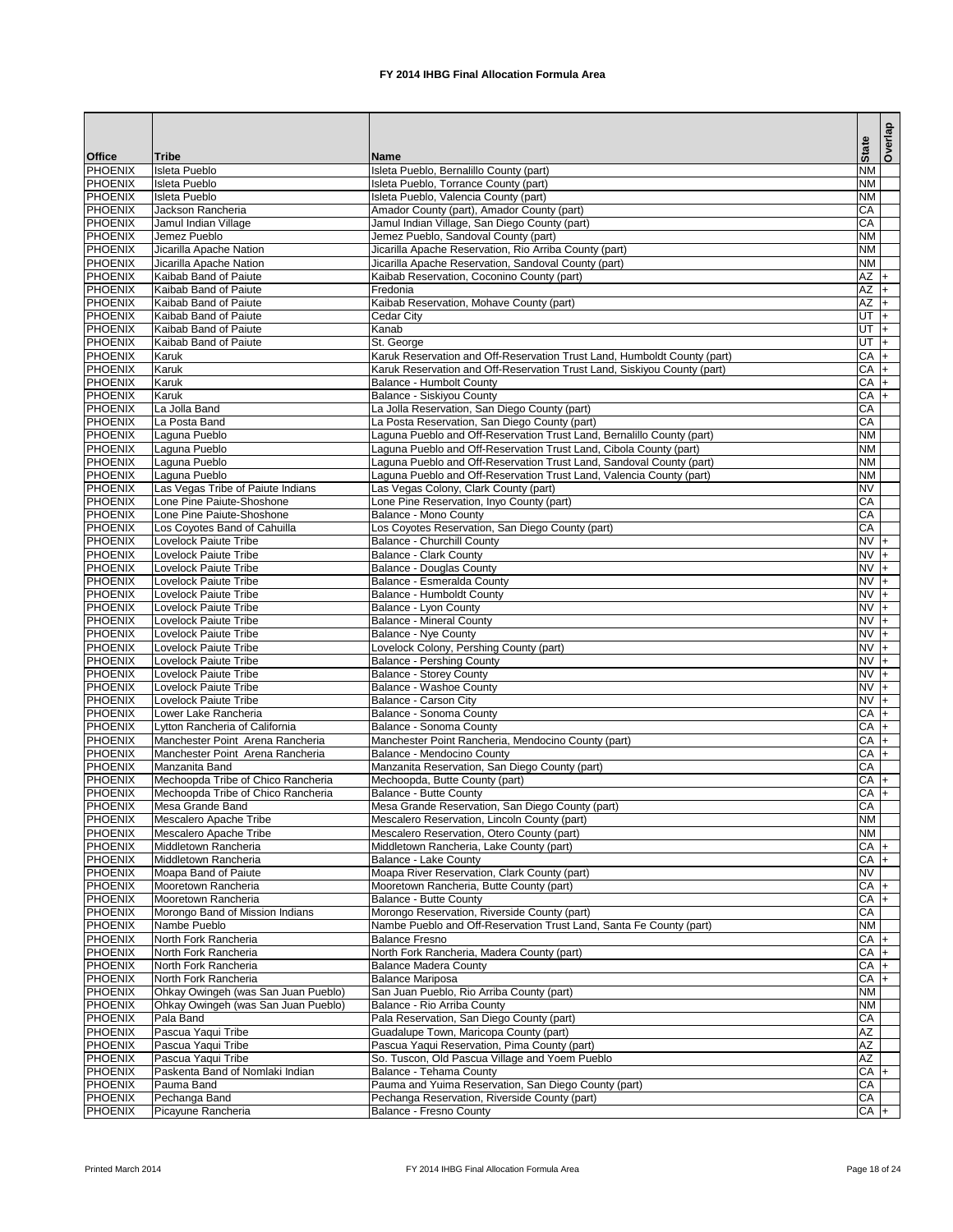|                                  |                                                          |                                                                                                |                     | Overlap |
|----------------------------------|----------------------------------------------------------|------------------------------------------------------------------------------------------------|---------------------|---------|
| <b>Office</b>                    | <b>Tribe</b>                                             | Name                                                                                           | <b>State</b>        |         |
| <b>PHOENIX</b>                   | Picayune Rancheria                                       | Picayune Rancheria, Madera County (part)                                                       | CA                  | l+      |
| <b>PHOENIX</b>                   | Picayune Rancheria                                       | <b>Balance - Madera County</b>                                                                 | $CA +$              |         |
| PHOENIX<br><b>PHOENIX</b>        | Picayune Rancheria<br><b>Picuris Pueblo</b>              | <b>Balance - Mariposa County</b><br>Picuris Pueblo, Taos County (part)                         | $CA$ +<br><b>NM</b> |         |
| <b>PHOENIX</b>                   | Pinoleville Rancheria                                    | Pinoleville Rancheria, Mendocino County (part)                                                 | $CA +$              |         |
| <b>PHOENIX</b>                   | Pinoleville Rancheria                                    | <b>Balance - Mendocino County</b>                                                              | CA                  | l+      |
| <b>PHOENIX</b>                   | <b>Pit River Tribe</b>                                   | Likely Rancheria, Modoc County (part)                                                          | CA                  | l+      |
| <b>PHOENIX</b>                   | <b>Pit River Tribe</b>                                   | Lookout Rancheria, Modoc County (part)                                                         | CA                  | I+      |
| <b>PHOENIX</b>                   | <b>Pit River Tribe</b>                                   | XL Ranch, Modoc County (part)                                                                  | $CA +$              |         |
| <b>PHOENIX</b>                   | <b>Pit River Tribe</b>                                   | <b>Balance - Modoc County</b>                                                                  | $CA$ +              |         |
| <b>PHOENIX</b>                   | <b>Pit River Tribe</b>                                   | Big Bend Rancheria, Shasta County (part)                                                       | $CA$ +              |         |
| <b>PHOENIX</b>                   | <b>Pit River Tribe</b>                                   | Montgomery Creek Rancheria, Shasta County (part)                                               | $CA$ +              |         |
| <b>PHOENIX</b>                   | <b>Pit River Tribe</b>                                   | Pit River Trust Lands, Shasta County (part)                                                    | $CA$ +              |         |
| <b>PHOENIX</b>                   | <b>Pit River Tribe</b>                                   | Roaring Creek Rancheria, Shasta County (part)                                                  | $CA +$              |         |
| <b>PHOENIX</b><br><b>PHOENIX</b> | <b>Pit River Tribe</b>                                   | Balance - Shasta County                                                                        | $CA +$<br><b>NM</b> |         |
| <b>PHOENIX</b>                   | Pojoaque Pueblo<br>Potter Valley Rancheria               | Pojoaque Pueblo, Santa Fe County (part)<br>Balance - Mendocino County                          | $CA +$              |         |
| <b>PHOENIX</b>                   | <b>Pyramid Lake Paiute</b>                               | <b>Balance - Churchill County</b>                                                              | $NV +$              |         |
| <b>PHOENIX</b>                   | <b>Pyramid Lake Paiute</b>                               | <b>Balance - Clark County</b>                                                                  | $NV +$              |         |
| <b>PHOENIX</b>                   | <b>Pyramid Lake Paiute</b>                               | <b>Balance - Douglas County</b>                                                                | $NV +$              |         |
| <b>PHOENIX</b>                   | <b>Pyramid Lake Paiute</b>                               | Balance - Esmeralda County                                                                     | $NV +$              |         |
| <b>PHOENIX</b>                   | <b>Pyramid Lake Paiute</b>                               | <b>Balance - Humboldt County</b>                                                               | $NV +$              |         |
| <b>PHOENIX</b>                   | <b>Pyramid Lake Paiute</b>                               | Pyramid Lake Reservation, Lyon County (part)                                                   | $NVI +$             |         |
| <b>PHOENIX</b>                   | Pyramid Lake Paiute                                      | Balance - Lyon County                                                                          | $NV +$              |         |
| <b>PHOENIX</b>                   | <b>Pyramid Lake Paiute</b>                               | <b>Balance - Mineral County</b>                                                                | $NVI +$             |         |
| <b>PHOENIX</b>                   | <b>Pyramid Lake Paiute</b>                               | <b>Balance - Nye County</b>                                                                    | $NVI +$             |         |
| <b>PHOENIX</b>                   | <b>Pyramid Lake Paiute</b>                               | <b>Balance - Pershing County</b>                                                               | $NVI +$             |         |
| <b>PHOENIX</b>                   | <b>Pyramid Lake Paiute</b>                               | Pyramid Lake Reservation, Storey County (part)                                                 | $NVI +$             |         |
| PHOENIX                          | <b>Pyramid Lake Paiute</b>                               | <b>Balance - Storey County</b>                                                                 | $NV +$              |         |
| <b>PHOENIX</b>                   | <b>Pyramid Lake Paiute</b>                               | Pyramid Lake Reservation, Washoe County (part)<br><b>Balance - Washoe County</b>               | $NVI +$             |         |
| <b>PHOENIX</b><br><b>PHOENIX</b> | <b>Pyramid Lake Paiute</b><br><b>Pyramid Lake Paiute</b> | <b>Balance - Carson City</b>                                                                   | $NVI +$<br>$NVI +$  |         |
| PHOENIX                          | <b>Quartz Valley Reservation</b>                         | Quartz Valley Reservation, Siskiyou County (part)                                              | $CA$ +              |         |
| <b>PHOENIX</b>                   | <b>Quartz Valley Reservation</b>                         | Balance - Siskiyou County                                                                      | $CA +$              |         |
| <b>PHOENIX</b>                   | Quechan Tribe                                            | Fort Yuma Reservation, Yuma County (part)                                                      | AZ                  |         |
| <b>PHOENIX</b>                   | Quechan Tribe                                            | Cities of Gadsen, Roll, San Luis, Somerton, Tacna, Yuma and Welton                             | <b>AZ</b>           |         |
| <b>PHOENIX</b>                   | Quechan Tribe                                            | Fort Yuma Reservation, Imperial County (part)                                                  | CA                  |         |
| <b>PHOENIX</b>                   | Ramona Band                                              | Riverside County (part), Riverside County (part)                                               | CA                  |         |
| <b>PHOENIX</b>                   | Redding Rancheria                                        | Redding Rancheria, Shasta County (part)                                                        | $CA +$              |         |
| <b>PHOENIX</b>                   | <b>Redding Rancheria</b>                                 | Balance - Shasta County                                                                        | CA                  | l+      |
| <b>PHOENIX</b>                   | Redwood Valley Rancheria                                 | Redwood Valley Rancheria, Mendocino County (part)                                              | CA                  | l+      |
| <b>PHOENIX</b>                   | Redwood Valley Rancheria                                 | Balance - Mendocino County                                                                     | CA                  | l+.     |
| <b>PHOENIX</b>                   | Redwood Valley Rancheria                                 | Balance - Sonoma Co                                                                            | $CA +$              |         |
| <b>PHOENIX</b>                   | Reno-Sparks Colony                                       | <b>Balance - Churchill County</b>                                                              | $NV +$              |         |
| <b>PHOENIX</b><br><b>PHOENIX</b> | Reno-Sparks Colony<br>Reno-Sparks Colony                 | <b>Balance - Clark County</b><br><b>Balance - Douglas County</b>                               | $NV +$<br>$NV +$    |         |
| <b>PHOENIX</b>                   | Reno-Sparks Colony                                       | Balance - Esmeralda County                                                                     | $NV +$              |         |
| <b>PHOENIX</b>                   | Reno-Sparks Colony                                       | Balance - Humboldt County                                                                      | $NV +$              |         |
| <b>PHOENIX</b>                   | Reno-Sparks Colony                                       | Balance - Lyon County                                                                          | $NVI +$             |         |
| <b>PHOENIX</b>                   | Reno-Sparks Colony                                       | <b>Balance - Mineral County</b>                                                                | $NV +$              |         |
| <b>PHOENIX</b>                   | Reno-Sparks Colony                                       | Balance - Nye County                                                                           | $NV +$              |         |
| <b>PHOENIX</b>                   | Reno-Sparks Colony                                       | <b>Balance - Pershing County</b>                                                               | $NV +$              |         |
| <b>PHOENIX</b>                   | Reno-Sparks Colony                                       | <b>Balance - Storey County</b>                                                                 | $NVI +$             |         |
| <b>PHOENIX</b>                   | Reno-Sparks Colony                                       | Reno-Sparks Colony, Washoe County (part)                                                       | $NVI +$             |         |
| <b>PHOENIX</b>                   | Reno-Sparks Colony                                       | <b>Balance - Washoe County</b>                                                                 | $NV +$              |         |
| <b>PHOENIX</b>                   | Reno-Sparks Colony                                       | <b>Balance - Carson City</b>                                                                   | $NVI +$             |         |
| <b>PHOENIX</b>                   | Resighini Rancheria                                      | Resighini Rancheria, Del Norte County (part)                                                   | CA                  |         |
| PHOENIX                          | <b>Rincon Band</b>                                       | Rincon Reservation, San Diego County (part)                                                    | CA                  |         |
| <b>PHOENIX</b><br><b>PHOENIX</b> | Robinson Rancheria<br>Robinson Rancheria                 | Robinson Rancheria and Off-Reservation Trust Land, Lake County (part)<br>Balance - Lake County | $CA +$<br>$CA +$    |         |
| <b>PHOENIX</b>                   | Round Valley Indian Tribe                                | Round Valley Reservation and Off-Reservation Trust Land, Mendocino County (part)               | $CA +$              |         |
| <b>PHOENIX</b>                   | Round Valley Indian Tribe                                | Balance - Mendocino County                                                                     | $CA +$              |         |
| PHOENIX                          | Round Valley Indian Tribe                                | Balance - Sonoma County                                                                        | $CA$ +              |         |
| <b>PHOENIX</b>                   | Round Valley Indian Tribe                                | Round Valley Reservation and Off-Reservation Trust Land, Trinity County (part)                 | $CA +$              |         |
| <b>PHOENIX</b>                   | Salt River Plma-Maricopa                                 | Salt River Reservation, Maricopa County (part)                                                 | <b>AZ</b>           |         |
| <b>PHOENIX</b>                   | San Carlos Apache                                        | San Carlos Reservation, Gila County (part)                                                     | <b>AZ</b>           |         |
| PHOENIX                          | San Carlos Apache                                        | Cities of Hayden, Winkleman, Globe and Miami                                                   | <b>AZ</b>           |         |
| <b>PHOENIX</b>                   | San Carlos Apache                                        | San Carlos Reservation, Graham County (part)                                                   | <b>AZ</b>           |         |
| PHOENIX                          | San Carlos Apache                                        | Cities of Eden, Thatcher, Pima, Safford and Fort Thomas                                        | <b>AZ</b>           |         |
| <b>PHOENIX</b>                   | San Carlos Apache                                        | <b>City of Showlow</b>                                                                         | AZ                  |         |
| PHOENIX                          | San Carlos Apache                                        | San Carlos Reservation, Pinal County (part)                                                    | $\frac{AZ}{AZ}$     |         |
| <b>PHOENIX</b>                   | San Carlos Apache                                        | <b>City of Superior</b>                                                                        |                     |         |

Printed March 2014 **FX 2014 IHBG Final Allocation Formula Area** Page 19 of 24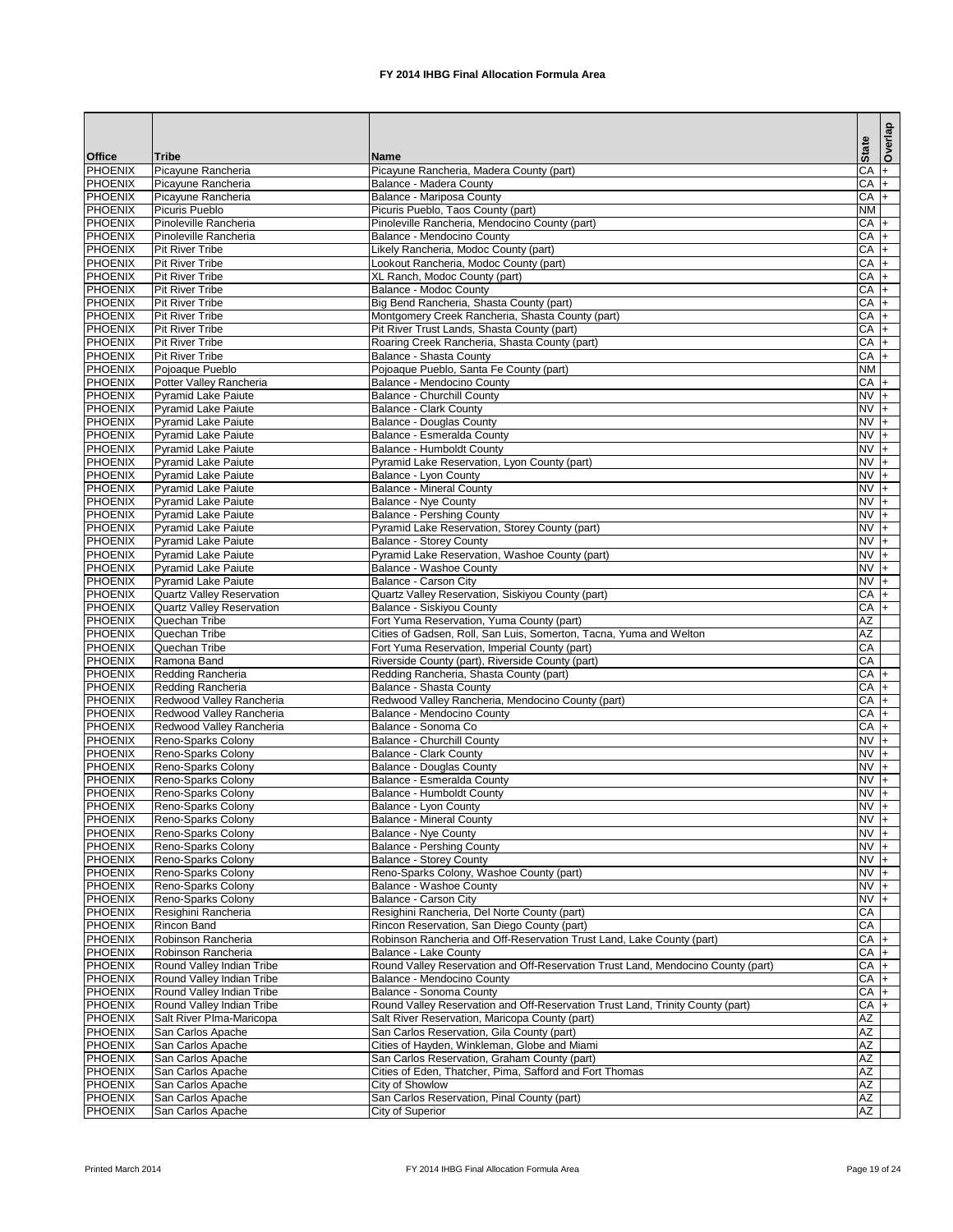|                                  |                                                                      |                                                                                                               |                        | Overlap |
|----------------------------------|----------------------------------------------------------------------|---------------------------------------------------------------------------------------------------------------|------------------------|---------|
| <b>Office</b>                    | <b>Tribe</b>                                                         | Name                                                                                                          | <b>State</b>           |         |
| PHOENIX                          | San Felipe Pueblo                                                    | San Felipe Pueblo, Sandoval County (part)                                                                     | <b>NM</b>              |         |
| <b>PHOENIX</b>                   | San Ildefonso Pueblo                                                 | San Ildefonso Pueblo, Sandoval County (part)                                                                  | <b>NM</b><br><b>NM</b> |         |
| <b>PHOENIX</b><br><b>PHOENIX</b> | San Ildefonso Pueblo<br>San Juan Southern Paiute Tribe               | San Ildefonso Pueblo, Santa Fe County (part)<br><b>Balance - Coconino County</b>                              | $AZ$ +                 |         |
| <b>PHOENIX</b>                   | San Manuel Band                                                      | San Manuel Reservation, San Bernardino County (part)                                                          | CA                     |         |
| <b>PHOENIX</b>                   | San Pasqual Band                                                     | San Pasqual Reservation, San Diego County (part)                                                              | CA                     |         |
| <b>PHOENIX</b>                   | Sandia Pueblo                                                        | Sandia Pueblo, Bernalillo County (part)                                                                       | <b>NM</b>              |         |
| <b>PHOENIX</b>                   | Sandia Pueblo                                                        | Sandia Pueblo, Sandoval County (part)                                                                         | <b>NM</b>              |         |
| <b>PHOENIX</b>                   | Santa Ana Pueblo                                                     | Santa Ana Pueblo, Sandoval County (part)                                                                      | <b>NM</b>              |         |
| <b>PHOENIX</b>                   | Santa Clara Pueblo                                                   | Santa Clara Pueblo, Rio Arriba County (part)                                                                  | <b>NM</b>              |         |
| <b>PHOENIX</b>                   | Santa Clara Pueblo                                                   | Santa Clara Pueblo, Sandoval County (part)                                                                    | <b>NM</b>              |         |
| <b>PHOENIX</b><br><b>PHOENIX</b> | Santa Clara Pueblo                                                   | Santa Clara Pueblo, Santa Fe County (part)                                                                    | <b>NM</b>              |         |
| <b>PHOENIX</b>                   | Santa Rosa Band of Cahuilla<br>Santa Rosa Rancheria                  | Santa Rosa Reservation, Riverside County (part)<br>Santa Rosa Rancheria, Kings County (part)                  | CA<br>CA               |         |
| <b>PHOENIX</b>                   | Santa Ynez Band of Chumash                                           | Santa Ynez Reservation, Santa Barbara County (part)                                                           | CA                     |         |
| <b>PHOENIX</b>                   | Santo Domingo Pueblo                                                 | Santo Domingo Pueblo, Sandoval County (part)                                                                  | <b>NM</b>              |         |
| <b>PHOENIX</b>                   | Santo Domingo Pueblo                                                 | Santo Domingo Pueblo, Santa Fe County (part)                                                                  | <b>NM</b>              |         |
| <b>PHOENIX</b>                   | Scotts Valley (Pomo)                                                 | Balance - Contra Costa County                                                                                 | $CA +$                 |         |
| <b>PHOENIX</b>                   | <b>Scotts Valley (Pomo)</b>                                          | <b>Balance - Lake County</b>                                                                                  | $CA +$                 |         |
| <b>PHOENIX</b>                   | Scotts Valley (Pomo)                                                 | Balance - Mendocino County                                                                                    | CA                     | I+      |
| <b>PHOENIX</b>                   | <b>Scotts Valley (Pomo)</b>                                          | <b>Balance - Sonoma County</b>                                                                                | CA                     | l+      |
| <b>PHOENIX</b>                   | Sherwood Valley Rancheria                                            | <b>Balance - Lake County</b>                                                                                  | CA                     | l+      |
| <b>PHOENIX</b>                   | Sherwood Valley Rancheria                                            | Sherwood Valley Rancheria, Mendocino County (part)                                                            | CA                     | l+      |
| <b>PHOENIX</b>                   | Sherwood Valley Rancheria                                            | <b>Balance - Mendocino County</b>                                                                             | CA                     |         |
| <b>PHOENIX</b><br><b>PHOENIX</b> | Sherwood Valley Rancheria<br>Shingle Springs Band of Miwok Indians   | <b>Balance - Sonoma County</b><br>Shingle Springs Rancheria, El Dorado County (part)                          | CA<br>CA               | $+$     |
| <b>PHOENIX</b>                   | Shingle Springs Band of Miwok Indians                                | Balance - El Dorado County                                                                                    | CA                     |         |
| <b>PHOENIX</b>                   | Smith River Rancheria                                                | Smith River Rancheria, Del Norte County (part)                                                                | $CA +$                 |         |
| <b>PHOENIX</b>                   | Smith River Rancheria                                                | Balance - Del Norte County                                                                                    | $CA +$                 |         |
| <b>PHOENIX</b>                   | Smith River Rancheria                                                | <b>Balance - Humboldt County</b>                                                                              | $CA +$                 |         |
| <b>PHOENIX</b>                   | Smith River Rancheria                                                | <b>Balance - Coos County</b>                                                                                  | $OR$ +                 |         |
| <b>PHOENIX</b>                   | Smith River Rancheria                                                | <b>Balance - Curry County</b>                                                                                 | $CA +$                 |         |
| PHOENIX                          | Smith River Rancheria                                                | Balance - Josephine County                                                                                    | $OR +$                 |         |
| <b>PHOENIX</b>                   | Soboba Band                                                          | Soboba Reservation, Riverside County (part)                                                                   | CA                     |         |
| <b>PHOENIX</b>                   | <b>Stewarts Point Rancheria</b>                                      | Stewarts Point Rancheria, Sonoma County (part)                                                                | $CA$ +                 |         |
| <b>PHOENIX</b><br><b>PHOENIX</b> | <b>Stewarts Point Rancheria</b><br><b>Summit Lake Paiute Tribe</b>   | Balance - Sonoma County<br>Summit Lake Reservation, Humboldt County (part)                                    | $CA +$<br><b>NV</b>    |         |
| <b>PHOENIX</b>                   | Susanville Rancheria                                                 | Susanville Rancheria, Lassen County (part)                                                                    | CA                     |         |
| <b>PHOENIX</b>                   | Susanville Rancheria                                                 | <b>Balance - Lassen County</b>                                                                                | CA                     |         |
| <b>PHOENIX</b>                   | Sycuan Band of Kumeyaay Nation                                       | Sycuan Reservation, San Diego County (part)                                                                   | CA                     |         |
| <b>PHOENIX</b>                   | Table Mountain Rancheria                                             | Table Mountain Rancheria, Fresno County (part)                                                                | CA                     |         |
| <b>PHOENIX</b>                   | <b>Taos Pueblo</b>                                                   | Taos Pueblo and Off-Reservation Trust Land, Taos County (part)                                                | <b>NM</b>              |         |
| <b>PHOENIX</b>                   | Tejon Indian Tribe                                                   | Newly Recognized Tribe                                                                                        | CA                     |         |
| <b>PHOENIX</b>                   | Te-Moak                                                              | Elko Colony, Elko County (part)                                                                               | <b>NV</b>              |         |
| <b>PHOENIX</b>                   | <b>Te-Moak</b>                                                       | South Fork Reservation and Off-Reservation Trust Land, Elko County (part)                                     | <b>NV</b>              |         |
| <b>PHOENIX</b><br><b>PHOENIX</b> | Te-Moak<br>Te-Moak                                                   | Wells Colony, Elko County (part)<br>Battle Mountain Reservation, Lander County (part)                         | <b>NV</b><br><b>NV</b> |         |
| <b>PHOENIX</b>                   | Tesuque Pueblo                                                       | Tesuque Pueblo and Off-Reservation Trust Land, Santa Fe County (part)                                         | <b>NM</b>              |         |
| <b>PHOENIX</b>                   | Tohono O'Odham Nation                                                | Tohono O'odham Reservation and Off-Reservation Trust Land, Maricopa County (part)                             | <b>AZ</b>              |         |
| <b>PHOENIX</b>                   | Tohono O'Odham Nation                                                | Tohono O'odham Reservation and Off-Reservation Trust Land, Pima County (part)                                 | AZ                     |         |
| <b>PHOENIX</b>                   | Tohono O'Odham Nation                                                | Tohono O'odham Reservation and Off-Reservation Trust Land, Pinal County (part)                                | AZ                     |         |
| <b>PHOENIX</b>                   | Tonto Apache of Arizona                                              | Payson (Yavapai-Apache) Community, Gila County (part)                                                         | <b>AZ</b>              |         |
| <b>PHOENIX</b>                   | <b>Torres-Martinez Band of Cahuilla</b>                              | Torres-Martinez Reservation, Imperial County (part)                                                           | CA                     |         |
| <b>PHOENIX</b>                   | Torres-Martinez Band of Cahuilla                                     | Torres-Martinez Reservation, Riverside County (part)                                                          | CA                     |         |
| <b>PHOENIX</b>                   | Tule River Indian Tribe                                              | Tule River Reservation, Tulare County (part)                                                                  | CA                     |         |
| <b>PHOENIX</b>                   | Tule River Indian Tribe                                              | <b>Balance - Tulare County</b>                                                                                | CA<br>CA               |         |
| <b>PHOENIX</b><br><b>PHOENIX</b> | Tuolumne Band of Me-Wuk Indians<br>Tuolumne Band of Me-Wuk Indians   | Tuolumne Rancheria and Off-Reservation Trust Land, Tuolumne County (part)<br><b>Balance - Tuolumne County</b> | CA                     |         |
| <b>PHOENIX</b>                   | <b>Twenty Nine Palms Band</b>                                        | Riverside County (part), Riverside County (part)                                                              | CA                     |         |
| <b>PHOENIX</b>                   | <b>Twenty Nine Palms Band</b>                                        | San Bernardino County (part), San Bernardino County (part)                                                    | CA                     |         |
| <b>PHOENIX</b>                   | <b>United Auburn Indian Community</b>                                | <b>Balance - Placer County</b>                                                                                | CA                     |         |
| <b>PHOENIX</b>                   | Utu Utu Gwaiti Paiute                                                | Benton Paiute Reservation, Mono County (part)                                                                 | CA                     |         |
| <b>PHOENIX</b>                   | Viejas Group of Capitan Grande                                       | Viejas Rancheria, San Diego County (part)                                                                     | CA                     |         |
| <b>PHOENIX</b>                   | <b>Walker River Paiute Tribe</b>                                     | Walker River Reservation, Churchill County (part)                                                             | $NVI +$                |         |
| PHOENIX                          | <b>Walker River Paiute Tribe</b>                                     | <b>Balance - Churchill County</b>                                                                             | $NVI +$                |         |
| <b>PHOENIX</b>                   | <b>Walker River Paiute Tribe</b>                                     | <b>Balance - Clark County</b>                                                                                 | $NVI +$                |         |
| <b>PHOENIX</b>                   | <b>Walker River Paiute Tribe</b>                                     | <b>Balance - Douglas County</b>                                                                               | $NVI +$                |         |
| <b>PHOENIX</b><br><b>PHOENIX</b> | <b>Walker River Paiute Tribe</b>                                     | <b>Balance - Esmeralda County</b>                                                                             | $NV +$                 |         |
| <b>PHOENIX</b>                   | <b>Walker River Paiute Tribe</b><br><b>Walker River Paiute Tribe</b> | <b>Balance - Humboldt County</b><br>Walker River Reservation, Lyon County (part)                              | $NVI +$<br>$NV +$      |         |
| PHOENIX                          | <b>Walker River Paiute Tribe</b>                                     | Balance - Lyon County                                                                                         | NV +                   |         |
| <b>PHOENIX</b>                   | <b>Walker River Paiute Tribe</b>                                     | Walker River Reservation, Mineral County (part)                                                               | $NV +$                 |         |

Printed March 2014 **FX 2014 IHBG Final Allocation Formula Area** Page 20 of 24 Page 20 of 24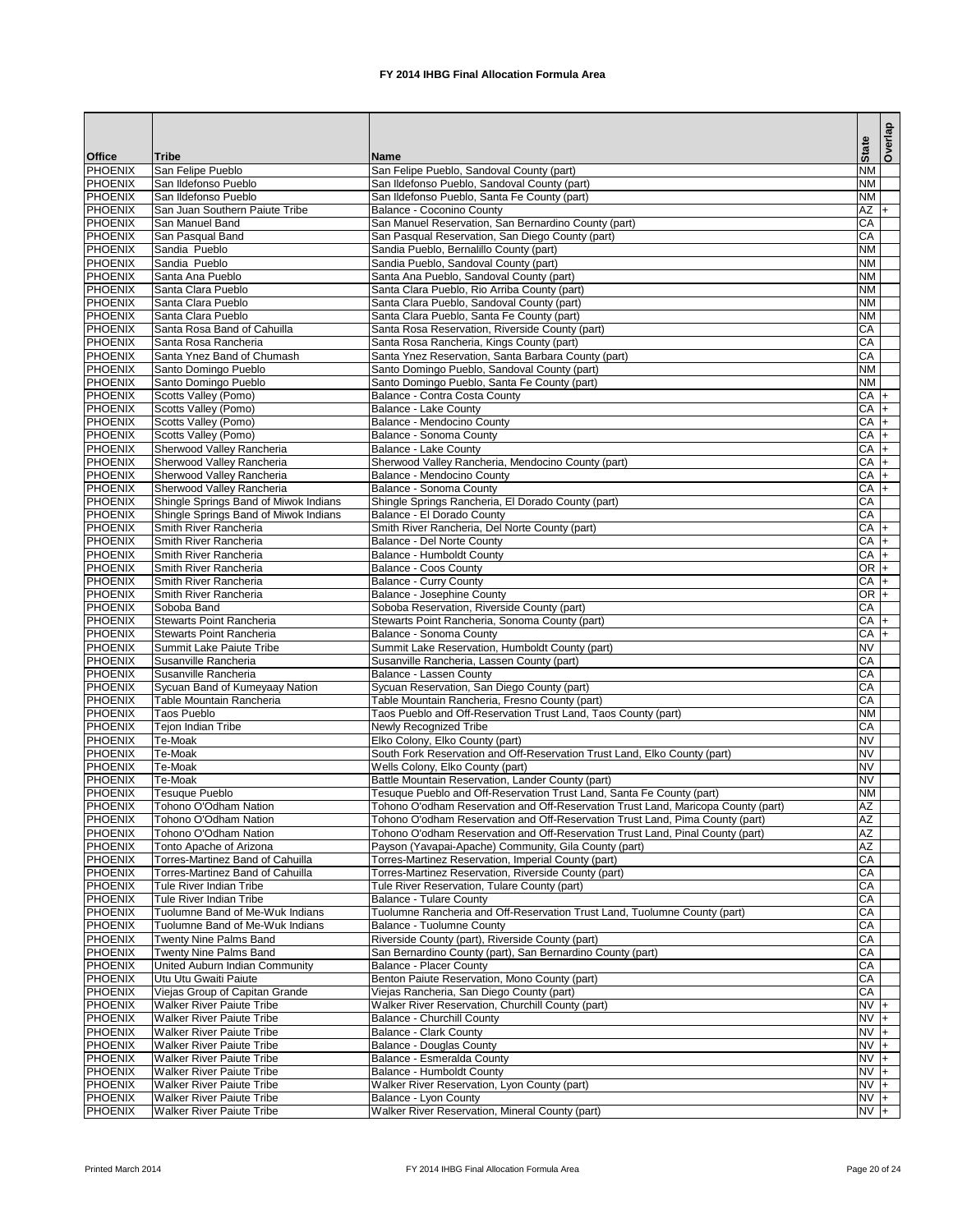|                                  |                                                                      |                                                                                                                                            | <b>State</b>                | Overlap |
|----------------------------------|----------------------------------------------------------------------|--------------------------------------------------------------------------------------------------------------------------------------------|-----------------------------|---------|
| <b>Office</b>                    | <b>Tribe</b>                                                         | <b>Name</b>                                                                                                                                |                             |         |
| <b>PHOENIX</b><br><b>PHOENIX</b> | <b>Walker River Paiute Tribe</b>                                     | <b>Balance - Mineral County</b>                                                                                                            | $NV +$<br>$NV +$            |         |
| <b>PHOENIX</b>                   | <b>Walker River Paiute Tribe</b><br><b>Walker River Paiute Tribe</b> | <b>Balance - Nye County</b><br><b>Balance - Pershing County</b>                                                                            | $NVI +$                     |         |
| <b>PHOENIX</b>                   | <b>Walker River Paiute Tribe</b>                                     | <b>Balance - Storey County</b>                                                                                                             | $NV +$                      |         |
| <b>PHOENIX</b>                   | <b>Walker River Paiute Tribe</b>                                     | <b>Balance - Washoe County</b>                                                                                                             | $NV +$                      |         |
| <b>PHOENIX</b>                   | <b>Walker River Paiute Tribe</b>                                     | <b>Balance - Carson City</b>                                                                                                               | $NV +$                      |         |
| <b>PHOENIX</b>                   | <b>Washoe Tribe</b>                                                  | Woodfords Community, Alpine County (part)                                                                                                  | CA                          | l+      |
| <b>PHOENIX</b>                   | <b>Washoe Tribe</b>                                                  | <b>Balance - Churchill County</b>                                                                                                          | $NVI +$                     |         |
| <b>PHOENIX</b>                   | <b>Washoe Tribe</b>                                                  | <b>Balance - Clark County</b>                                                                                                              | $NV +$                      |         |
| <b>PHOENIX</b><br><b>PHOENIX</b> | <b>Washoe Tribe</b>                                                  | Dresslerville Colony, Douglas County (part)                                                                                                | $NV +$<br>$NV +$            |         |
| <b>PHOENIX</b>                   | <b>Washoe Tribe</b><br><b>Washoe Tribe</b>                           | Stewart Community, Douglas County (part)<br><b>Balance - Douglas County</b>                                                                | $NV +$                      |         |
| <b>PHOENIX</b>                   | <b>Washoe Tribe</b>                                                  | <b>Balance - Esmeralda County</b>                                                                                                          | $NV +$                      |         |
| <b>PHOENIX</b>                   | <b>Washoe Tribe</b>                                                  | <b>Balance - Humboldt County</b>                                                                                                           | $NV +$                      |         |
| <b>PHOENIX</b>                   | <b>Washoe Tribe</b>                                                  | Balance - Lyon County                                                                                                                      | $NV +$                      |         |
| <b>PHOENIX</b>                   | <b>Washoe Tribe</b>                                                  | <b>Balance - Mineral County</b>                                                                                                            | $NV +$                      |         |
| <b>PHOENIX</b>                   | <b>Washoe Tribe</b>                                                  | <b>Balance - Nye County</b>                                                                                                                | $NV +$                      |         |
| <b>PHOENIX</b>                   | <b>Washoe Tribe</b>                                                  | <b>Balance - Pershing County</b>                                                                                                           | $NV +$                      |         |
| <b>PHOENIX</b>                   | <b>Washoe Tribe</b>                                                  | <b>Balance - Storey County</b>                                                                                                             | $NV +$                      |         |
| <b>PHOENIX</b><br><b>PHOENIX</b> | <b>Washoe Tribe</b>                                                  | <b>Balance - Washoe County</b>                                                                                                             | $NV +$<br>$NV +$            |         |
| <b>PHOENIX</b>                   | <b>Washoe Tribe</b><br><b>Washoe Tribe</b>                           | Carson Colony, Carson City (part)<br>Stewart Community, Carson City (part)                                                                 | $NVI +$                     |         |
| <b>PHOENIX</b>                   | <b>Washoe Tribe</b>                                                  | <b>Balance - Carson City</b>                                                                                                               | $NV +$                      |         |
| <b>PHOENIX</b>                   | White Mountain Apache (Fort Apache)                                  | Fort Apache Reservation, Apache County (part)                                                                                              | AZ                          |         |
| <b>PHOENIX</b>                   | White Mountain Apache (Fort Apache)                                  | Fort Apache Reservation, Gila County (part)                                                                                                | $\overline{AZ}$             |         |
| <b>PHOENIX</b>                   | White Mountain Apache (Fort Apache)                                  | Fort Apache Reservation, Navajo County (part)                                                                                              | AZ                          |         |
| <b>PHOENIX</b>                   | <b>Wilton Rancheria</b>                                              | <b>Balance - Sacramento County</b>                                                                                                         | CA                          |         |
| <b>PHOENIX</b>                   | Winnemucca Colony                                                    | Winnemucca Colony, Humboldt County (part)                                                                                                  | <b>NV</b>                   |         |
| <b>PHOENIX</b>                   | Wiyot Tribe (Table Bluff)                                            | Table Bluff Reservation and Off-Reservation Trust Land, Humboldt County (part)                                                             | CA                          |         |
| <b>PHOENIX</b><br><b>PHOENIX</b> | Yavapai-Apache (Camp Verde)<br>Yavapai-Prescott                      | Camp Verde Reservation, Yavapai County (part)<br>Yavapai Reservation, Yavapai County (part)                                                | AZ<br>AZ                    |         |
| <b>PHOENIX</b>                   | Yerington Paiute Tribe                                               | <b>Balance - Churchill County</b>                                                                                                          | $NVI +$                     |         |
| PHOENIX                          | <b>Yerington Paiute Tribe</b>                                        | <b>Balance - Clark County</b>                                                                                                              | $\overline{NV}$ +           |         |
| <b>PHOENIX</b>                   | Yerington Paiute Tribe                                               | <b>Balance - Douglas County</b>                                                                                                            | $NVI +$                     |         |
| <b>PHOENIX</b>                   | Yerington Paiute Tribe                                               | Balance - Esmeralda County                                                                                                                 | $NVI +$                     |         |
| <b>PHOENIX</b>                   | Yerington Paiute Tribe                                               | <b>Balance - Humboldt County</b>                                                                                                           | $NVI +$                     |         |
| <b>PHOENIX</b>                   | Yerington Paiute Tribe                                               | Campbell Ranch, Lyon County (part)                                                                                                         | $NVI +$                     |         |
| <b>PHOENIX</b>                   | Yerington Paiute Tribe                                               | Yerington Colony, Lyon County (part)                                                                                                       | $NVI +$                     |         |
| <b>PHOENIX</b><br><b>PHOENIX</b> | Yerington Paiute Tribe<br><b>Yerington Paiute Tribe</b>              | Balance - Lyon County<br><b>Balance - Mineral County</b>                                                                                   | $NV +$<br>$NVI +$           |         |
| <b>PHOENIX</b>                   | Yerington Paiute Tribe                                               | <b>Balance - Nye County</b>                                                                                                                | $NVI +$                     |         |
| <b>PHOENIX</b>                   | Yerington Paiute Tribe                                               | <b>Balance - Pershing County</b>                                                                                                           | $NVI +$                     |         |
| <b>PHOENIX</b>                   | Yerington Paiute Tribe                                               | <b>Balance - Storey County</b>                                                                                                             | $NVI +$                     |         |
| <b>PHOENIX</b>                   | <b>Yerington Paiute Tribe</b>                                        | <b>Balance - Washoe County</b>                                                                                                             | $NV +$                      |         |
| <b>PHOENIX</b>                   | Yerington Paiute Tribe                                               | <b>Balance - Carson City</b>                                                                                                               | $NV +$                      |         |
| <b>PHOENIX</b>                   | Yocha Dehe Wintun (Rumsey Rancheria)                                 | Rumsey Rancheria, Yolo County (part)                                                                                                       | $CA +$                      |         |
| <b>PHOENIX</b>                   | Yocha Dehe Wintun (Rumsey Rancheria)                                 | Balance - Yolo County                                                                                                                      | $CA +$                      |         |
| <b>PHOENIX</b><br><b>PHOENIX</b> | Yomba Shoshone Tribe<br>Yomba Shoshone Tribe                         | <b>Balance - Churchill County</b><br><b>Balance - Clark County</b>                                                                         | $NV +$<br>$NV +$            |         |
| <b>PHOENIX</b>                   | Yomba Shoshone Tribe                                                 | <b>Balance - Douglas County</b>                                                                                                            | $NV +$                      |         |
| <b>PHOENIX</b>                   | Yomba Shoshone Tribe                                                 | Balance - Esmeralda County                                                                                                                 | $NV +$                      |         |
| <b>PHOENIX</b>                   | Yomba Shoshone Tribe                                                 | Balance - Humboldt County                                                                                                                  | $NVI +$                     |         |
| <b>PHOENIX</b>                   | Yomba Shoshone Tribe                                                 | Balance - Lyon County                                                                                                                      | $NV +$                      |         |
| <b>PHOENIX</b>                   | Yomba Shoshone Tribe                                                 | <b>Balance - Mineral County</b>                                                                                                            | $NVI +$                     |         |
| <b>PHOENIX</b>                   | Yomba Shoshone Tribe                                                 | Yomba Reservation, Nye County (part)                                                                                                       | $NVI +$                     |         |
| <b>PHOENIX</b>                   | Yomba Shoshone Tribe                                                 | <b>Balance - Nye County</b>                                                                                                                | $NV +$                      |         |
| <b>PHOENIX</b>                   | Yomba Shoshone Tribe                                                 | <b>Balance - Pershing County</b>                                                                                                           | $NVI +$                     |         |
| <b>PHOENIX</b><br><b>PHOENIX</b> | Yomba Shoshone Tribe<br>Yomba Shoshone Tribe                         | <b>Balance - Storey County</b><br><b>Balance - Washoe County</b>                                                                           | <b>NV</b><br>N <sub>V</sub> |         |
| <b>PHOENIX</b>                   | Yomba Shoshone Tribe                                                 | Balance - Carson City                                                                                                                      | $NVI +$                     |         |
| <b>PHOENIX</b>                   | Ysleta Del Sur                                                       | Ysleta Del Sur Pueblo and Off-Reservation Trust Land, El Paso County (part)                                                                | $\overline{\mathsf{TX}}$    |         |
| <b>PHOENIX</b>                   | <b>Ysleta Del Sur</b>                                                | Balance - El Paso County                                                                                                                   | $\overline{\mathsf{TX}}$    |         |
| <b>PHOENIX</b>                   | Ysleta Del Sur                                                       | <b>Balance - Hudspeth County</b>                                                                                                           | $\overline{\mathsf{TX}}$    |         |
| <b>PHOENIX</b>                   | <b>Yurok Tribe</b>                                                   | Yurok Reservation, Del Norte County (part)                                                                                                 | $CA +$                      |         |
| PHOENIX                          | <b>Yurok Tribe</b>                                                   | <b>Balance - Del Norte County</b>                                                                                                          | $CA$ +                      |         |
| <b>PHOENIX</b>                   | <b>Yurok Tribe</b>                                                   | Yurok Reservation, Humboldt County (part)                                                                                                  | $CA +$                      |         |
| <b>PHOENIX</b>                   | <b>Yurok Tribe</b>                                                   | <b>Balance - Humboldt County</b>                                                                                                           | CA                          | I+      |
| <b>PHOENIX</b><br><b>PHOENIX</b> | Zia Pueblo<br>Zuni Tribe                                             | Zia Pueblo and Off-Reservation Trust Land, Sandoval County (part)<br>Zuni Reservation and Off-Reservation Trust Land, Apache County (part) | <b>NM</b><br>AZ             |         |
| <b>PHOENIX</b>                   | Zuni Tribe                                                           | Zuni Reservation and Off-Reservation Trust Land, Catron County (part)                                                                      | <b>NM</b>                   |         |
| PHOENIX                          | Zuni Tribe                                                           | Zuni Reservation and Off-Reservation Trust Land, Cibola County (part)                                                                      | <b>NM</b>                   |         |
| <b>PHOENIX</b>                   | Zuni Tribe                                                           | Zuni Reservation and Off-Reservation Trust Land, McKinley County (part)                                                                    | <b>NM</b>                   |         |

Printed March 2014 **FX 2014 IHBG Final Allocation Formula Area** Page 21 of 24 Page 21 of 24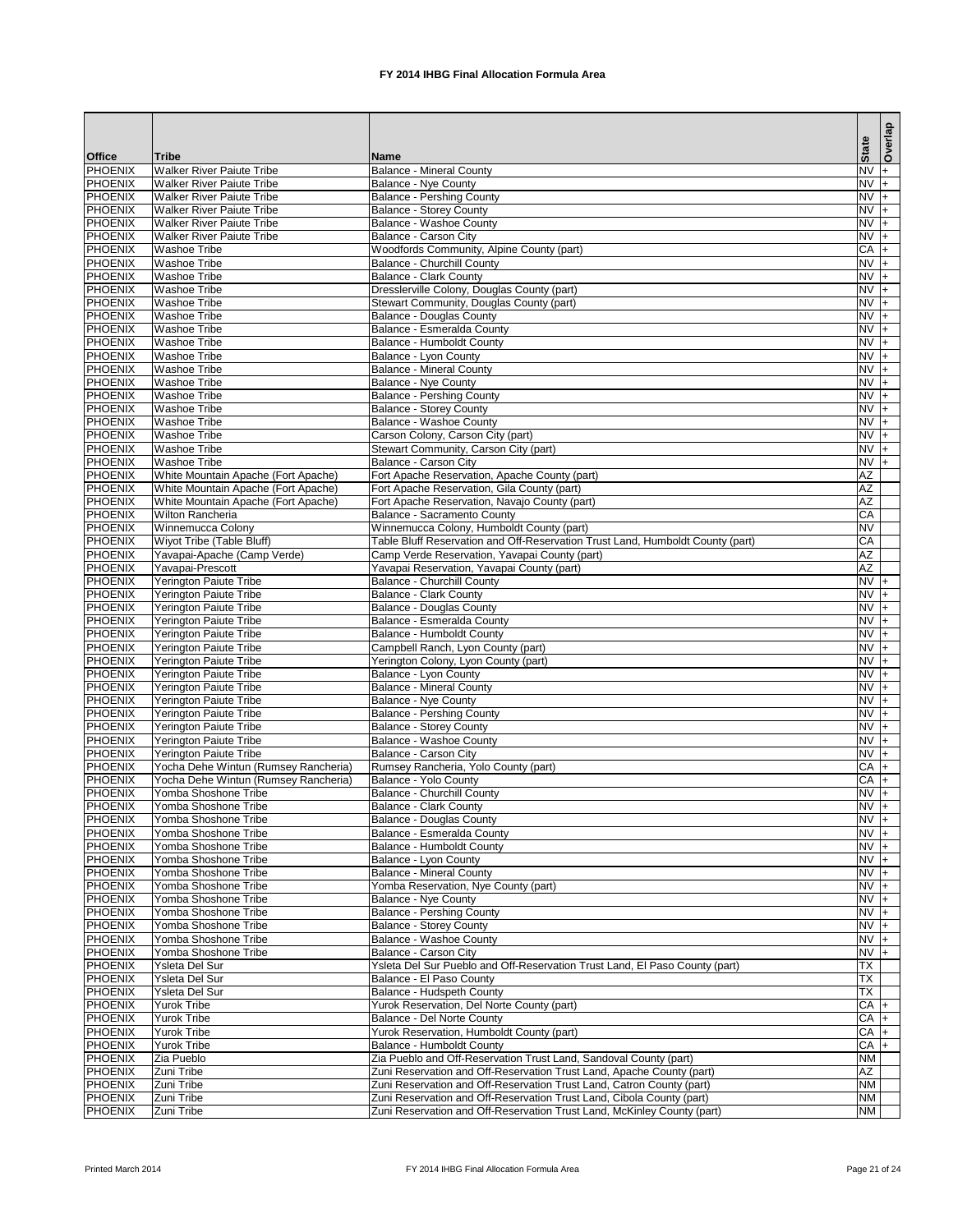|                                  |                                                                                  |                                                                                                                                   | <b>State</b>                   | Overlap |
|----------------------------------|----------------------------------------------------------------------------------|-----------------------------------------------------------------------------------------------------------------------------------|--------------------------------|---------|
| <b>Office</b>                    | <b>Tribe</b>                                                                     | <b>Name</b>                                                                                                                       |                                |         |
| <b>SEATTLE</b>                   | <b>Burns-Paiute Tribe</b>                                                        | Burns Paiute Colony and Off-Reservation Trust Land, Harney County (part)                                                          | OR<br>OR                       |         |
| <b>SEATTLE</b><br><b>SEATTLE</b> | <b>Burns-Paiute Tribe</b><br><b>Chehalis Confederated Tribes</b>                 | <b>Balance - Harney County</b><br>Chehalis Reservation, Grays Harbor County (part)                                                | $W_A$                          |         |
| <b>SEATTLE</b>                   | <b>Chehalis Confederated Tribes</b>                                              | Balance - Grays Harbor County                                                                                                     | $WA +$                         |         |
| <b>SEATTLE</b>                   | <b>Chehalis Confederated Tribes</b>                                              | <b>Balance - Mason County</b>                                                                                                     | $WA +$                         |         |
| <b>SEATTLE</b>                   | <b>Chehalis Confederated Tribes</b>                                              | Chehalis Reservation, Thurston County (part)                                                                                      | $WA +$                         |         |
| <b>SEATTLE</b>                   | <b>Chehalis Confederated Tribes</b>                                              | <b>Balance - Thurston County</b>                                                                                                  | $WA +$                         |         |
| <b>SEATTLE</b>                   | Coeur D'Alene Tribe                                                              | Coeur d'Alene Reservation, Benewah County (part)                                                                                  | ID                             |         |
| <b>SEATTLE</b>                   | Coeur D'Alene Tribe                                                              | Coeur d'Alene Reservation, Kootenai County (part)                                                                                 | Đ                              |         |
| <b>SEATTLE</b><br><b>SEATTLE</b> | <b>Colville Confederated Tribes</b>                                              | Colville Reservation and Off-Reservation Trust Land, Chelan County (part)                                                         | <b>WA</b><br><b>WA</b>         |         |
| <b>SEATTLE</b>                   | <b>Colville Confederated Tribes</b><br><b>Colville Confederated Tribes</b>       | <b>Balance - Douglas County</b><br>Colville Reservation and Off-Reservation Trust Land, Ferry County (part)                       | <b>WA</b>                      |         |
| <b>SEATTLE</b>                   | <b>Colville Confederated Tribes</b>                                              | <b>Balance - Ferry County</b>                                                                                                     | <b>WA</b>                      |         |
| <b>SEATTLE</b>                   | <b>Colville Confederated Tribes</b>                                              | Colville Reservation and Off-Reservation Trust Land, Okanogan County (part)                                                       | <b>WA</b>                      |         |
| <b>SEATTLE</b>                   | <b>Colville Confederated Tribes</b>                                              | Balance - Okanogan County                                                                                                         | <b>WA</b>                      |         |
| <b>SEATTLE</b>                   | <b>Colville Confederated Tribes</b>                                              | <b>Balance - Stevens County</b>                                                                                                   | WA                             |         |
| <b>SEATTLE</b>                   | Coos, Lower Umpqua and Siuslaw Tribes                                            | Coos, Lower Umpqua, and Siuslaw Reservation and Off-Reservation Trust Land, Coos County (part)                                    | $OR +$                         |         |
| <b>SEATTLE</b>                   | Coos, Lower Umpqua and Siuslaw Tribes                                            | <b>Balance - Coos County</b>                                                                                                      | $OR +$                         |         |
| <b>SEATTLE</b>                   | Coos, Lower Umpqua and Siuslaw Tribes                                            | Coos, Lower Umpqua, and Siuslaw Reservation and Off-Reservation Trust Land, Curry County (part)                                   | $OR +$                         |         |
| <b>SEATTLE</b><br><b>SEATTLE</b> | Coos, Lower Umpqua and Siuslaw Tribes                                            | <b>Balance - Curry County</b>                                                                                                     | $CA +$<br>OR $+$               |         |
| <b>SEATTLE</b>                   | Coos, Lower Umpqua and Siuslaw Tribes<br>Coos, Lower Umpqua and Siuslaw Tribes   | <b>Balance - Douglas County</b><br>Coos, Lower Umpqua, and Siuslaw Reservation and Off-Reservation Trust Land, Lane County (part) | $OR +$                         |         |
| <b>SEATTLE</b>                   | Coos, Lower Umpqua and Siuslaw Tribes                                            | Balance - Lane County                                                                                                             | OR $+$                         |         |
| <b>SEATTLE</b>                   | Coos, Lower Umpqua and Siuslaw Tribes                                            | <b>Balance - Lincoln County</b>                                                                                                   | $OR +$                         |         |
| <b>SEATTLE</b>                   | Coquille Indian Tribe                                                            | Coquille Reservation and Off-Reservation Trust Land, Coos County (part)                                                           | OR $+$                         |         |
| <b>SEATTLE</b>                   | Coquille Indian Tribe                                                            | <b>Balance - Coos County</b>                                                                                                      | OR $+$                         |         |
| <b>SEATTLE</b>                   | Coquille Indian Tribe                                                            | Coquille Reservation and Off-Reservation Trust Land,                                                                              | $OR +$                         |         |
| <b>SEATTLE</b>                   | Coquille Indian Tribe                                                            | <b>Balance - Curry County</b>                                                                                                     | $OR +$                         |         |
| <b>SEATTLE</b>                   | Coquille Indian Tribe                                                            | <b>Balance - Douglas County</b>                                                                                                   | $OR +$                         |         |
| <b>SEATTLE</b>                   | Coquille Indian Tribe                                                            | Balance - Jackson County                                                                                                          | $OR +$                         |         |
| <b>SEATTLE</b>                   | Coquille Indian Tribe                                                            | Balance - Lane County                                                                                                             | $OR +$                         |         |
| <b>SEATTLE</b>                   | Cow Creek Band of Umpqua Indians                                                 | Balance - Coos County                                                                                                             | $OR$ +                         |         |
| <b>SEATTLE</b><br><b>SEATTLE</b> | Cow Creek Band of Umpqua Indians<br>Cow Creek Band of Umpqua Indians             | Balance - Deschutes County<br>Cow Creek Reservation, Douglas County (part)                                                        | $OR +$<br>$OR$ +               |         |
| <b>SEATTLE</b>                   | Cow Creek Band of Umpqua Indians                                                 | <b>Balance - Douglas County</b>                                                                                                   | $OR$ +                         |         |
| <b>SEATTLE</b>                   | Cow Creek Band of Umpqua Indians                                                 | <b>Balance - Jackson County</b>                                                                                                   | $OR$ +                         |         |
| <b>SEATTLE</b>                   | Cow Creek Band of Umpqua Indians                                                 | Balance - Josephine County                                                                                                        | OR $ +$                        |         |
| <b>SEATTLE</b>                   | Cow Creek Band of Umpqua Indians                                                 | <b>Balance - Klamath County</b>                                                                                                   | $OR +$                         |         |
| <b>SEATTLE</b>                   | Cow Creek Band of Umpqua Indians                                                 | Balance - Lane County                                                                                                             | $OR$ +                         |         |
| <b>SEATTLE</b>                   | <b>Cowlitz Tribe</b>                                                             | <b>Balance - Clark County</b>                                                                                                     | <b>WA</b>                      |         |
| <b>SEATTLE</b>                   | <b>Cowlitz Tribe</b>                                                             | <b>Balance - Cowlitz County</b>                                                                                                   | WA                             |         |
| <b>SEATTLE</b>                   | <b>Cowlitz Tribe</b>                                                             | <b>Balance - Lewis County</b>                                                                                                     | <b>WA</b>                      |         |
| <b>SEATTLE</b>                   | <b>Grand Ronde Confederated Tribes</b>                                           | <b>Balance - Marion County</b>                                                                                                    | OR $+$                         |         |
| <b>SEATTLE</b><br><b>SEATTLE</b> | <b>Grand Ronde Confederated Tribes</b><br><b>Grand Ronde Confederated Tribes</b> | <b>Balance - Multnomah County</b>                                                                                                 | $OR +$<br>$OR +$               |         |
| <b>SEATTLE</b>                   | <b>Grand Ronde Confederated Tribes</b>                                           | Grand Ronde Reservation, Polk County (part)<br><b>Balance - Polk County</b>                                                       | $OR$ +                         |         |
| <b>SEATTLE</b>                   | <b>Grand Ronde Confederated Tribes</b>                                           | <b>Balance - Tillamook County</b>                                                                                                 | OR $+$                         |         |
| <b>SEATTLE</b>                   | <b>Grand Ronde Confederated Tribes</b>                                           | Balance - Washington County                                                                                                       | $OR +$                         |         |
| <b>SEATTLE</b>                   | <b>Grand Ronde Confederated Tribes</b>                                           | Grand Ronde Reservation, Yamhill County (part)                                                                                    | $OR +$                         |         |
| <b>SEATTLE</b>                   | <b>Grand Ronde Confederated Tribes</b>                                           | <b>Balance - Yamhill County</b>                                                                                                   | $OR +$                         |         |
| <b>SEATTLE</b>                   | Hoh Indian Tribe                                                                 | <b>Balance - Clallam County</b>                                                                                                   | $WA +$                         |         |
| <b>SEATTLE</b>                   | Hoh Indian Tribe                                                                 | Balance - Grays Harbor County                                                                                                     | W A                            |         |
| <b>SEATTLE</b>                   | Hoh Indian Tribe                                                                 | Hoh Reservation, Jefferson County (part)                                                                                          | $WA +$                         |         |
| <b>SEATTLE</b>                   | Jamestown S'Klallam Tribe                                                        | Jamestown S'Klallam Reservation and Off-Reservation Trust Land, Clallam County (part)                                             | $W_A$                          |         |
| <b>SEATTLE</b>                   | Jamestown S'Klallam Tribe                                                        | <b>Balance - Clallam County</b>                                                                                                   | $WA +$                         |         |
| <b>SEATTLE</b>                   | Jamestown S'Klallam Tribe                                                        | <b>Balance - Jefferson County</b>                                                                                                 | $WA +$<br><b>WA</b>            |         |
| <b>SEATTLE</b><br><b>SEATTLE</b> | Kalispel Indian Community<br>Kalispel Indian Community                           | Kalispel Reservation, Pend Oreille County (part)<br>Kalispel Reservation, Spokane County (part)                                   | <b>WA</b>                      |         |
| <b>SEATTLE</b>                   | <b>Klamath Tribes</b>                                                            | Klamath Reservation, Klamath County (part)                                                                                        | OR $+$                         |         |
| <b>SEATTLE</b>                   | <b>Klamath Tribes</b>                                                            | <b>Balance - Klamath County</b>                                                                                                   | OR $+$                         |         |
| <b>SEATTLE</b>                   | Kootenai Tribe                                                                   | Kootenai Reservation, Boundary County (part)                                                                                      | ID                             |         |
| <b>SEATTLE</b>                   | Lower Elwha Tribal Community                                                     | Lower Elwha Reservation and Off-Reservation Trust Land, Clallam County (part)                                                     | $WA +$                         |         |
| <b>SEATTLE</b>                   | Lower Elwha Tribal Community                                                     | <b>Balance - Clallam County</b>                                                                                                   | $W_A$                          |         |
| <b>SEATTLE</b>                   | Lummi Tribe                                                                      | Lummi Reservation, Whatcom County (part)                                                                                          | $WA +$                         |         |
| <b>SEATTLE</b>                   | Lummi Tribe                                                                      | Whatcom County (part)                                                                                                             | $W_A$                          |         |
| <b>SEATTLE</b>                   | Makah Indian Tribe                                                               | Makah Reservation, Clallam County (part)                                                                                          | WA                             |         |
| <b>SEATTLE</b>                   | Muckleshoot Indian Tribe                                                         | Muckleshoot Reservation and Off-Reservation Trust Land, King County (part)                                                        | WA                             |         |
| <b>SEATTLE</b>                   | Muckleshoot Indian Tribe                                                         | Muckleshoot Reservation and Off-Reservation Trust Land, Pierce County (part)                                                      | <b>WA</b>                      |         |
| <b>SEATTLE</b><br><b>SEATTLE</b> | Nez Perce Tribe<br><b>Nez Perce Tribe</b>                                        | Nez Perce Reservation, Clearwater County (part)<br>Nez Perce Reservation, Idaho County (part)                                     | ID<br>$\overline{\mathsf{ID}}$ |         |
| <b>SEATTLE</b>                   | Nez Perce Tribe                                                                  | Nez Perce Reservation, Lewis County (part)                                                                                        | ID.                            |         |
| <b>SEATTLE</b>                   | Nez Perce Tribe                                                                  | Nez Perce Reservation, Nez Perce County (part)                                                                                    | $\overline{\mathbb{ID}}$       |         |

Printed March 2014 **FX 2014 IHBG Final Allocation Formula Area** Page 22 of 24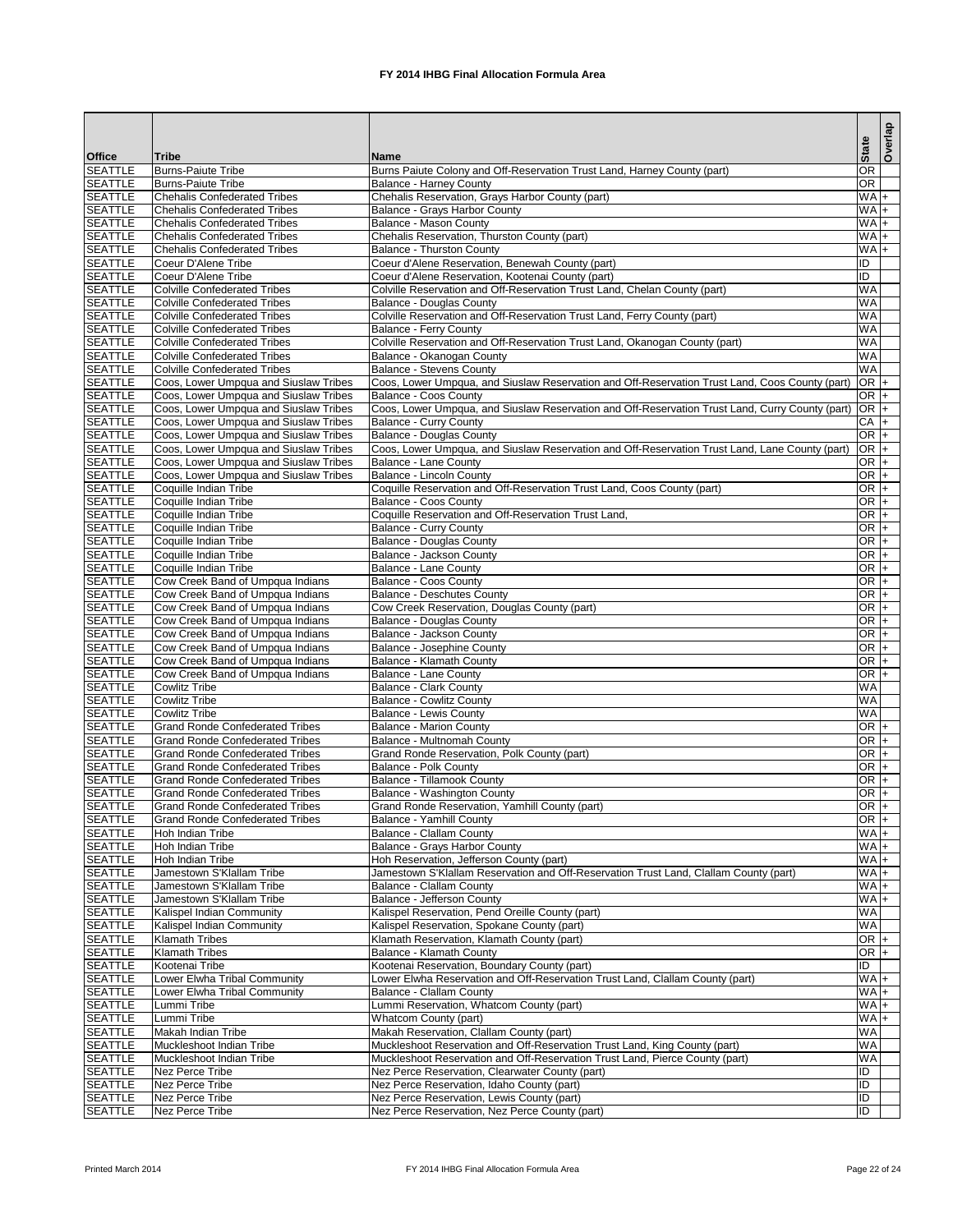|                                  |                                                                                  |                                                                                                                                                          |                      | Overlap |
|----------------------------------|----------------------------------------------------------------------------------|----------------------------------------------------------------------------------------------------------------------------------------------------------|----------------------|---------|
| <b>Office</b>                    | <b>Tribe</b>                                                                     | <b>Name</b>                                                                                                                                              | <b>State</b>         |         |
| <b>SEATTLE</b>                   | <b>Nisqually Indian Community</b>                                                | Nisqually Reservation, Pierce County (part)                                                                                                              | $WA +$               |         |
| <b>SEATTLE</b>                   | Nisqually Indian Community                                                       | Pierce County (part)                                                                                                                                     | $WA +$               |         |
| <b>SEATTLE</b>                   | Nisqually Indian Community                                                       | Nisqually Reservation, Thurston County (part)                                                                                                            | $WA +$               |         |
| <b>SEATTLE</b>                   | <b>Nisqually Indian Community</b>                                                | <b>Balance - Thurston County</b>                                                                                                                         | $WA +$               |         |
| <b>SEATTLE</b><br><b>SEATTLE</b> | Nooksack Tribe<br>Nooksack Tribe                                                 | Nooksack Reservation and Off-Reservation Trust Land, Whatcom County (part)<br><b>Balance - Whatcom County</b>                                            | $W A +$<br>$WA +$    |         |
| <b>SEATTLE</b>                   | Port Gamble Indian Community                                                     | Port Gamble Reservation, Kitsap County (part)                                                                                                            | $W\overline{A}$ +    |         |
| <b>SEATTLE</b>                   | Port Gamble Indian Community                                                     | <b>Balance - Kitsap County</b>                                                                                                                           | $WA +$               |         |
| <b>SEATTLE</b>                   | Puyallup Tribe                                                                   | Puyallup Reservation and Off-Reservation Trust Land, King County (part)                                                                                  | $WA +$               |         |
| <b>SEATTLE</b>                   | Puyallup Tribe                                                                   | Puyallup Reservation and Off-Reservation Trust Land, Pierce County (part)                                                                                | $WA +$               |         |
| <b>SEATTLE</b>                   | Puyallup Tribe                                                                   | <b>Balance - Pierce County</b>                                                                                                                           | $WA +$               |         |
| <b>SEATTLE</b>                   | Quileute Tribe                                                                   | Quileute Reservation, Clallam County (part)                                                                                                              | WA                   |         |
| <b>SEATTLE</b>                   | <b>Quinault Tribe</b>                                                            | Quinault Reservation, Grays Harbor County (part)                                                                                                         | $WA +$               |         |
| <b>SEATTLE</b>                   | <b>Quinault Tribe</b>                                                            | Balance - Grays Harbor County                                                                                                                            | $W A +$              |         |
| <b>SEATTLE</b>                   | <b>Quinault Tribe</b>                                                            | Quinault Reservation, Jefferson County (part)                                                                                                            | $WA +$               |         |
| <b>SEATTLE</b><br><b>SEATTLE</b> | <b>Quinault Tribe</b><br><b>Samish Nation</b>                                    | Balance - Jefferson County<br><b>Balance - Island County</b>                                                                                             | $WA +$<br>$WA +$     |         |
| <b>SEATTLE</b>                   | <b>Samish Nation</b>                                                             | Balance - San Juan County, San Juan County                                                                                                               | $WA +$               |         |
| <b>SEATTLE</b>                   | <b>Samish Nation</b>                                                             | Samish, Skagit County (part)                                                                                                                             | $WA +$               |         |
| <b>SEATTLE</b>                   | Samish Nation                                                                    | <b>Balance - Skagit County</b>                                                                                                                           | $WA +$               |         |
| <b>SEATTLE</b>                   | Samish Nation                                                                    | <b>Balance - Snohomish County</b>                                                                                                                        | $WA +$               |         |
| <b>SEATTLE</b>                   | <b>Samish Nation</b>                                                             | Balance - Whatcom County                                                                                                                                 | $WA +$               |         |
| <b>SEATTLE</b>                   | Sauk-Suiattle Indian Tribe                                                       | <b>Balance - King County</b>                                                                                                                             | $WA +$               |         |
| <b>SEATTLE</b>                   | Sauk-Suiattle Indian Tribe                                                       | <b>Balance - Pierce County</b>                                                                                                                           | $WA +$               |         |
| <b>SEATTLE</b>                   | Sauk-Suiattle Indian Tribe                                                       | Sauk-Suiattle Reservation, Skagit County (part)                                                                                                          | $W\overline{A}$ +    |         |
| <b>SEATTLE</b>                   | Sauk-Suiattle Indian Tribe                                                       | Sauk-Suiattle Reservation, Snohomish County (part)                                                                                                       | W A                  |         |
| <b>SEATTLE</b>                   | Sauk-Suiattle Indian Tribe                                                       | Balance - Snohomish County                                                                                                                               | $WA +$               |         |
| <b>SEATTLE</b>                   | Shoalwater Bay Tribe                                                             | Shoalwater Bay Reservation and Off-Reservation Trust Land, Pacific County (part)                                                                         | <b>WA</b>            |         |
| <b>SEATTLE</b>                   | Shoalwater Bay Tribe                                                             | <b>Balance - Pacific County</b>                                                                                                                          | WA                   |         |
| <b>SEATTLE</b>                   | Shoshone-Bannock Tribes, Ft. Hall Res.                                           | Fort Hall Reservation and Off-Reservation Trust Land, Bannock County (part)                                                                              | ID                   |         |
| <b>SEATTLE</b>                   | Shoshone-Bannock Tribes, Ft. Hall Res.                                           | Fort Hall Reservation and Off-Reservation Trust Land, Bingham County (part)                                                                              | ID                   |         |
| <b>SEATTLE</b><br><b>SEATTLE</b> | Shoshone-Bannock Tribes, Ft. Hall Res.<br>Shoshone-Bannock Tribes, Ft. Hall Res. | Fort Hall Reservation and Off-Reservation Trust Land, Caribou County (part)<br>Fort Hall Reservation and Off-Reservation Trust Land, Power County (part) | Đ<br>$\overline{ID}$ |         |
| <b>SEATTLE</b>                   | <b>Siletz Confederated Tribes</b>                                                | <b>Balance - Benton County</b>                                                                                                                           | $OR +$               |         |
| <b>SEATTLE</b>                   | <b>Siletz Confederated Tribes</b>                                                | Balance - Clackamas County                                                                                                                               | $OR$ +               |         |
| <b>SEATTLE</b>                   | <b>Siletz Confederated Tribes</b>                                                | <b>Balance - Lane County</b>                                                                                                                             | OR $+$               |         |
| <b>SEATTLE</b>                   | <b>Siletz Confederated Tribes</b>                                                | Siletz Reservation and Off-Reservation Trust Land, Lincoln County (part)                                                                                 | $OR$ +               |         |
| <b>SEATTLE</b>                   | <b>Siletz Confederated Tribes</b>                                                | Balance - Lincoln County                                                                                                                                 | $OR +$               |         |
| <b>SEATTLE</b>                   | <b>Siletz Confederated Tribes</b>                                                | <b>Balance - Linn County</b>                                                                                                                             | $OR$ +               |         |
| <b>SEATTLE</b>                   | <b>Siletz Confederated Tribes</b>                                                | <b>Balance - Marion County</b>                                                                                                                           | OR $+$               |         |
| <b>SEATTLE</b>                   | <b>Siletz Confederated Tribes</b>                                                | Balance - Multnomah County                                                                                                                               | $OR +$               |         |
| <b>SEATTLE</b>                   | <b>Siletz Confederated Tribes</b>                                                | <b>Balance - Polk County</b>                                                                                                                             | $OR +$               |         |
| <b>SEATTLE</b>                   | <b>Siletz Confederated Tribes</b>                                                | <b>Balance - Tillamook County</b>                                                                                                                        | $OR +$               |         |
| <b>SEATTLE</b>                   | <b>Siletz Confederated Tribes</b>                                                | <b>Balance - Washington County</b>                                                                                                                       | $OR +$               |         |
| <b>SEATTLE</b>                   | <b>Siletz Confederated Tribes</b>                                                | <b>Balance - Yamhill County</b>                                                                                                                          | $OR +$               |         |
| <b>SEATTLE</b><br><b>SEATTLE</b> | Skokomish Indian Tribe<br>Skokomish Indian Tribe                                 | Skokomish Reservation, Mason County (part)<br><b>Balance - Mason County</b>                                                                              | $WA +$<br>$W_A +$    |         |
| <b>SEATTLE</b>                   | Snoqualmie                                                                       | <b>Balance - King County</b>                                                                                                                             | $WA +$               |         |
| <b>SEATTLE</b>                   | Snoqualmie                                                                       | <b>Balance - Snohomish County</b>                                                                                                                        | $WA +$               |         |
| <b>SEATTLE</b>                   | Spokane Tribe                                                                    | Spokane Reservation, Lincoln County (part)                                                                                                               | WA                   |         |
| <b>SEATTLE</b>                   | Spokane Tribe                                                                    | <b>Balance - Lincoln County</b>                                                                                                                          | <b>WA</b>            |         |
| <b>SEATTLE</b>                   | Spokane Tribe                                                                    | Balance - Pend Oreille County                                                                                                                            | WA                   |         |
| <b>SEATTLE</b>                   | Spokane Tribe                                                                    | <b>Balance - Spokane County</b>                                                                                                                          | <b>WA</b>            |         |
| <b>SEATTLE</b>                   | Spokane Tribe                                                                    | Spokane Reservation, Stevens County (part)                                                                                                               | WA                   |         |
| <b>SEATTLE</b>                   | Squaxin Island Tribe                                                             | Balance - Grays Harbor County                                                                                                                            | $WA +$               |         |
| <b>SEATTLE</b>                   | Squaxin Island Tribe                                                             | Squaxin Island Reservation and Trust Lands, Mason County (part)                                                                                          | $WA +$               |         |
| <b>SEATTLE</b>                   | Squaxin Island Tribe                                                             | <b>Balance - Mason County</b>                                                                                                                            | $WA +$               |         |
| <b>SEATTLE</b>                   | Squaxin Island Tribe                                                             | <b>Balance - Thurston County</b>                                                                                                                         | $WA +$               |         |
| <b>SEATTLE</b>                   | Stillaguamish Tribe                                                              | Stillaguamish Reservation, Snohomish County (part)                                                                                                       | $+$ MM<br>$+$ MM     |         |
| <b>SEATTLE</b><br><b>SEATTLE</b> | Stillaguamish Tribe<br><b>Suquamish Tribe</b>                                    | <b>Balance - Snohomish County</b><br><b>Balance - King County</b>                                                                                        | $+$ MM               |         |
| <b>SEATTLE</b>                   | <b>Suquamish Tribe</b>                                                           | Port Madison Reservation, Kitsap County (part)                                                                                                           | $WA +$               |         |
| <b>SEATTLE</b>                   | Suquamish Tribe                                                                  | <b>Balance - Kitsap County</b>                                                                                                                           | $WA +$               |         |
| <b>SEATTLE</b>                   | Suquamish Tribe                                                                  | <b>Balance - Mason County</b>                                                                                                                            | $+$ MM               |         |
| <b>SEATTLE</b>                   | Suquamish Tribe                                                                  | <b>Balance - Pierce County</b>                                                                                                                           | $WA +$               |         |
| <b>SEATTLE</b>                   | Suquamish Tribe                                                                  | Balance - Snohomish County                                                                                                                               | $WA +$               |         |
| <b>SEATTLE</b>                   | Suquamish Tribe                                                                  | <b>Balance - Thurston County</b>                                                                                                                         | $WA +$               |         |
| <b>SEATTLE</b>                   | Swinomish Indians                                                                | Swinomish Reservation, Skagit County (part)                                                                                                              | $W_A +$              |         |
| <b>SEATTLE</b>                   | Swinomish Indians                                                                | Balance - Skagit Co                                                                                                                                      | $WA$ +               |         |
| <b>SEATTLE</b>                   | <b>Tulalip Tribes</b>                                                            | Tulalip Reservation, Snohomish County (part)                                                                                                             | $WA +$               |         |
| <b>SEATTLE</b>                   | <b>Tulalip Tribes</b>                                                            | Balance - Snohomish County                                                                                                                               | $WA +$               |         |
| <b>SEATTLE</b>                   | <b>Umatilla Confederated Tribes</b>                                              | Umatilla Reservation, Umatilla County (part)                                                                                                             | OR                   |         |

Printed March 2014 **FX 2014 IHBG Final Allocation Formula Area** Page 23 of 24